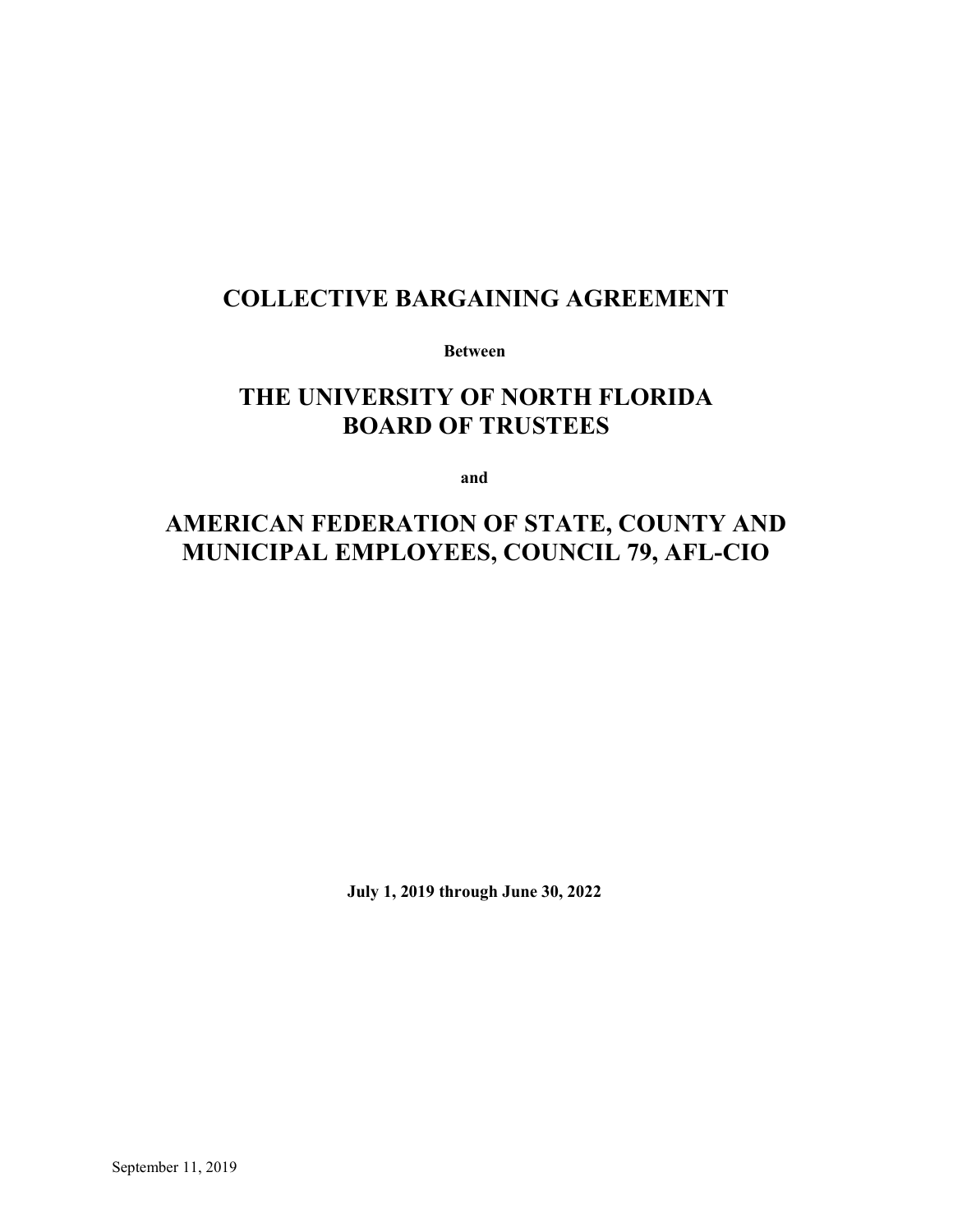|  | <b>TABLE OF CONTENTS</b> |
|--|--------------------------|
|--|--------------------------|

| <b>Article Title</b> | Page |
|----------------------|------|
|                      |      |
|                      |      |
|                      |      |
|                      |      |
|                      |      |
|                      |      |
|                      |      |
|                      |      |
|                      |      |
|                      |      |
|                      |      |
|                      |      |
|                      |      |
|                      |      |
|                      |      |
|                      |      |
|                      |      |
|                      |      |
|                      |      |
|                      |      |
|                      |      |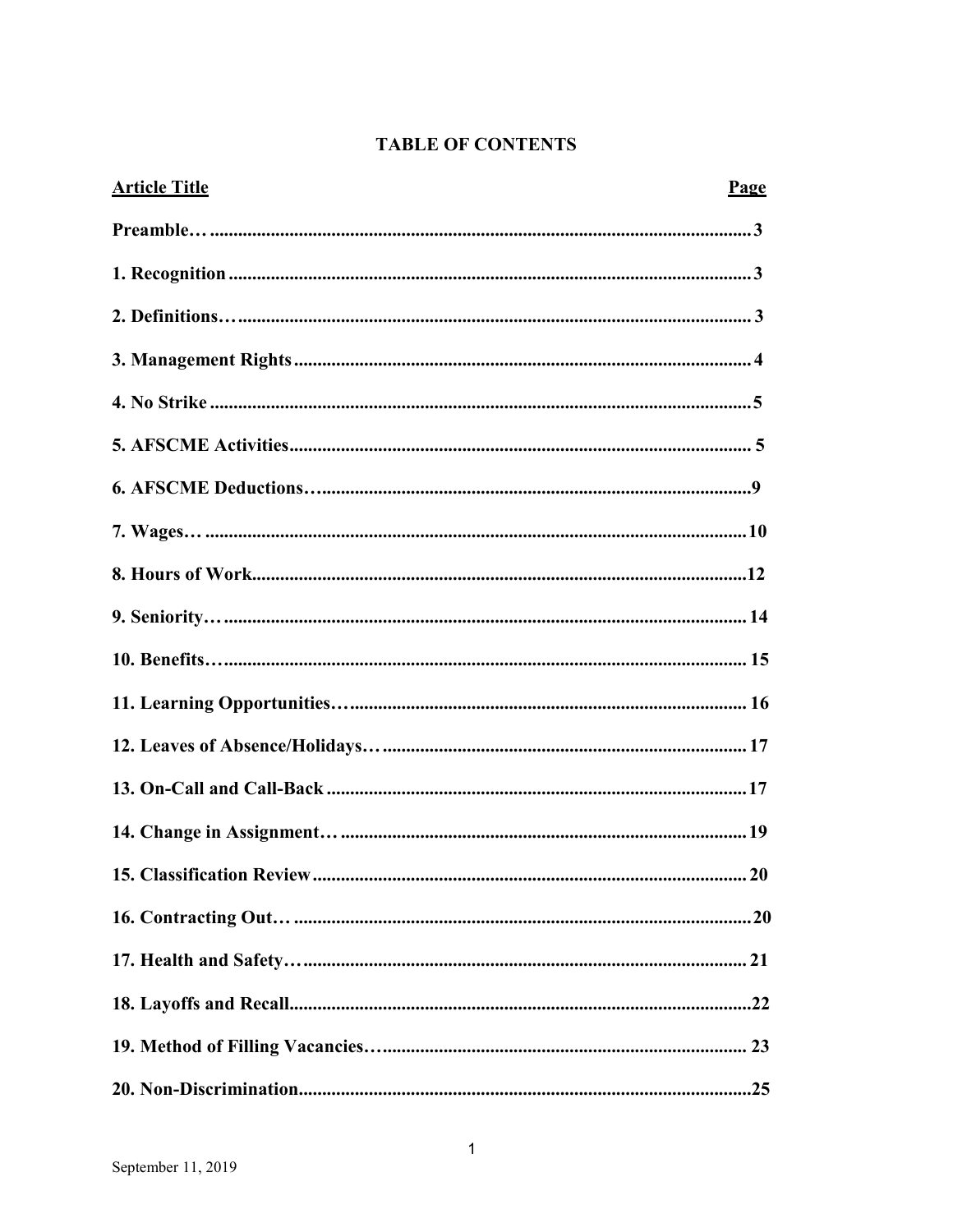| Appendix D Physical Facilities Trainee Maintenance Program42 |  |
|--------------------------------------------------------------|--|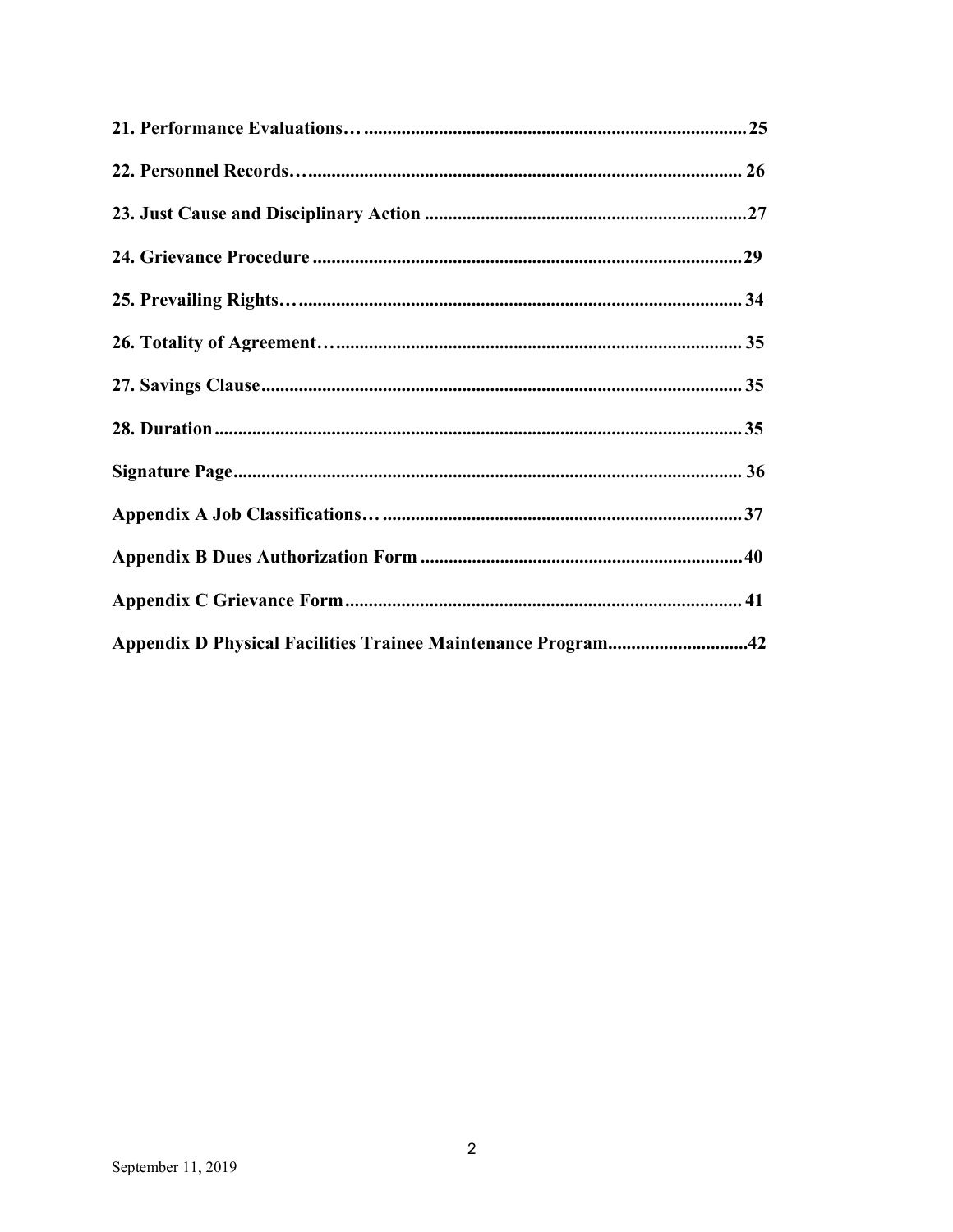#### **PREAMBLE**

<span id="page-3-0"></span>This Agreement is entered into between THE UNIVERSITY OF NORTH FLORIDA, BOARD OF TRUSTEES, hereinafter referred to as the "TRUSTEES" or the "UNIVERSITY" and the FLORIDA PUBLIC EMPLOYEES COUNCIL 79, AMERICAN FEDERATION OF STATE, COUNTY AND MUNICIPAL EMPLOYEES, AFL-CIO, hereafter called "AFSCME". It is the intent and purpose of this AGREEMENT to assure sound and mutually beneficial working and economic relationships between the parties hereto; to provide a full agreement between the parties concerning rates of pay, wages, hours of employment, and any other terms or conditions of employment; and to provide a peaceful means of resolving any differences or disputes which may arise. There shall be no individual arrangement or agreement contrary to the terms herein provided. Either party hereto shall be entitled to require specific performance of the provisions of this Agreement.

#### **ARTICLE 1 RECOGNITION**

The University recognizes AFSCME as the exclusive bargaining representative for all employees in the job classifications listed in Appendix A of this Agreement as certified in PERC Certification Numbers 732, 1397, and 1600. Any employee in a job classification not listed in Appendix A shall not be considered included in the bargaining unit and shall not be covered by the terms of this Agreement.

#### **ARTICLE 2 DEFINITIONS**

The terms used in this Agreement are defined as follows:

2.1 "AFSCME Staff Representative" means an individual employed by AFSCME and designated by AFSCME to represent employees pursuant to this Agreement.

2.2 "Days" means calendar days.

2.3 "Departmental Promotion" Where a vacancy exists or becomes available in a department or unit, managers shall be able to identify and promote staff, within their department or unit, who have demonstrated the skills, ability and performance level to be successful in a higher level position.

2.4 "Employee" means a member of a bargaining unit described in Article 1.

2.5 "Management Representative" means an individual designated to hear grievances on behalf of a University.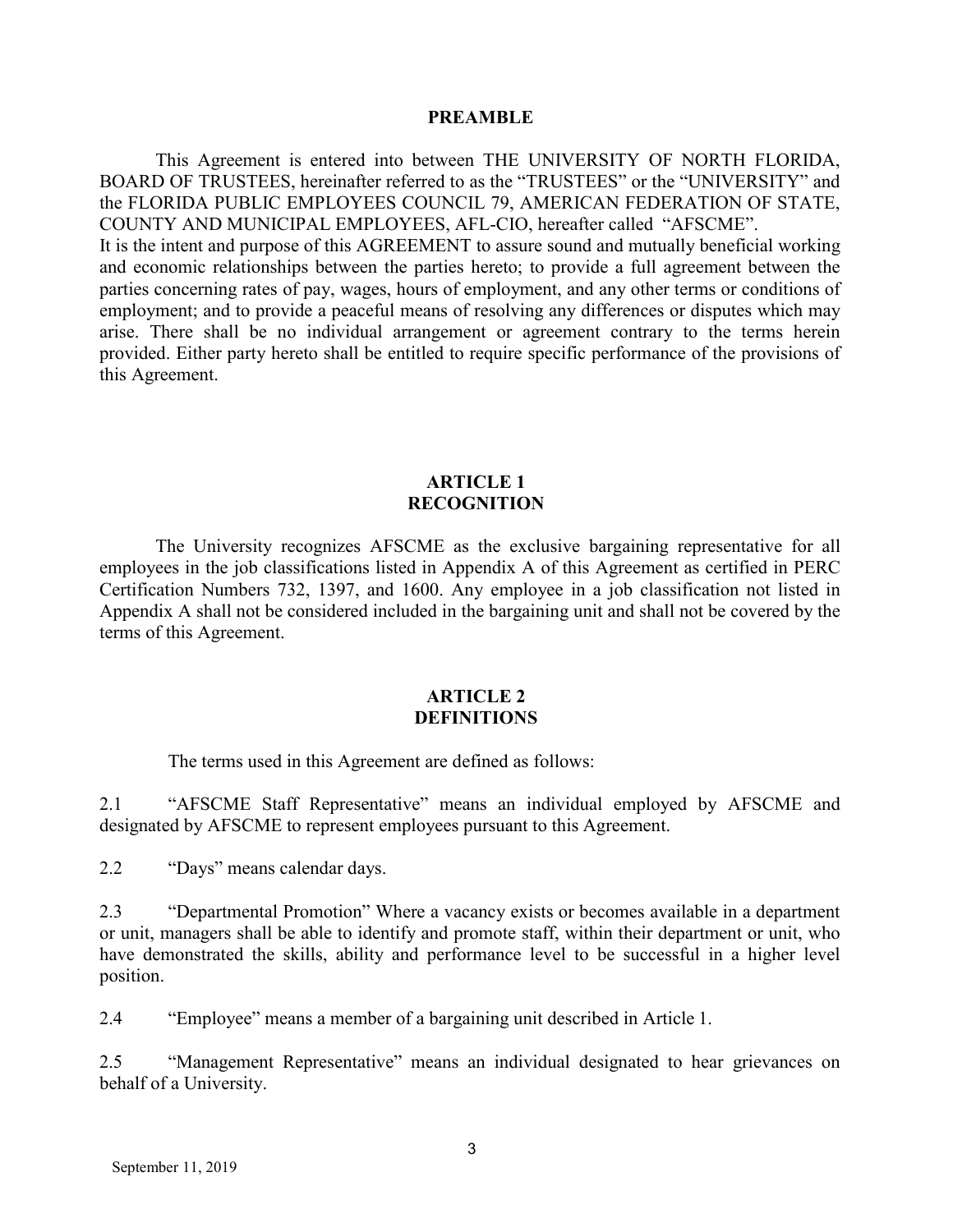2.6 "Meet Performance Standards" means an employee has been evaluated as having an overall rating that indicates that the employee's work performance achieves the standards established for the position.

2.7 "Position" means a position in a classification included in the bargaining unit described in Article 1.

2.8 "President" means the President of the University or his/her designee.

2.9 "President of Council 79" includes his/her representatives.

2.10 "Regular Status" is earned by an employee in a class, after successfully completing the specified probationary period for that class, which is six (6) months. Regular status provides the employee with rights to remain in the class or to appeal adverse action taken against the employee while serving in the class. Once attained in any USPS class, regular status is retained in that class throughout continuous employment in the USPS. However, any employee promoted or transferred to a different or higher class shall be required to serve another probationary period, as provided in Article 18.1.C.4.

2.11 "Steward/AFSCME Employee Representative" means an employee who has been designated by AFSCME to investigate grievances and to represent grievants in grievances which have been properly filed under Article 23 of this Agreement, when AFSCME has been selected as the employee's representative.

2.12 "USPS" means the University Support Personnel System.

## **ARTICLE 3 MANAGEMENT RIGHTS**

A. AFSCME agrees that the University has and will continue to retain, whether exercised or not, the right to determine unilaterally the purpose of the University, set standards of services to be offered to the public, and exercise control and discretion over its organization and operations. It is the right of the University to direct its employees, take disciplinary action for just cause, and relieve its employees from duty because of lack of work or for other legitimate reasons, except as abridged or modified by the express provisions of this Agreement provided, however, that the exercise of such rights shall not preclude an employee from raising a grievance on any such decision which violates the terms and conditions of this Agreement.

B. The University shall not amend or implement any current or proposed rules or regulations relating to wages, hours, or terms and conditions of employment until the union has been notified and given an opportunity to discuss same with the University.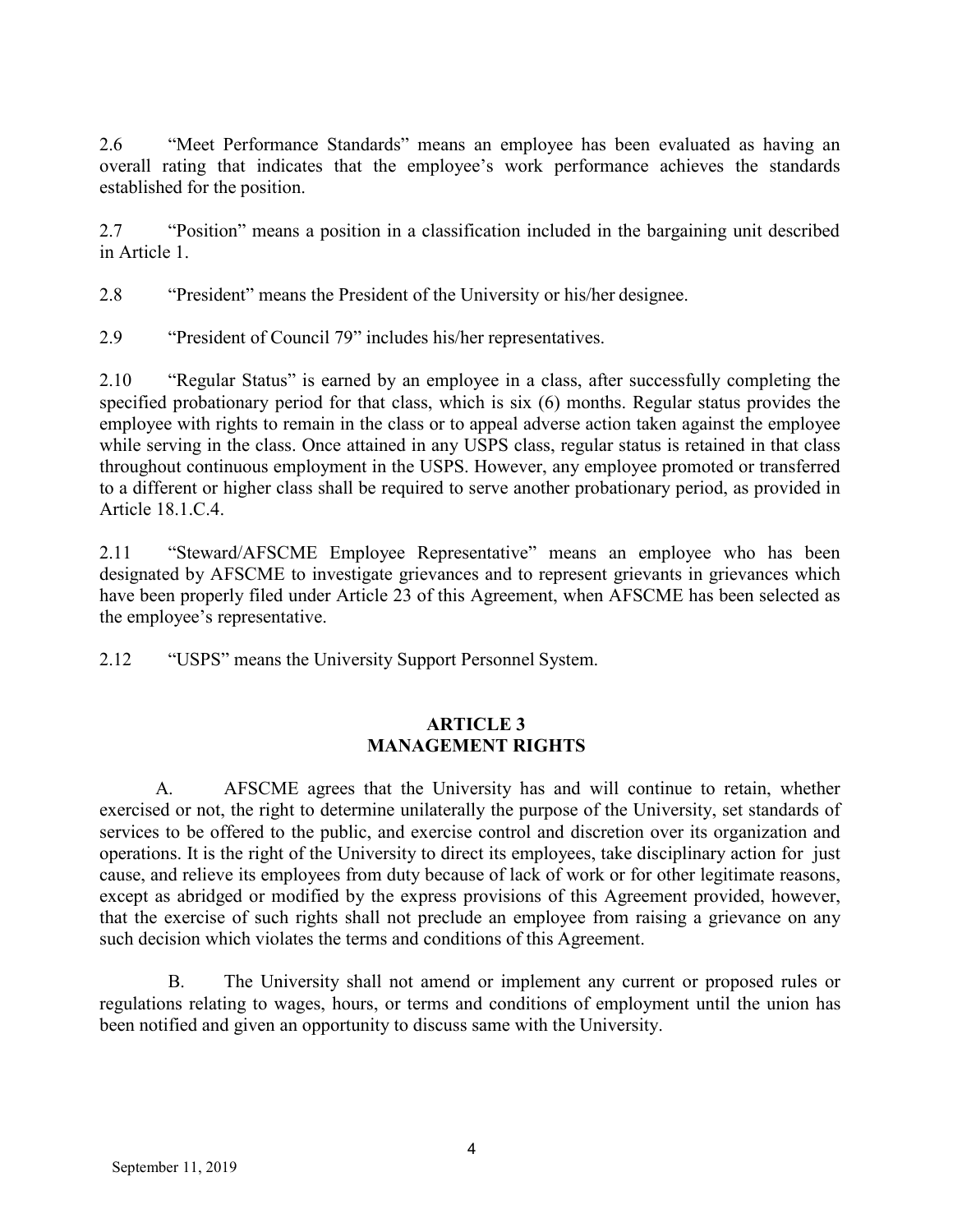### **ARTICLE 4 NO STRIKE**

#### 4.1 **No Strike.**

A. During the term of this Agreement, neither AFSCME nor its officers or agents or any employee, for any reason, will authorize, institute, aid, condone, or engage in a slowdown, work stoppage, or strike; interfere with the work and statutory functions or obligations of the State; or engage in any other activities which are prohibited in Section 447.203 (6), Florida Statutes.

B. AFSCME agrees to notify all of its local offices and representatives of their obligation and responsibility under this Article and for maintaining compliance with the constitutional and statutory prohibition against strikes. AFSCME further agrees to notify employees of these responsibilities, including their responsibility to remain at work during any interruption which may be caused or initiated by others.

### 4.2 **Remedies.**

A. The University may discharge or discipline any employee who violates the provisions of this Article and AFSCME shall not use the Grievance Procedure on such employee's behalf; however, if the issue is whether the employee engaged in activities prohibited by the Article, AFSCME may elect to represent the employee in such grievance through the Grievance Procedure.

B. Nothing contained herein shall preclude the University from obtaining judicial restraint and damages in the event of a violation of this Article.

### **ARTICLE 5 AFSCME ACTIVITIES**

5.1 **Policy.** The President of Council 79 shall be responsible for all decisions relating to employee representation activities covered by this Agreement and will handle those AFSCME activities which require action by or coordination with the President or designee. The President or designee will initiate contact with the President of Council 79 concerning matters that require action by, or coordination with, Council 79.

#### 5.2 **Designation and Selection of Representatives.**

A. The President of Council 79 shall annually furnish to the President or designee, no later than July 1, a list of Stewards/AFSCME Employee Representatives, the local AFSCME President, and AFSCME Staff representatives, including the employee's name, department and phone number. AFSCME shall notify the President or designee, in writing, of any changes to the Steward/AFSCME Employee Representative, local AFSCME President, and AFSCME Staff Representatives. The University will not recognize any person as a Steward/AFSCME Employee Representative, local AFSCME President, or AFSCME Staff Representative whose name does not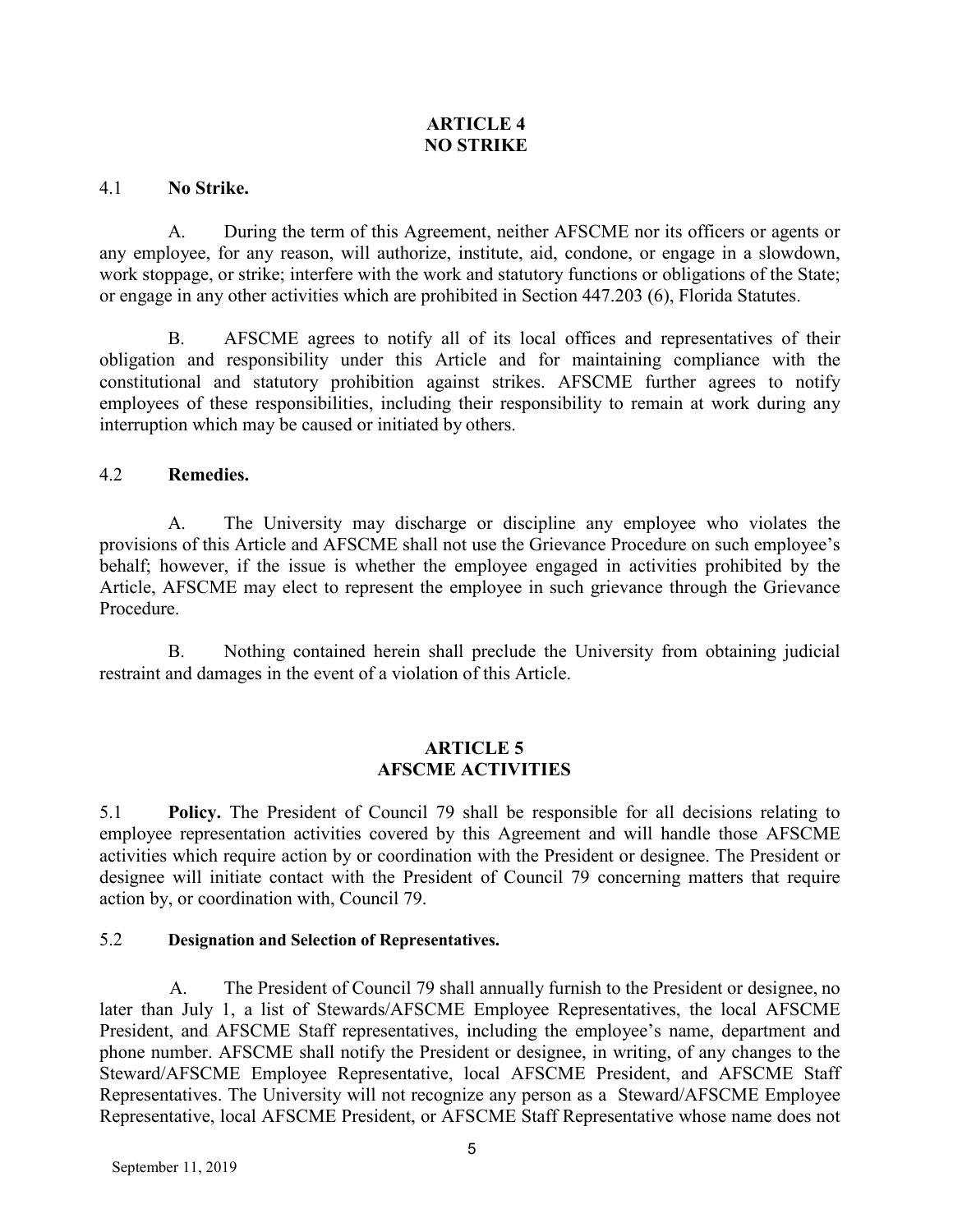appear on the list.

B. The President of Council 79 shall be authorized to designate employees to serve as Stewards/AFSCME Employee Representatives with no more than five (5) employees so designated.

## 5.3 **Representative Access.**

A. Representatives of AFSCME shall have access to the premises of the University in accordance with policies regarding public access to State property.

B. Stewards/AFSCME Employee Representatives, the local AFSCME President, and AFSCME Staff Representatives may request access to premises not available to the public under University policies. Such requests shall indicate the premises to be visited, the employees with whom the representative wishes to speak, the grievance being investigated, and the approximate length of time the representative will require such access. Permission for such access for the purpose of investigating an employee's grievance shall not be unreasonably denied and such access and investigation shall not impede University operations.

C. AFSCME shall have the right to use University facilities for meetings on the same basis as they are available to other University-related organizations.

D. The University may establish an account into which AFSCME may deposit funds that would be used to reimburse the University for services provided.

E. AFSCME may make a brief presentation at new employee orientation for the purpose of informing employees in the AFSCME bargaining unit of AFSCME's role as certified bargaining agent for the unit.

5.4 **Copies of Agreements.** The University will make available on the Office of Human Resources website at<http://www.unf.edu/dept/humanres/> a copy of the ratified Agreement. The University will also provide printed copies of the Agreement to the AFSCME Stewards and representatives included on the list referenced in Section 5.2 A. above, as well as have copies available in the Office of Human Resources, the Physical Facilities Office, the Office of Academic Affairs, and the Library.

## 5.5 **Bulletin Boards, Campus Mail, and E-mail System.**

A. Where the University-controlled bulletin boards are available, the University agrees to provide space on such bulletin boards for AFSCME use. Where bulletin boards are not available, the University agrees to provide wall space for AFSCME-purchased bulletin boards. The University shall make a reasonable effort to make such space available and accessible to employees.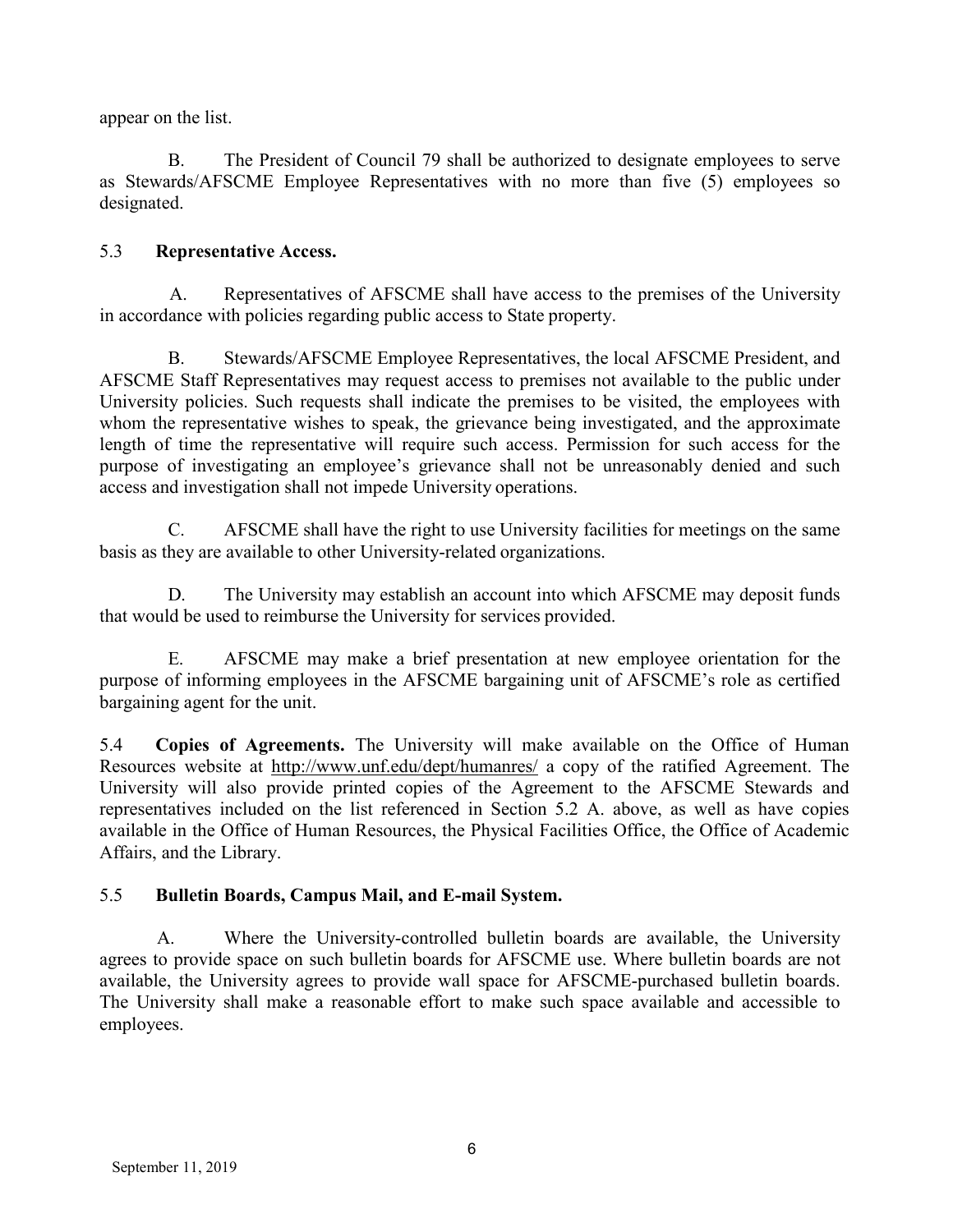B. AFSCME shall have the right to use the University's campus mail and e-mail systems to fulfill its statutory responsibilities under Chapter 447, Part II, Florida Statutes.

C. The materials posted on the boards and sent through campus mail and the University e-mail system shall be restricted only to official AFSCME matters. No material shall be posted or sent which is derogatory to any person or organization, or which constitutes election campaign material for or against any person or organization or faction thereof, except that election material relating to AFSCME elections may be posted on such boards and sent through campus mail and e-mail system.

D. Posting and mailings must be dated and approved by the local AFSCME President.

### 5.6 **Rules and Agendas.**

A. The agenda and minutes of the meeting of the Board of Trustees shall be available to the local AFSCME President via the Board of Trustees website at [http://www.unf.edu/trustees/.](http://www.unf.edu/trustees/)

B. The University shall provide the local AFSCME President copies of its rules published under the Administrative Procedures Act.

C. At least 21 days prior to the adoption or amendment of any University personnel rule or policy which will change the terms and conditions of employment for employees, the University will provide notice to AFSCME of its intended action, including a copy of the proposed rule or policy, a brief explanation of the purpose and effect of the proposed rule or policy, and the name of a person at the University to whom AFSCME may provide comments, concerns, or suggested revisions. (This notice provision will not apply where a rule is promulgated as an emergency rule under the provisions of Chapter 120.) AFSCME may provide written comments, concerns, or suggested revisions to the University contact person within 10 days of receipt of the notice. The University will consider and respond in writing to the comments, concerns, and suggestions of AFSCME within 10 days of their receipt by the University; such response will include the reasons for rejecting any suggested revisions. AFSCME may also use the consultation process described in Section 5.7 to discuss the proposed revisions to a University personnel rule or policy; however, AFSCME must request such consultation within 10 days of receipt of notice of the proposed rule or policy revision. Nothing in this Section precludes or limits, or is intended to preclude or limit, AFSCME from exercising rights related to rule proceedings under Chapter 120, Florida Statutes.

## 5.7 **Consultation.**

A. Consultation with the President or designee. The President or designee shall meet with local AFSCME representatives to discuss matters pertinent to the implementation or administration of this Agreement, Board and University actions affecting terms and conditions of employment, or any other mutually agreeable matters. The meetings shall be held on a mutually convenient date. The party requesting consultation shall submit a written list of agenda items no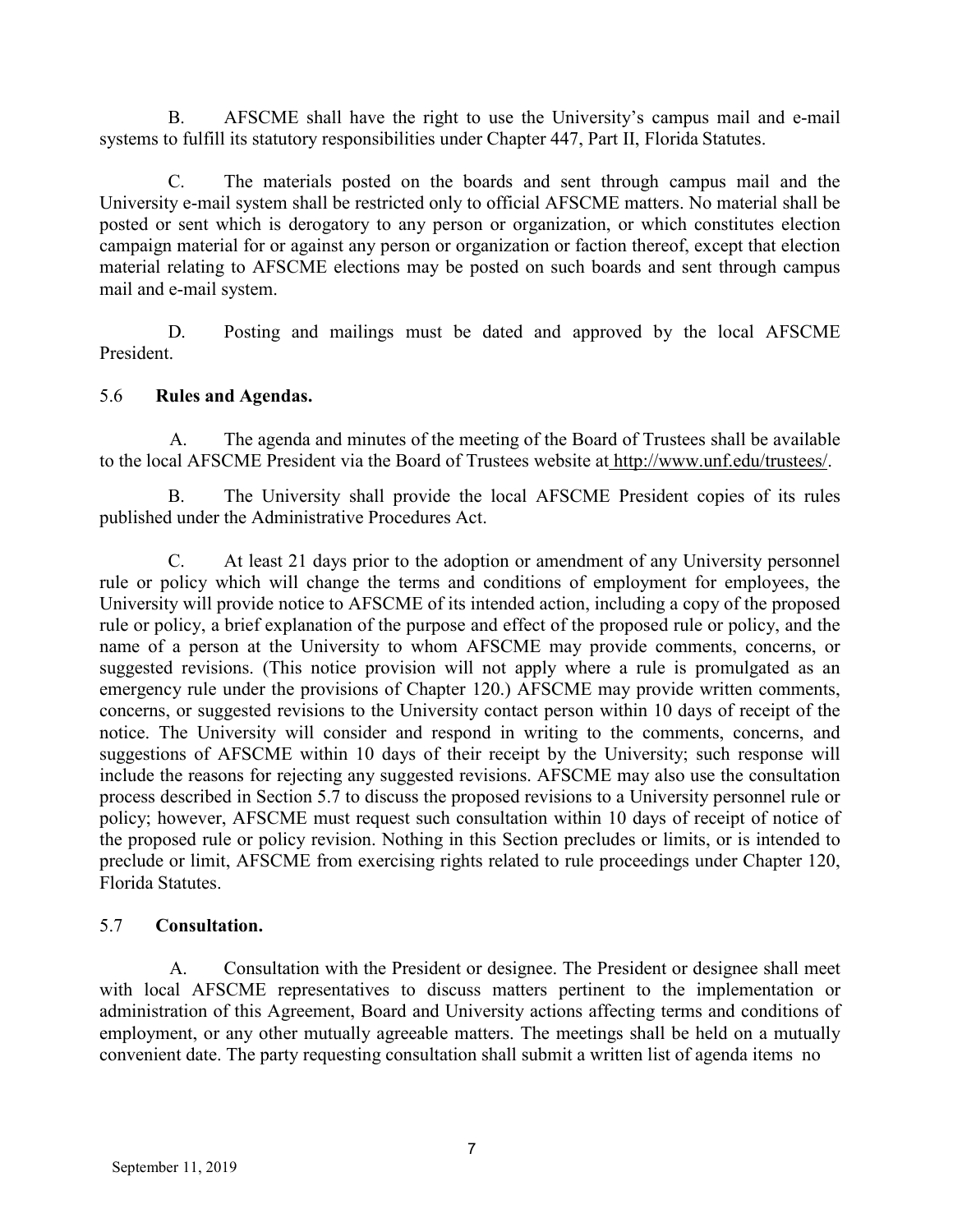less than one (1) week in advance of the meeting. The other party shall also submit a written list of agenda items in advance of the meeting if it wishes to discuss specific issues. The parties understand and agree that such meetings may be used to resolve problems regarding the implementation and administration of the Agreement; however, such meetings shall not constitute or be used for the purpose of collective bargaining. When AFSCME is the party requesting a consultation, AFSCME shall notify the Director of Human Resources who will notify the President or designee of the request for consultation.

B. If a consultation meeting is held during the working hours of any employee participant, such participant shall be excused without loss of pay for that purpose. Attendance at a consultation meeting outside of regular working hours shall not be deemed time worked.

C. Written recommendations developed through consultation meetings shall be submitted to the President and the President of Council 79.

## 5.8 **Negotiations.**

A. **Parties and Location.** AFSCME agrees that all collective bargaining is to be conducted with University representatives designated for that purpose by the President. There shall be no negotiations by AFSCME at any other level.

B. **AFSCME Committee.** AFSCME shall designate in writing not more than six (6) employees to serve as its Negotiation Committee. The Committee shall consist of not more than two (2) employees from each shop<sup>1</sup> represented by this Agreement. However, if management determines that multiple members from a shop cause the shop to be shorthanded, AFSCME will select which of the two will not participate in bargaining, or the session can be rescheduled. In the event that an employee designated as a Committee member is unable to attend AFSCME negotiations, AFSCME may send an alternate Committee member.

## C. **Negotiation Leave.**

1. For each round of negotiations, each Committee member and alternate substituting for an absent Committee member shall be credited with time worked while attending negotiations.

2. No Committee member or alternate shall be credited with more than eight (8) hours for any day of negotiations, nor shall the time in attendance at such negotiating sessions be counted as hours worked for the purpose of computing compensatory time or overtime.

3. The University shall not reimburse any Committee member or alternate for travel, meals, lodging, or any other expense incurred while attending negotiations.

<sup>&</sup>lt;sup>1</sup> The shops in Facilities are Custodial, Grounds, Maintenance, Vehicle Maintenance, Utilities, Recycle, Student Union, Engineering, Store Room, and General Supervision, and Work Management.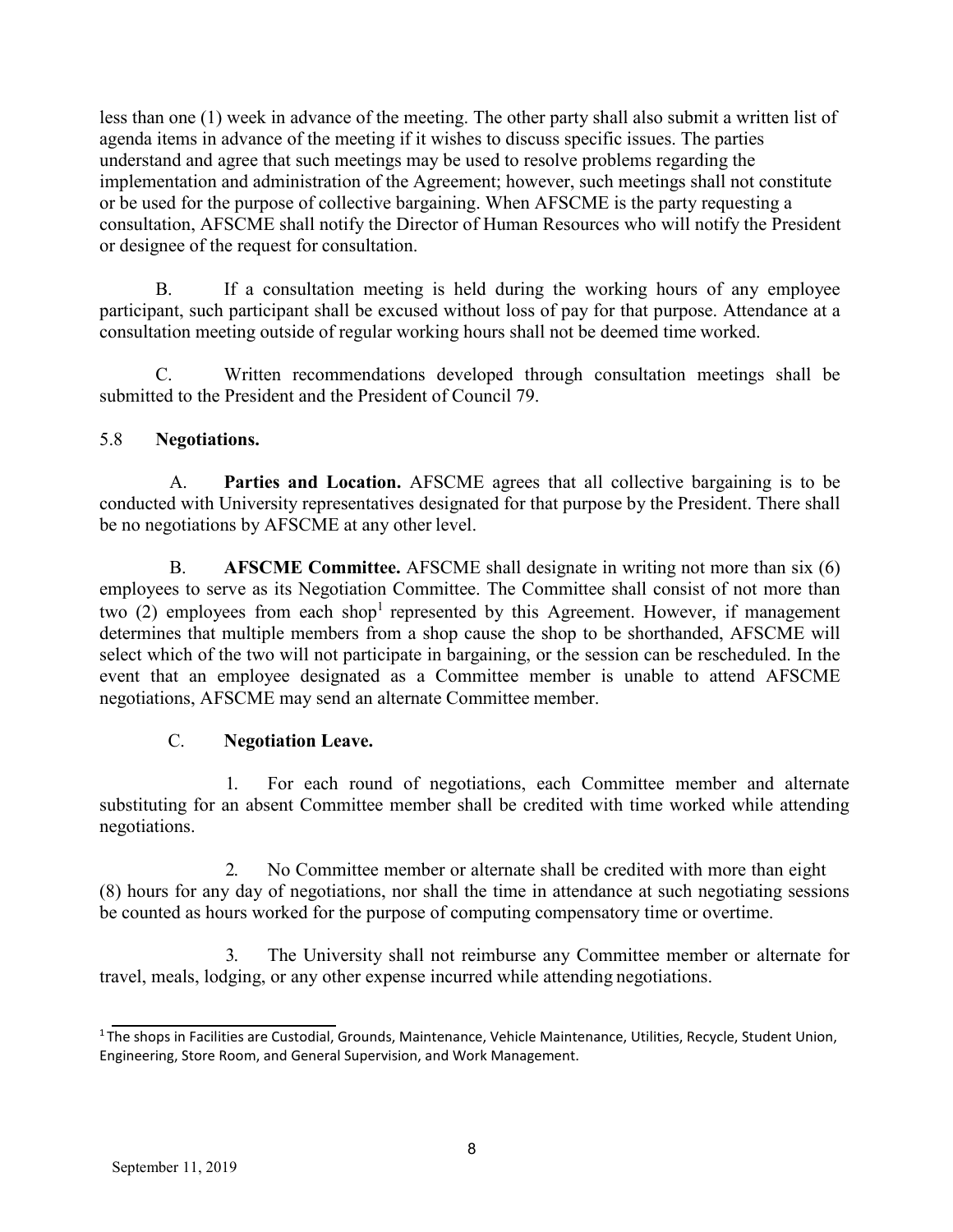#### 5.9 **Leave for Negotiating and Other AFSCME Activities.**

A. Alternates who are not substituting for absent Committee members shall have the right to use accrued annual or compensatory leave or to request unpaid leave for the purpose of attending negotiating sessions. Such leave shall not impede the operations of the University or be unreasonably denied.

B. Employees shall have the right to request use of accrued or unpaid leave, in writing, for the purpose of attending AFSCME conventions, conferences, meetings, and negotiating sessions. When such requests are denied, the supervisor shall provide such denial in writing.

#### **ARTICLE 6 AFSCME DEDUCTIONS**

#### 6.1 **Deductions and Remittance.**

A. During the term of this Agreement, the University will deduct AFSCME membership dues in an amount established by AFSCME and certified in writing by the President of Council 79 to the Director of Human Resources, and make other deductions from employee's pay for those employees who individually make such request on the deduction authorization form provided by AFSCME included as Appendix B. Employee promotions within the bargaining unit shall not require the submission of new forms.

B. The dues and other authorized deductions shall be made on the employee's regular payroll basis and shall begin with the first full pay period following receipt of the authorization form. The dues and other authorized deductions shall be remitted by the University to AFSCME Council 79 within thirty (30) days after the deductions are made, or as soon thereafter as possible. Accompanying each remittance shall be a list of the employees from whose salaries such deductions were made and the amounts deducted. When an employee returns from an approved unpaid leave status, dues deductions shall continue if that employee had previously submitted a deductions authorization form.

C. AFSCME shall notify the Director of Human Resources in writing of any changes in its dues at least thirty (30) days prior to the effective date of such change.

6.2 **Insufficient Pay for Deduction.** In the event an employee's salary earnings within any pay period are not sufficient to cover dues and other authorized deductions, it will be the responsibility of AFSCME to collect its dues and other authorized deductions for that pay period directly from the employee.

6.3 **Termination of Deduction.** The University's responsibility for deducting dues and other authorized deductions shall terminate automatically upon either: (1) thirty (30) days written notice from the employee to the Associate Director Employee & Labor Relations revoking that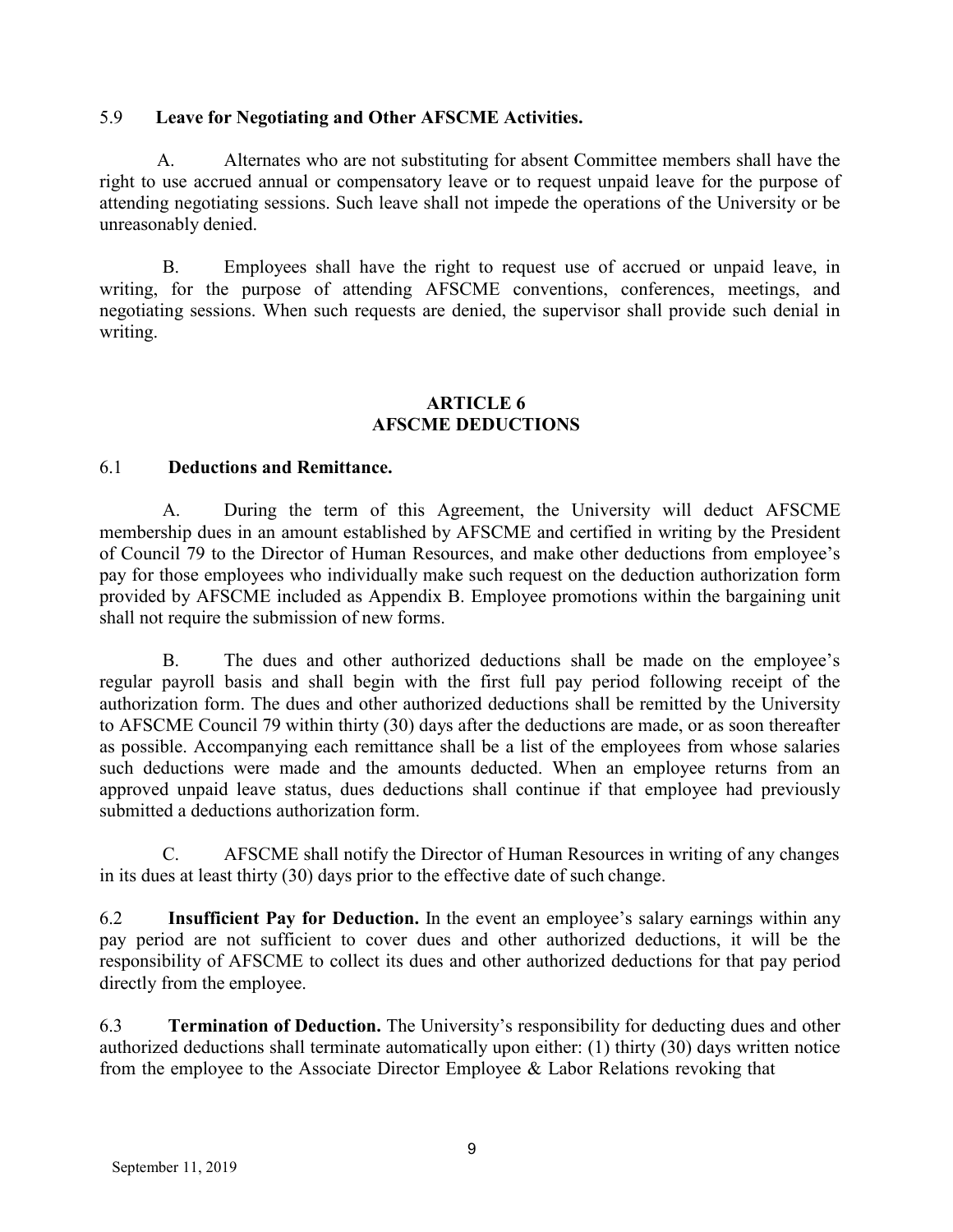employee's prior deduction authorization, (2) the termination of employment, or (3) the promotion or demotion of the employee out of the bargaining unit.

6.4 **Indemnification.** AFSCME shall indemnify, defend, and hold the University, the State of Florida, and their officers, officials, agents, and employees harmless against any claim, demand, suit, or liability (monetary or otherwise) and for all legal costs arising from any action taken or not taken by the University, the State, or their officers, officials, agents, and employees in complying with this Article. AFSCME shall promptly refund to the University any funds received in accordance with this Article which are in excess of the amount of deductions which the University has agreed to deduct, provided that such unauthorized dues deductions are reported to AFSCME Council 79 by the University within one hundred and twenty (120) days of the occurrence.

6.5 **Exceptions.** The University will not deduct any AFSCME fines, penalties, or special assessments from the pay of any employee.

## **ARTICLE 7 WAGES**

## 7.1 **Across the Board Increase** – FY 2019-2020

A. **Eligibility.** An eligible bargaining unit employee is one who was hired by and was in pay status by July 1, 2019 and continues to be employed with the University as of the date of ratification.

B. **Amount.** Effective October 5, 2019, each eligible bargaining unit employee shall receive a three percent (3%) increase to their base rate of pay and position classification as of July 1, 2019.

C. In the second pay period of October 2019, each eligible bargaining unit employee shall receive a one-time lump sum bonus payment in the amount of \$300.00. The bonus amount will not be grossed-up for taxes. The bonus payment will be taxed at the federal supplemental rate (flat rate) and Social Security and Medicare taxes will also be withheld.

7.2 **Living Wage Adjustment.** The parties also recognize that the bargaining unit includes a number of employees who earn less than \$10.50 per hour, and it is the mutual objective of the parties to provide those affected employees with a living wage adjustment which will bring their base pay to \$10.50 per hour. Accordingly, the parties agree to the following:

A. After the three percent (3%) across the board pay increase set forth in Article 7.1 has been added to the base pay of all eligible employees in the bargaining unit, the base pay of eligible employees in the following classifications who are still earning less than \$10.50 per hour will be increased to \$10.50 per hour.

- Custodial Worker
- Custodial Support Worker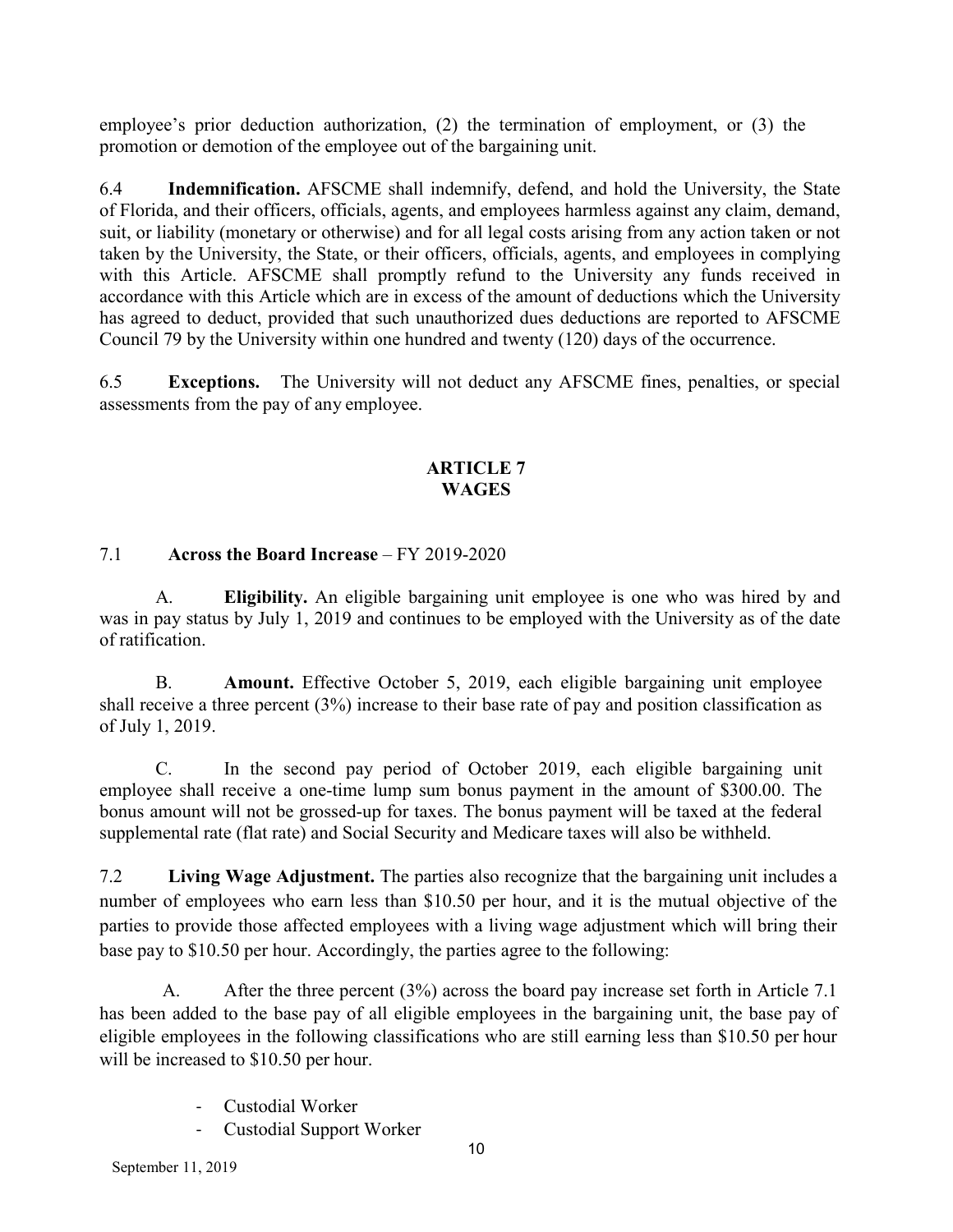- Dishwasher
- Facilities Operations Assistant
- Floor Care Worker
- Groundskeeper
- Refuse and Recycle Worker

B. Because the increase addressed in Article 7.2 Section A. above will have the effect of compressing the wage rates of certain higher level employees in related classifications, the minimum hourly rate of employees in the following classifications will be increased to the rates stated below.

| \$11.03/hr. | Senior Custodial Worker<br>-<br>Senior Floor Care Worker<br>Senior Groundskeeper                                                              |
|-------------|-----------------------------------------------------------------------------------------------------------------------------------------------|
| \$11.46/hr. | Maintenance Helper/Maintenance Mechanic Trainee<br>$\qquad \qquad \blacksquare$<br>(Year 1)                                                   |
| \$11.50/hr. | Pest Control Technician                                                                                                                       |
| \$11.58/hr. | <b>Custodial Supervisor</b><br>$\qquad \qquad -$<br>Floor Care Supervisor<br>$\qquad \qquad \blacksquare$<br>Refuse Recycle Moving Supervisor |
| \$12.16/hr. | Senior Custodial Supervisor                                                                                                                   |
| \$12.42/hr. | Maintenance Mechanic Trainee (Year 2)<br>-                                                                                                    |
| \$13.38/hr. | Maintenance Mechanic<br>$\overline{\phantom{0}}$                                                                                              |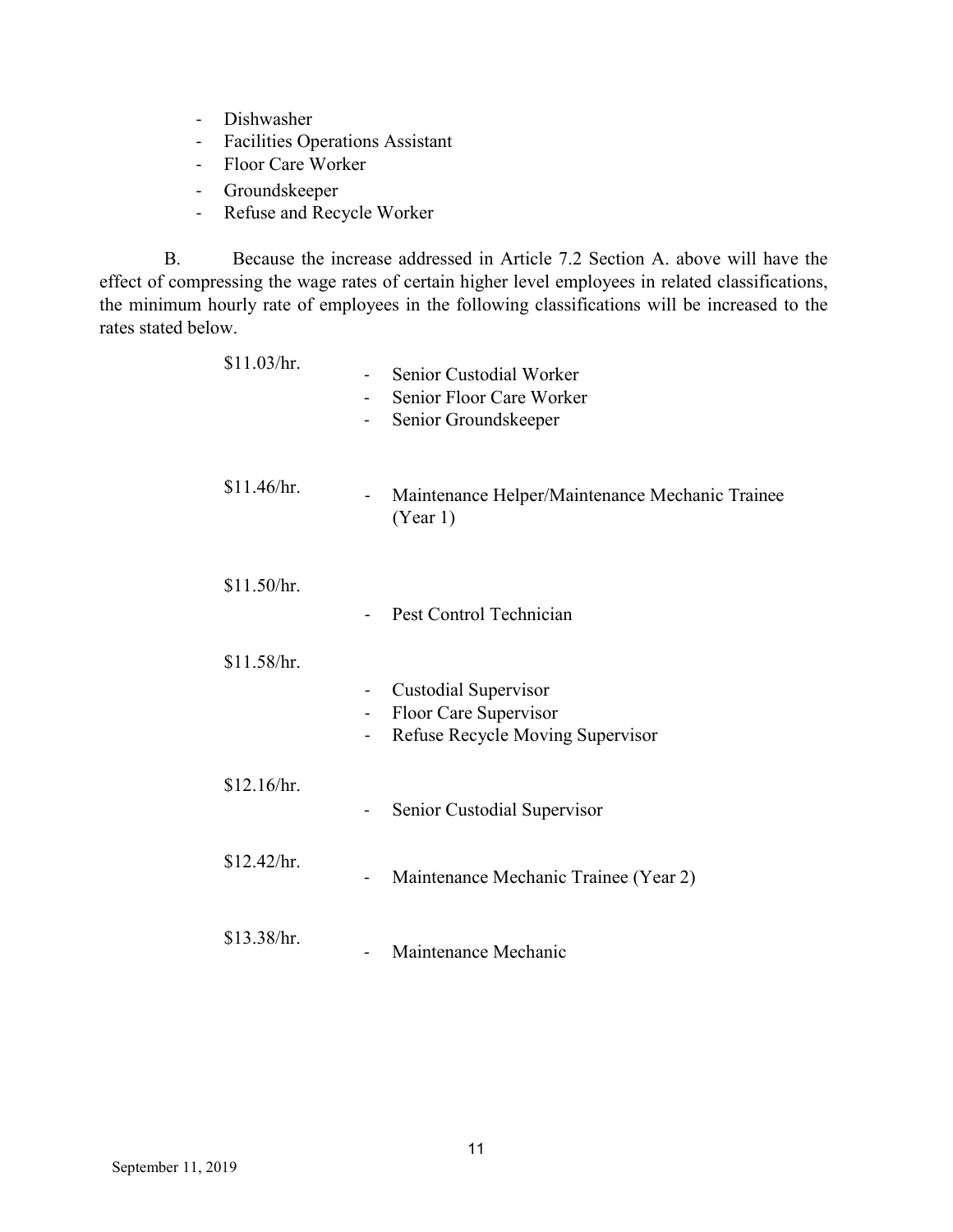C. Except as specifically provided above, no additional pay increases will be granted to staff in filled positions who are making more than the new base after receiving the three percent (3%) increase.

7.3 Employees whose salaries are funded from a contract, grant, auxiliary, or local fund shall be eligible for pay increases provided such increases are permitted and funded by the funding entity. In the event such salary increases are not permitted by the terms of the contract or grant, or in the event adequate funds are not available, the President or his designee shall seek to have the contract or grant modified to permit such increases.

### 7.4 **Certification Programs.**

A. Each employee who successfully completes a University sanctioned certification program associated with the employee's job duties and responsibilities shall receive a five (5) percent increase in his/her base rate of pay. The increase shall be effective on the date the University receives notice that the employee successfully completed the certification program.

B. Each employee must have supervisory approval before starting any certification program. An employee can only receive one five percent (5%) salary increase for a certification program once every rolling year. The five percent (5%) salary increase will be paid only as long as the employee maintains the certification(s), and/or continues to perform the same duties.

C. A list of the approved certification programs shall annually be provided to the President of Council 79 and the local AFSCME President.

#### **ARTICLE 8 HOURS OF WORK**

#### 8.1 **Workday/Workweek.**

A. The normal workweek for each full-time employee shall be forty (40) hours. The work week is Saturday through Friday.

B. The University retains the right to schedule its employees; however, the University will make a good faith effort whenever practical, to provide employees with consecutive hours in the workday and consecutive days in the workweek.

#### 8.2 **Overtime.**

A. The University is responsible for arranging the work schedule to minimize overtime. The assignment of overtime shall not be made on the basis of favoritism. A rotation list will be established in each shop, based on classification seniority. When overtime work will be required, management will initially offer it to the employee at the top of the rotation list. If that employee works the overtime or declines to do so, he or she will be placed at the bottom of the list, regardless of the hours of the overtime work. If a special skill is needed, management will drop to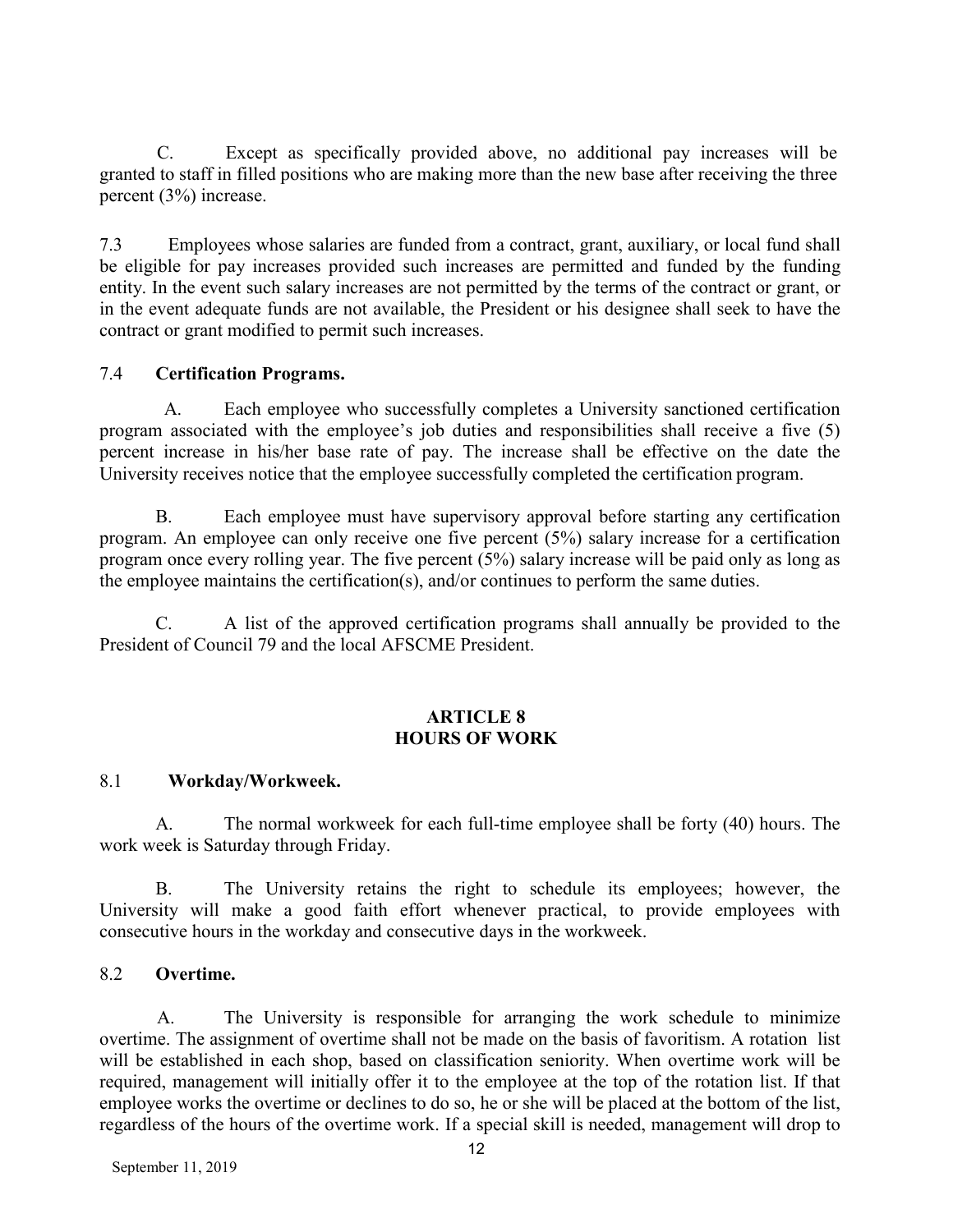the employee next on the rotation list with the required skill. If he or she works the overtime or declines to do so, that employee will be moved to the bottom of the list. If overtime arises at some time that is too soon to notify the employee at the top of the list, management will hold over an appropriate staff member, who will then be moved to the bottom of the list.

B. University recognized holidays will be considered as time worked for purposes of calculation of overtime.

C. Upon agreement of the employee and the University, non-exempt employees shall receive either compensatory leave or cash payment for overtime. If agreement cannot be reached, the University shall make cash payment for overtime worked.

D. Eligible employees can opt once per quarter if they want to earn Overtime Comp or if they wish to be paid out for overtime earned:

head.

1. The earning of Overtime Comp time must be pre-approved by the department

2. Every effort will be made to ensure that employees utilize overtime comp time as soon as possible after it is earned (preferably by the end of the next pay period after it is earned).

3. In all cases, accrued comp time must be used before the use of other accrued leave.

4. As of June 30 of each year, the maximum accrual of Overtime Comp time will be 80 hours and all hours over the 80 accrued will be paid to the employee.

5. Overtime Comp will be paid out upon reassignment or promotion.

6. Overtime will be paid at the rate of time and one-half for hours worked in excess of forty (40) hours in a work week.

## 8.3 **Work Schedules.**

A. Where rotations are being made in the employee's regular work schedule, the new shift, workdays, and hours, will be posted no less than ten (10) days in advance, and will reflect at least a two (2) workweek schedule; however, the University will make a good faith effort to reflect a one (1) month schedule. With prior written notification of at least three (3) workdays to the employee's immediate supervisor, employees may mutually agree to exchange days or shifts on a temporary basis. If the immediate supervisor objects to the exchange of workdays or shifts, the employee initiating the notification shall be advised that the exchange is not approved.

B. Where regularly assigned work schedules are rotated, the University will make a good faith effort to equalize scheduled weekend work among employees in the same functional unit whenever this can be accomplished without interfering with efficient operations. When an employee rotates to a different shift, the employee shall receive a minimum of two (2) shifts off between the end of the current shift assignment and the beginning of the new shift assignment.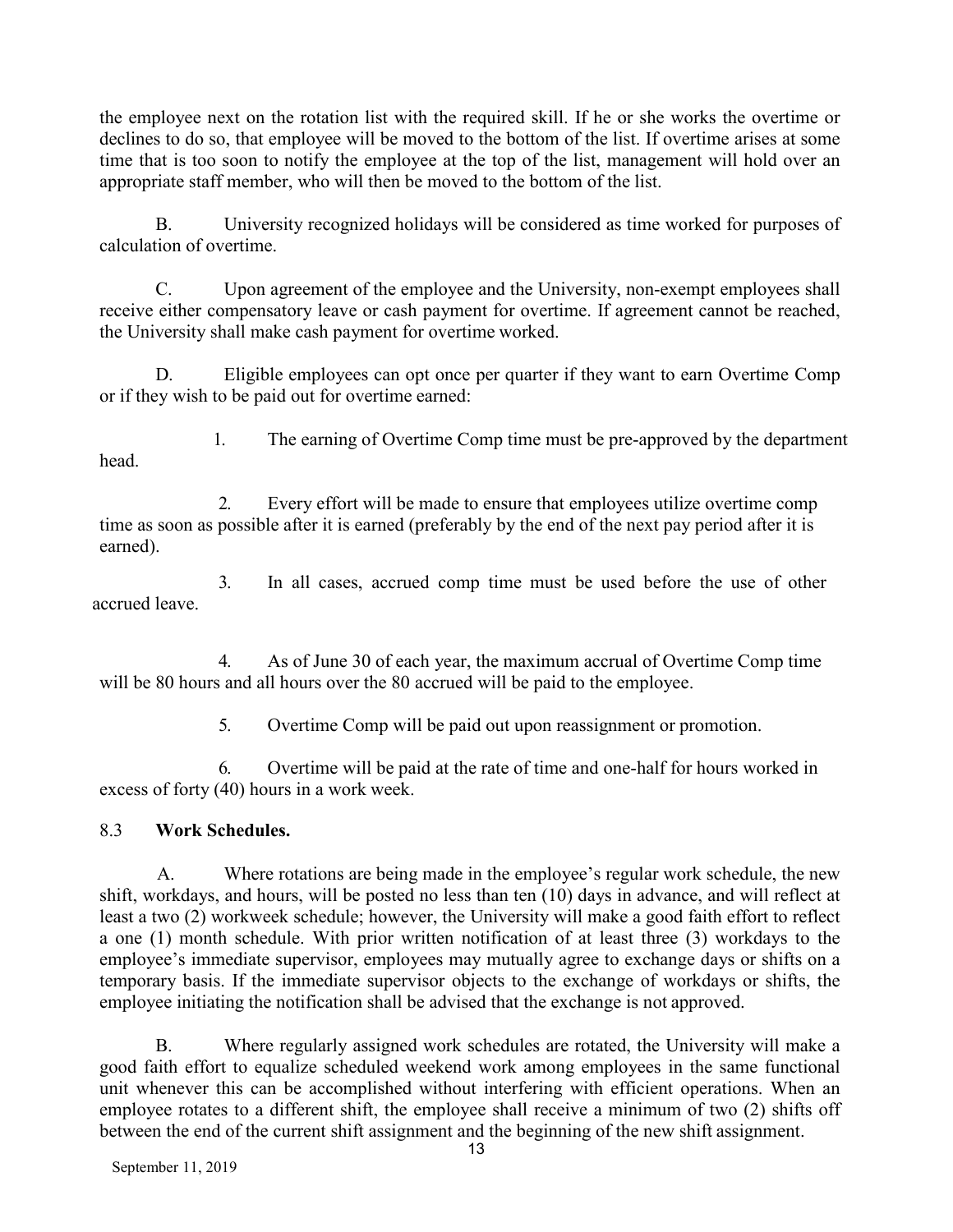C. When an employee is not assigned to a rotating shift and the employee's regular shift assignment is being changed, the employee shall be given a minimum of ten (10) working days notice, in writing, of the proposed change. Additionally, when the change occurs, the employee shall receive a minimum of two (2) shifts off between the end of the current shift assignment and the beginning of the new shift assignment.

#### 8.4 **Rest Periods.**

A. No supervisor shall unreasonably deny an employee a fifteen (15) minute rest period during each four (4) hour work shift. Whenever possible, such rest periods shall be scheduled at the middle of the work shift. However, it is recognized that many positions have a work location assignment that requires coverage for a full eight-hour shift, which would not permit the employee to actually leave his/her work location. In those cases, it is recognized that the employee can "rest" while the employee remains at his/her work location.

B. An employee may not accumulate unused rest periods, nor shall rest periods be authorized for covering an employee's late arrival or early departure from work.

C. If overtime is worked, the University will provide an additional fifteen (15) minute rest period after the ninth  $(9<sup>th</sup>)$  hour of work. For twelve (12) hour shifts, a fifteen (15) minute rest period will be given after the eleventh  $(11<sup>th</sup>)$  hour mark.

#### **ARTICLE 9 SENIORITY**

9.1 Seniority means the employee's length of service with the University. Two types of seniority shall be recognized:

A. **University Seniority.** The uninterrupted length of time served with the University since the last date of hire.

B. **Classification Seniority.** The uninterrupted length of time served in a classification since the most recent date of appointment or promotion to that classification.

C. Seniority shall be broken only by discharge, retirement, resignation, absence without authorized leave, layoff of more than eighteen (18) months, or failure to answer recall after notice from the employer.

D. In the event that two (2) employees have been the same length of service, seniority shall be determined by the last four (4) digits of his/her social security number. The employee having the lowest number will be considered more senior.

9.2 The University shall maintain current seniority lists.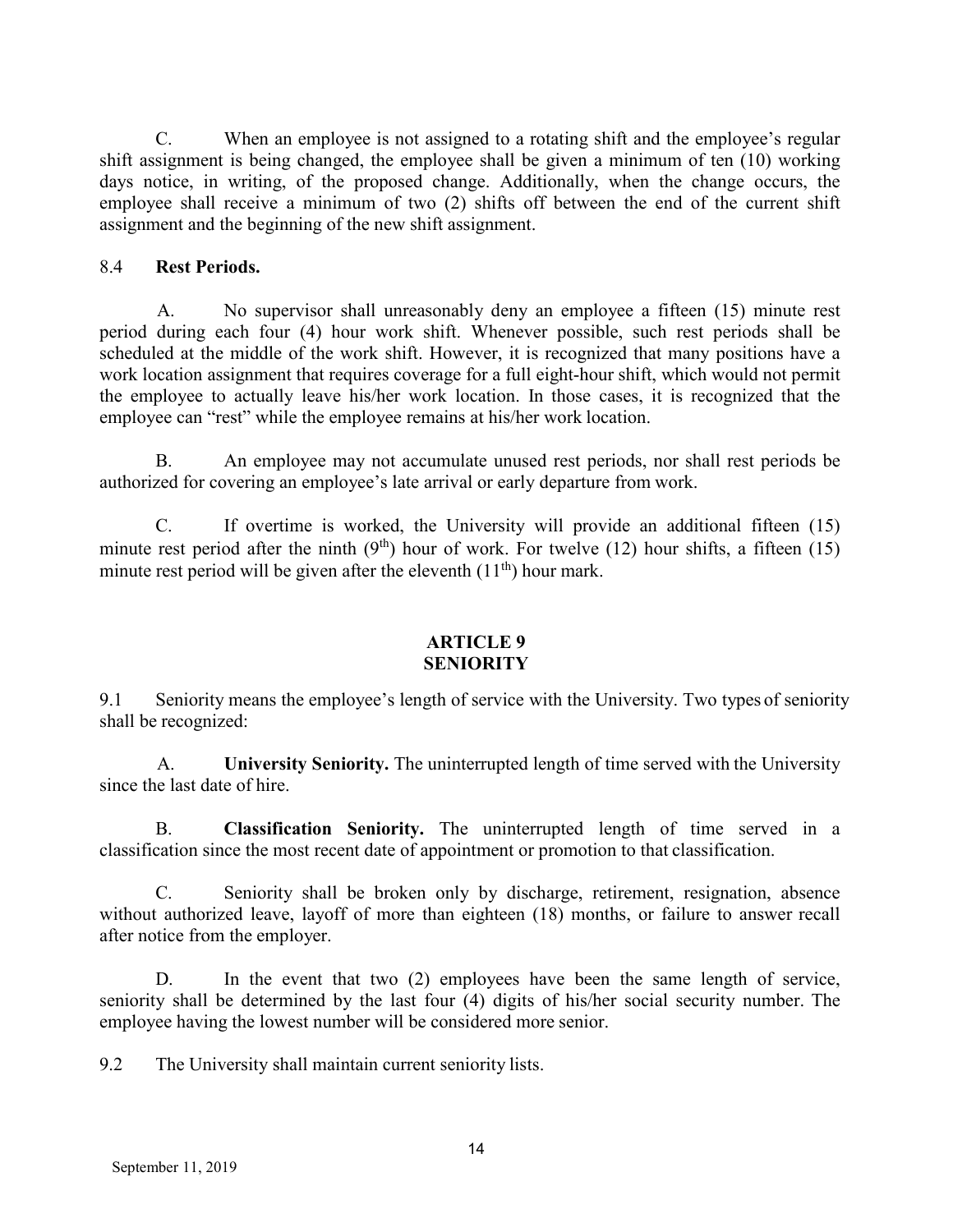### **ARTICLE 10 BENEFITS**

#### 10.1 **Current Employees.**

A. **State Employee Health Insurance Program.** The University and AFSCME support legislation to provide adequate and affordable health care insurance to all employees.

B. **Employee Assistance Programs.** The following guidelines are applicable to the University's Employee Assistance Programs (EAP).

When an employee's EAP participation is designed in conjunction with the employer to improve job performance, then some limited time for participation, as described in University policy, shall be counted as time worked.

2. In requesting and being granted leave to participate in a University EAP, an employee, for the purpose of maintaining confidentiality, need reveal to their supervisor only the fact of such EAP participation.

3. Neither the fact of an employee's participation in an EAP, nor information generated by participation in the program, shall be used as a reason for discipline under Article 22, or as evidence of a performance deficiency within the evaluation process referenced in Article 20, except for information relating to an employee's failure to participate in the EAP consistent with the terms to which the employee and the University have agreed.

C. **Parking.** Each employee employed by the University as of September 6, 2019, shall be provided a \$95 transportation stipend, to be paid in the September 13, 2019 paycheck.

## 10.2 **Retired Employees.**

A. Employees who retire under the Florida Retirement System shall be eligible, upon request, to receive on the same basis as other employees the following benefits at the University from which they retired, subject to University rules and policies:

- 1. Retired employee identification card;
- 2. Use of the University library (i.e., public rooms, lending and research

service); and

3. Placement on designated University mailing lists.

B. In addition, fees may be charged retired employees for the following, and/or access granted to them on a space available basis;

1. Use of University recreational facilities;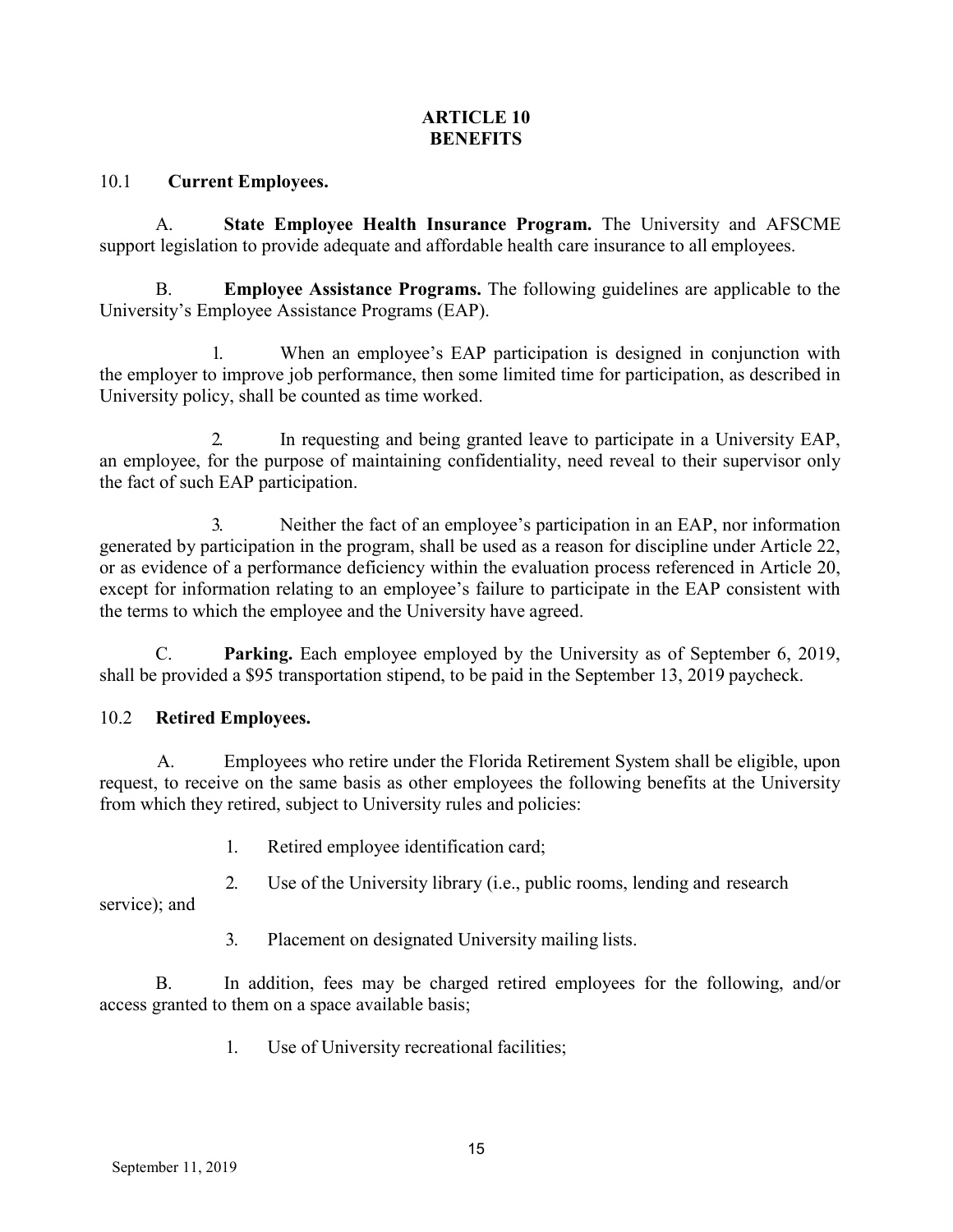#### 2. A University parking decal; and

3. Course enrollment of retired employees sixty (60) years or older who meet Florida residency requirements, without payment of fees, on a space available basis.

#### **ARTICLE 11 LEARNING OPPORTUNITIES**

11.1 **Policy.** The University and AFSCME recognize the importance of employee career development in order to provide for employee training which will improve productivity.

A. The University will make reasonable efforts to continue existing training and development programs and to develop new programs.

B. The University will make good faith efforts to provide newly-hired employees with an orientation period to explain procedures, policies, standards and performance expectations of the employee, and to provide in-service development programs for employees. The University will also provide information to increase employee awareness of sexual harassment.

C. Where Supplemental Vocational Training Programs are available through State community colleges, the University shall make a reasonable effort to use this resource to provide training opportunities.

D. In accordance with the University's established policies and procedures, an employee may be allowed administrative leave for the purpose of attending short courses, institutes, and workshops which will improve performance in their current position.

E. The University may assign employees to attend training and development courses.

F. A University shall provide reasonable written notice to AFSCME when discontinuing a career development program which includes a salary increase component.

11.2 **Tuition Free Course Program.** The University shall encourage supervisors to accommodate employees seeking to take courses under the tuition free course program referenced in the UNF Personnel Program, Learning Opportunities Section (9-4.730), including providing flexible work schedules to accommodate such course enrollment whenever practicable.

11.3 **Changes in Technology/Equipment.** The University will consider the effect on current employees when contemplating changing technology or equipment. The University will make reasonable efforts to provide training to current employees in the use of new technology or equipment when such changes are made. Nothing herein obligates the University to maintain current classifications, positions, or employees.

11.4 **GED Programs.** Where GED programs exist, the University shall make reasonable efforts to provide employees with flexible work schedules to accommodate participation in such programs.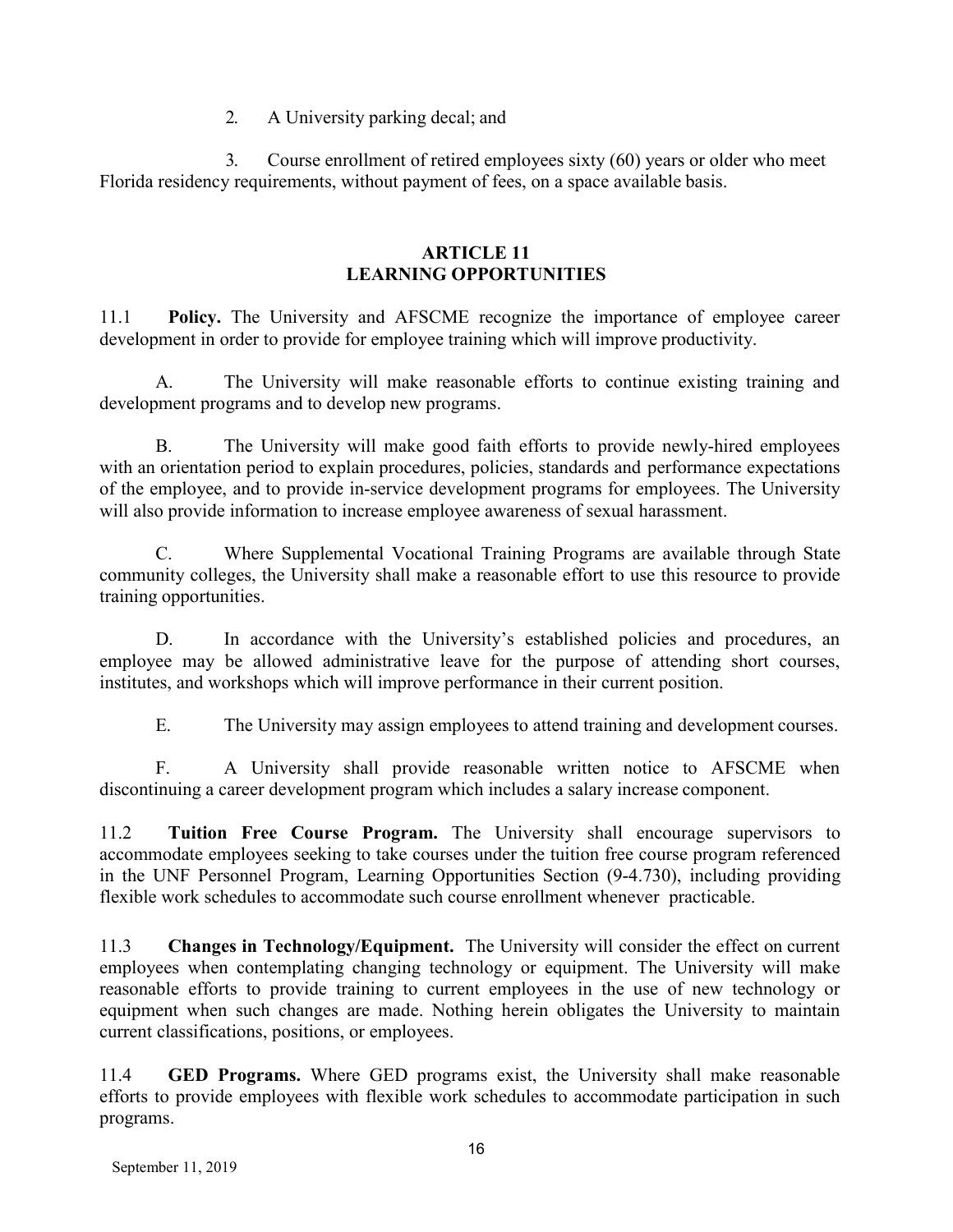11.5 **Grievability.** The University and AFSCME understand that nothing in this Article precludes or in any way limits or restricts the University's right to develop, implement, or otherwise manage training or apprenticeship of its employees. Therefore, any claim by an employee or AFSCME concerning this Article shall not be subject to the Grievance Procedure of this Agreement.

#### **ARTICLE 12 LEAVES OF ABSENCE/HOLIDAYS**

12.1 **Leaves.** Employees may be granted leaves of absence as provided in the Hours of Work, Benefits and Leave Requirements Section (4.0120P).

12.2 **Leave to Supplement Workers' Compensation Benefits.** An employee is eligible to use paid leave to supplement workers' compensation benefits in accordance with the Hours of Work, Benefits and Leave Requirements Section (4.0120P).

12.3 **Holidays.** The authorized University holidays are as follows: New Year's Day Martin Luther King, Jr. Day Memorial Day Independence Day Labor Day Veteran's Day Thanksgiving Day Friday after Thanksgiving Christmas Day

If the authorized holiday falls on a Saturday, the preceding Friday is observed. If the holiday falls on Sunday, the following Monday will be observed. Any employee who works on an authorized holiday will be compensated both for the holiday and for all hours worked on that holiday. However, any employee who works on an authorized holiday will not also "observe" the holiday as provided in this section.

12.4 **Personal Holiday.** All employees who have successfully completed their initial probationary period are given one personal holiday each fiscal year. If the personal holiday is not used by June 30 of each year, it will not be carried over into the new fiscal year.

#### **ARTICLE 13 ON-CALL AND CALL-BACK**

#### 13.1 **On-Call Assignment.**

A. "On-call" assignment shall be defined as any time when an employee is instructed in writing by management to remain available to work during an off-duty period. An employee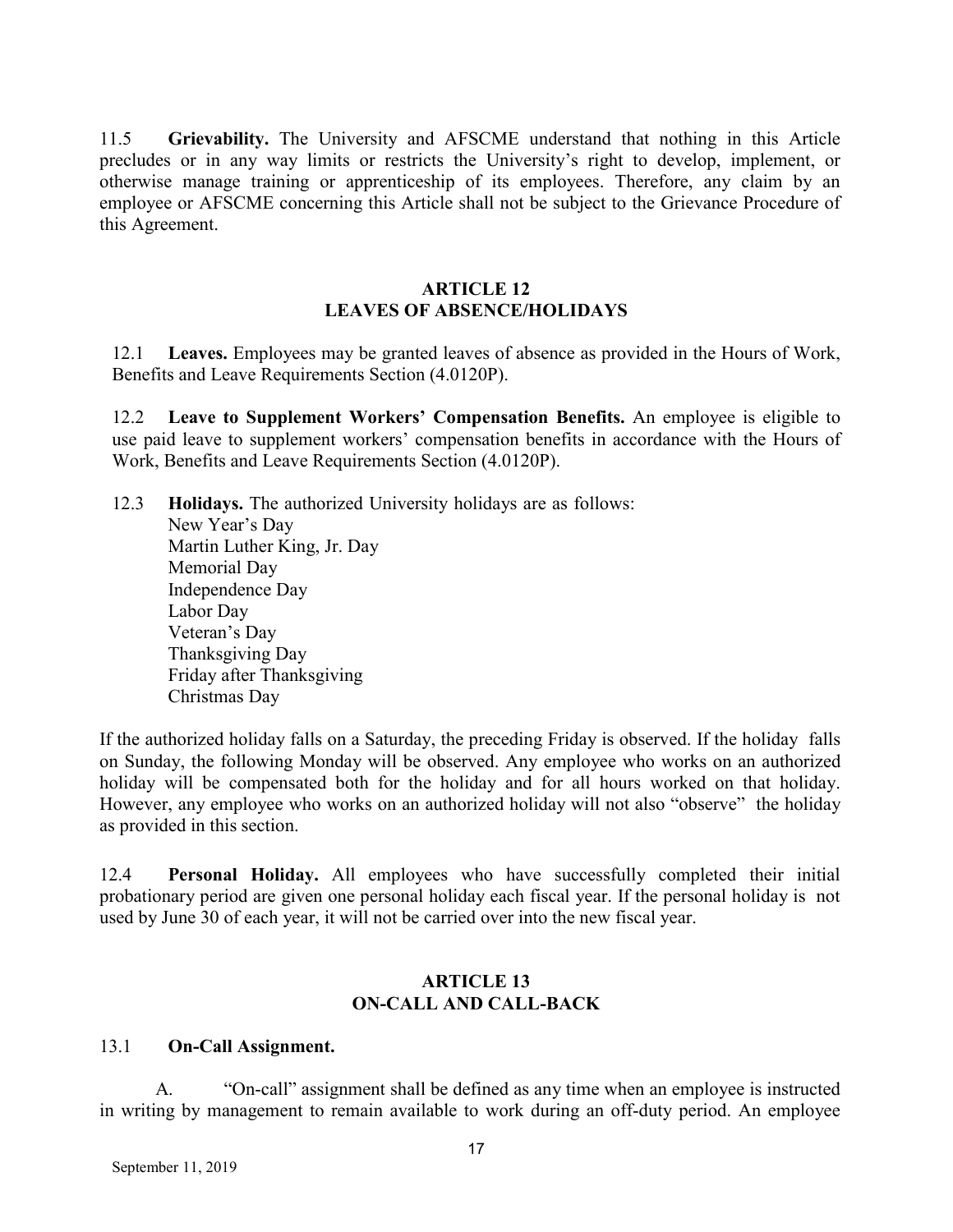who is so instructed shall be required to carry and keep on his/her person the University provided cell phone or other electronic device in order to be contacted to return to the work location on short notice to perform assigned duties.

B. In an emergency or other unforeseen circumstances, the University may verbally instruct an employee to be on-call for a period of not more than twenty-four (24) consecutive hours. The employee shall not be eligible for on-call payments in excess of the period for which verbal instructions are appropriate.

## 13.2 **On-Call Payment.**

A. On-call time is not compensable for purposes of computing overtime.

B. When approved as provided herein, an employee who is required to be on-call shall be compensated by payment of a fee in an amount of one dollar (\$1.00) per hour for each hour such employee is required to be on-call.

C. An employee who is required to be on-call on his or her normal day off, or a University recognized holiday will be compensated by payment of a fee in an amount equal to one-fourth (1/4) the hourly minimum for the employee's class for each hour such employee is required to be available.

D. If an on-call period is less than one (1) hour, the employee shall be paid for one hour.

E. If an employee's immediate supervisor who is covered by this Agreement inappropriately instructs an employee that the employee is on-call, that supervisor may be held personally liable for reimbursing the University for any on-call fee which results from the inappropriate instruction.

13.3 **Call-Back.** If an employee is called back to the University to perform work beyond the employee's scheduled hours of work for that day, the employee shall be credited with the actual time worked plus two (2) hours. Provided, however, that in the event of circumstances addressed in Section V. Other Leaves provision of the University Policies and Regulations, employees will be compensated in accordance with that provision instead.

13.4 **Emergencies.** If the governor determines that civil emergency conditions exist, including, but not limited to, riots, civil disorders, hurricane conditions, or similar catastrophes, the provisions of this Agreement may be suspended by the President during the time of declared emergency, provided that wages and benefits shall not be suspended. It is understood that a declared emergency may be limited to specific geographic areas, in which case suspension of this Agreement as provided above would apply only to those employees regularly or temporarily assigned to such areas.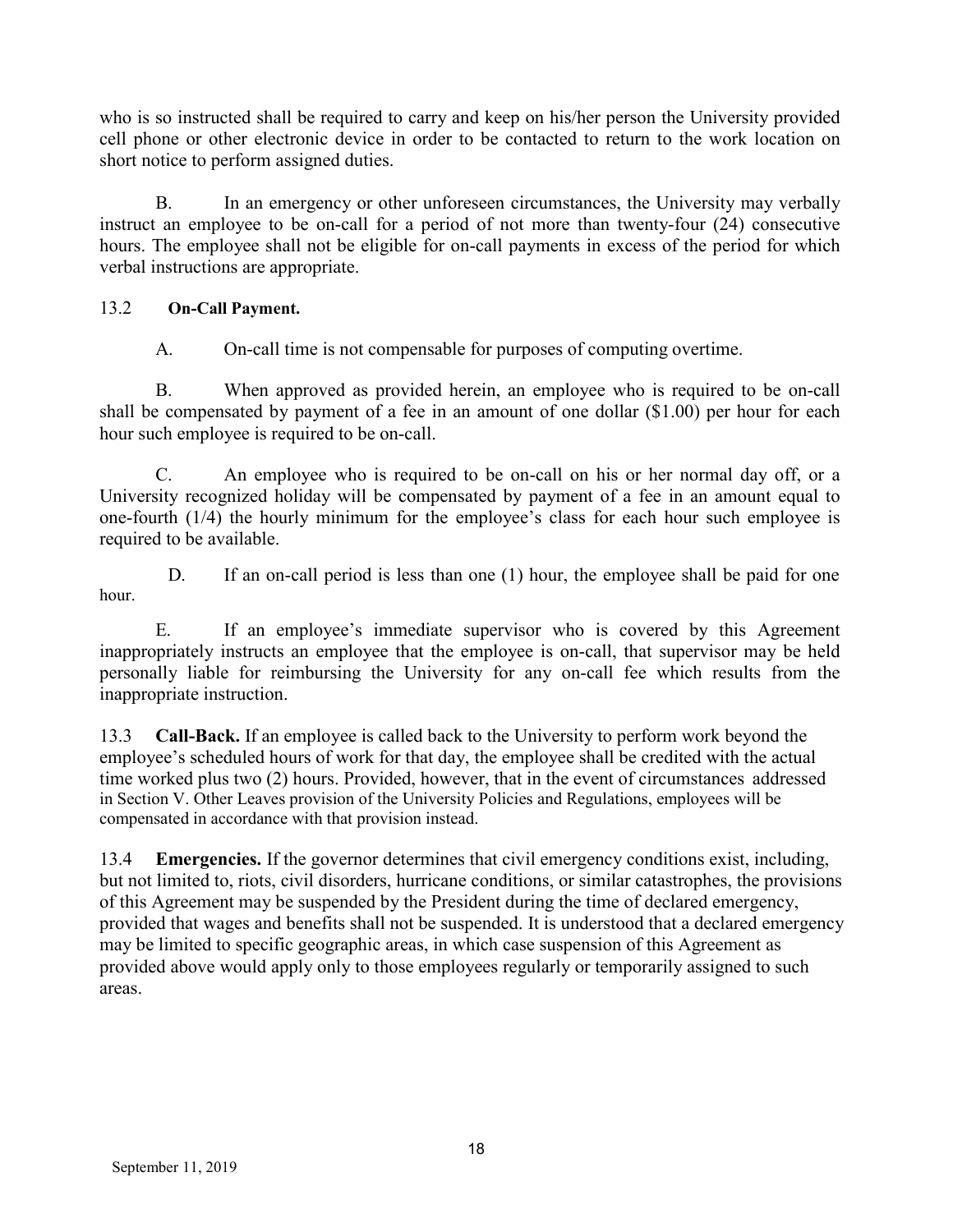#### **ARTICLE 14 CHANGE IN ASSIGNMENT**

#### 14.1 **Procedure.**

A. An employee with regular status in the current class who meets all University eligibility requirements may apply for a change in assignment to a different position in the same class or in a different class having the same pay range maximum, different work unit, or different shift at the University according to University procedures. Prior to filling a vacancy, except by demotion or department promotion, the University shall consider all applicable change in assignment requests. When making a decision regarding the granting of a request for a change in assignment, the University shall consider appropriate factors, including, but not limited to, the applicant's length of continuous University service, performance evaluations, work-related awards and achievements, relevant work experience, and education/training, the department's ability to fund the position, the advertised position salary, and the department budget.

B. All employees who were interviewed shall be notified of the University's decision.

C. Employees who are reassigned under the provisions of this Article shall not ordinarily suffer a loss of pay as a result of such reassignment.

D. Nothing contained in this Agreement shall be construed to prevent the University, at its discretion, from effecting the change in assignment of any employee according to the needs of the University and in each case, the University will take into consideration the needs and circumstances of the employee prior to taking such action.

E. It shall be the employee's responsibility to check the posted positions and notify the Office of Human Resources if he or she identifies a position that he or she is interested in and qualified for.

14.2 **Notice.** An employee shall normally be given a minimum of fourteen (14) days notice prior to the University reassigning the employee. The parties agree, however, that these notice requirements shall not be required during an emergency or in other extraordinary conditions.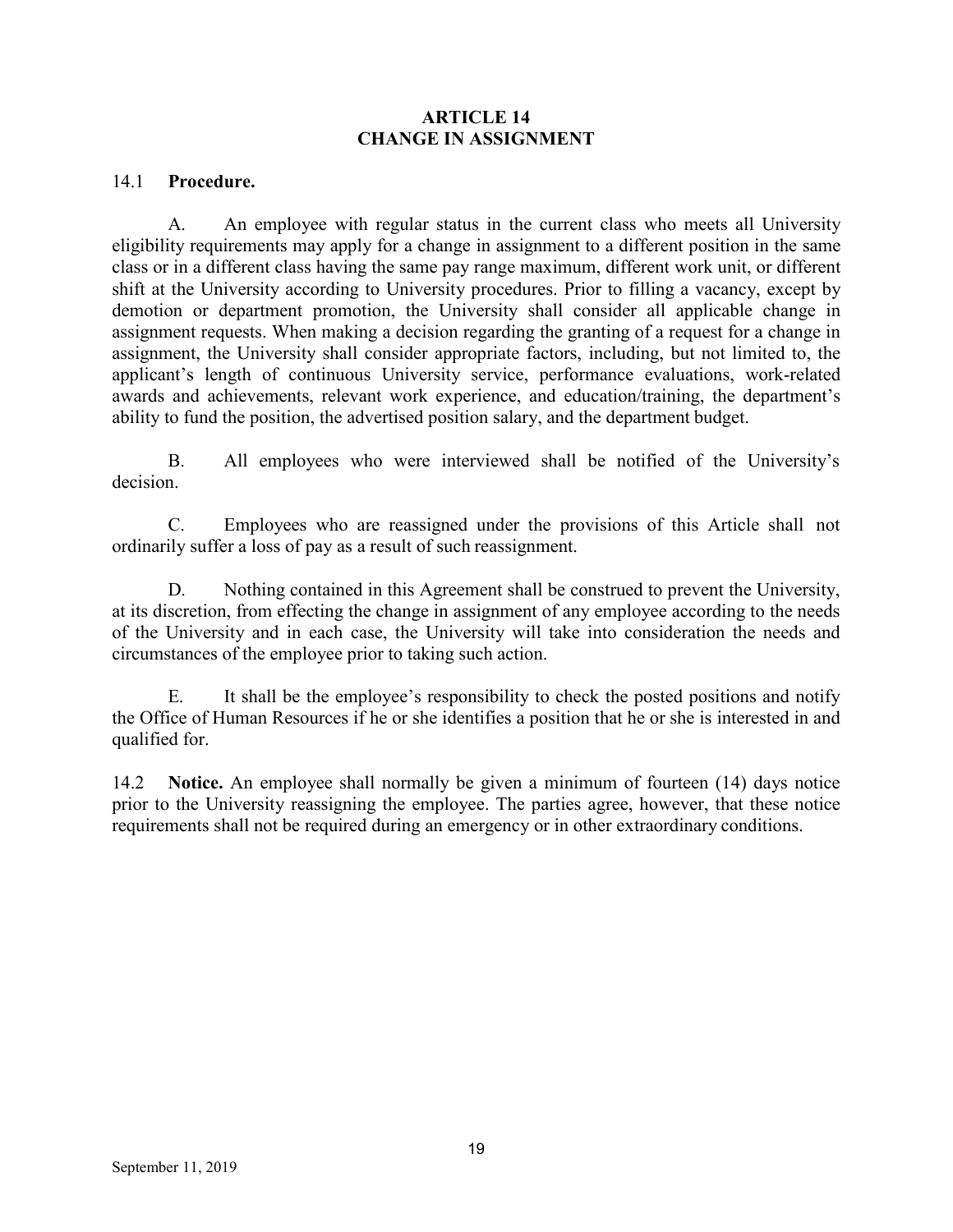### **ARTICLE 15 CLASSIFICATION REVIEW**

15.1 **Classification Changes.** When the university determines that a revision of a class specification for positions covered by this Agreement is needed, and such revision affects the collective bargaining unit designation, it shall notify AFSCME in writing of the proposed change. AFSCME shall notify the University, in writing, within fifteen (15) days of receipt of the proposed changes, of any comments it has concerning the proposed change or of its desire to discuss the proposed changes.

15.2 **Position Description.** Each employee shall be given an opportunity to review his/her position description, and the employee's signature shall acknowledge that he/she had such opportunity and that the employee has received a copy of the current position description.

15.3 **Work in a Higher Classification.** An employee who is designated by the appropriate supervisor to perform temporarily a major portion of duties of a position in a higher classification than the employee's current classification shall be eligible for a pay increase for the period of time such duties are assigned, provided that such duties are performed for a period of more than twentytwo (22) workdays within any six (6) consecutive months.

15.4 **Review of Assigned Duties.** When an employee alleges that regularly assigned duties constituting a significant portion of the employee's work time are duties not included in the employee's position description or the class specification to which the position is assigned, the employee may request a review by the Director of Human Resources. The Director shall issue his/her decision within fifteen (15) days following receipt of the request for review. If the employee does not agree with the Director's decision, he/she may appeal to the President or designee. The President of designee shall issue his/her decision within twenty (20) days following receipt of the employee's appeal. The decision of the President or designee is final. If the complaint review meeting results in a reclassification, any pay adjustment shall be effective on the date of that decision.

### **ARTICLE 16 CONTRACTING OUT**

16.1 Prior to issuing a request for proposal for contracting-out work which will result in the layoff of employees, the University will notify the local AFSCME President. The local AFSCME President may then discuss the impact of the proposed contracting-out on affected employees by scheduling a consultation with the President or designee within ten (10) days of receiving the notice. The President of Council 79 may also request consultation with the President or designee regarding the impact on affected employees of such contracting-out.

16.2 The University shall include in the request for proposals for contracting-out such work, in addition to any other requirements to be considered, provisions which: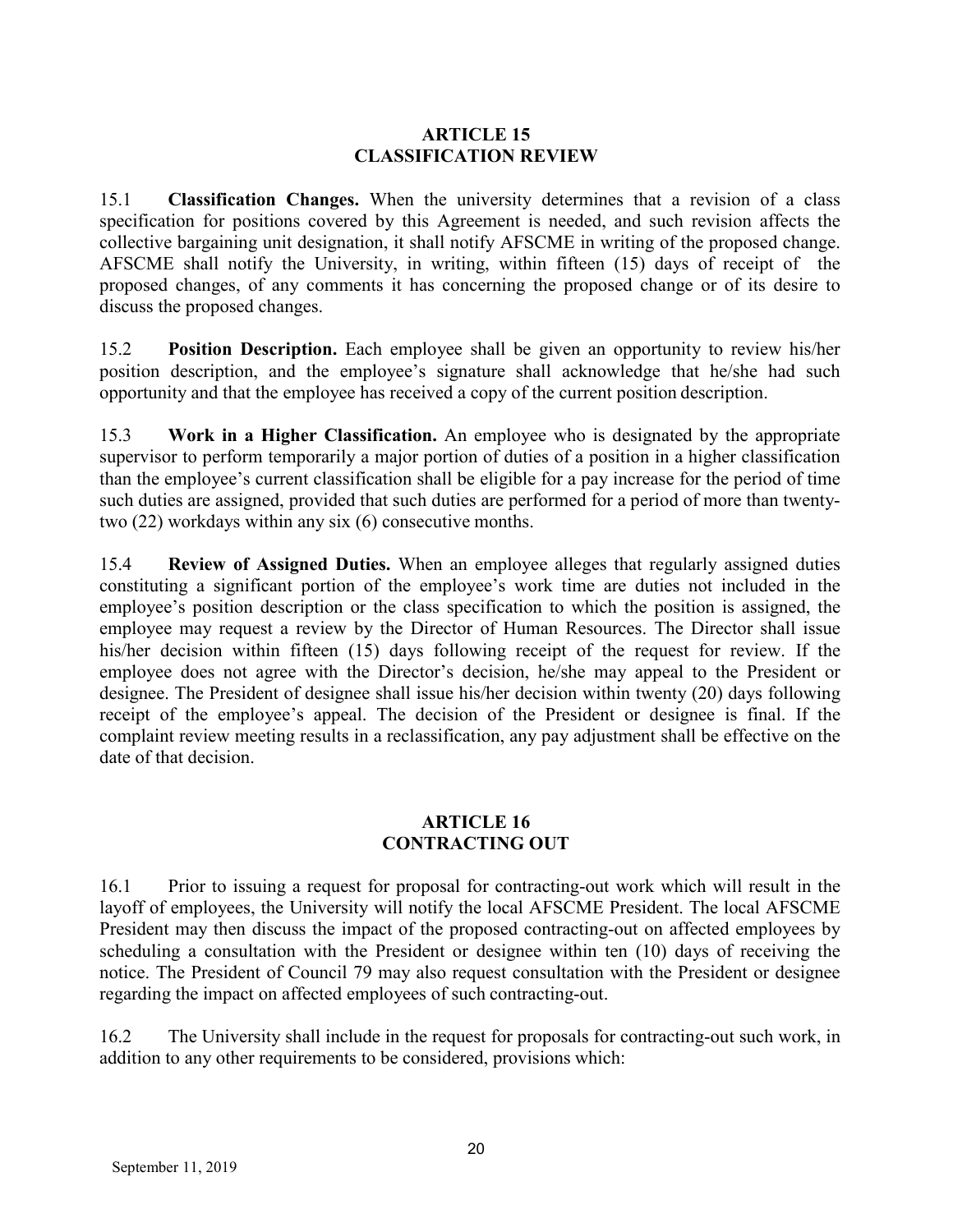A. require the proposers to offer to employ affected employee(s) having regular status for a period of 120 days after the start of the contract with equivalent pay and health-care insurance, subject to termination during this period only for just cause, and provide reasonable training during this period to increase the employee's opportunity for employment beyond 120 days; and,

B. require the proposers to provide information regarding the coverage and cost of any health-care insurance which will be provided to any affected employee employed by the proposer.

16.3 The University shall not ordinarily contract-out work which will result in the layoff of employees where the results of a Request For Proposals do not indicate a cost savings to the University during the term of the proposed contract.

16.4 The affected employees, in consultation with the local AFSCME President, may submit a proposal in response to the University's request for proposals. Such proposal shall be submitted in the form and manner as required for all proposers.

16.5 The University shall make reasonable efforts to place affected employees in other University positions prior to layoff. The University shall provide out placement and counseling services to affected employees.

16.6 If an affected employee is laid-off as a result of the University contracting-out their work, such employee may file a grievance under Article 23. The only issue to be addressed by such grievance is whether the University complied with the provisions of this Article.

### **ARTICLE 17 HEALTH AND SAFETY**

17.1 **Policy.** The University shall make every reasonable effort to provide employees a safe and healthy working environment. The University and AFSCME agree to work cooperatively toward reducing job-related injuries and workers' compensation costs by encouraging improved safety measures.

17.2 **Safety Committee.** The local AFSCME President will appoint one employee to serve on the University's Safety Committee.

## 17.3 **Employee Health and Safety.**

A. When the University requires an employee to use or wear health or safety equipment, such equipment will be provided by the University.

B. Employees shall perform their duties in a safe manner and shall comply with the University's safety guidelines/procedures. Any employee becoming aware of a work-related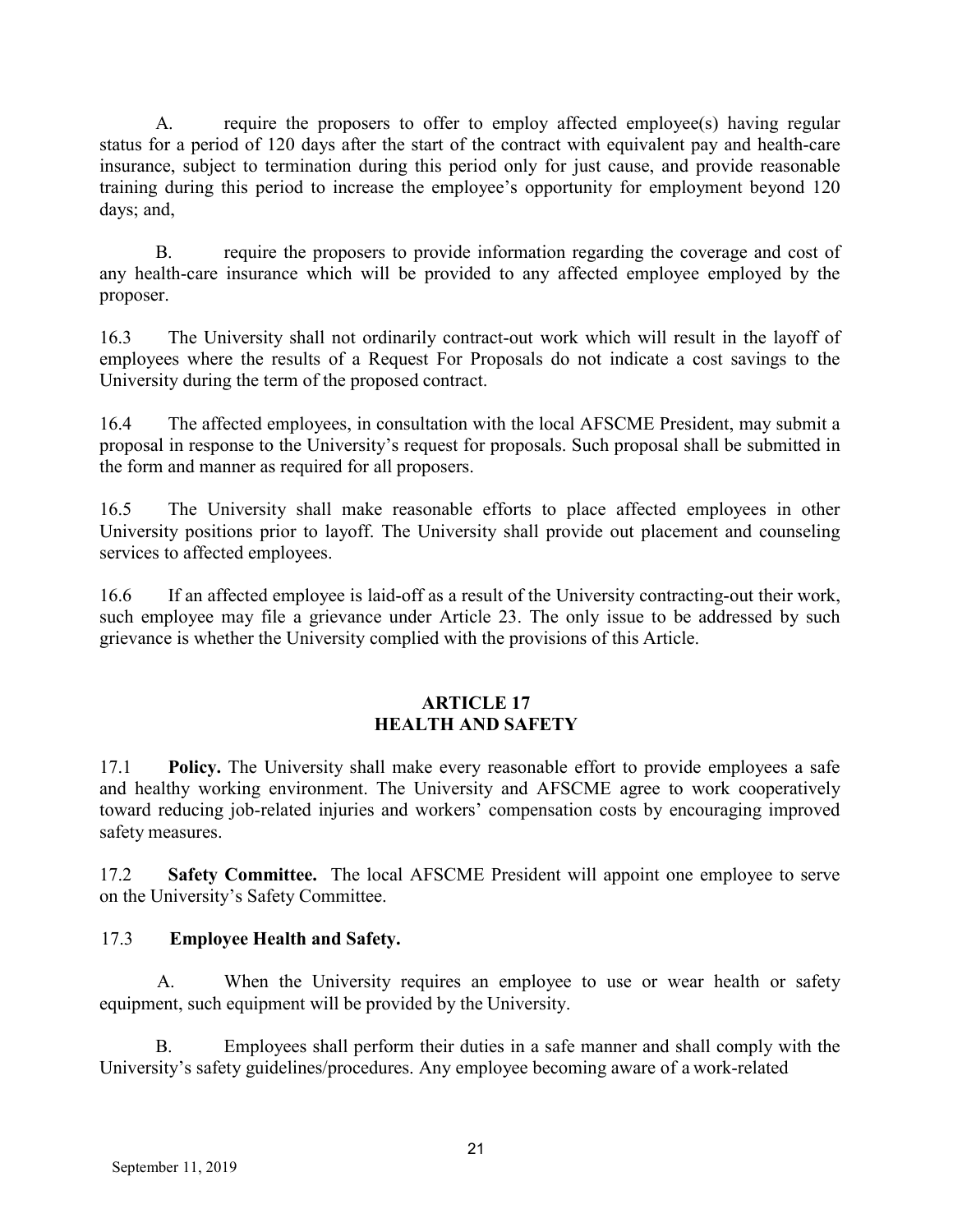accident shall immediately notify the supervisor or the supervisor's designee of the area where the incident occurred.

C. When an employee believes an unsafe or unhealthy working condition exists in the work area, the employee shall immediately report the condition to the employee's supervisor. An employee may also report the condition to a University administrator at the next highest level or the University's Director of Environmental Health and Safety. The University shall investigate the report, and will respond to the employee in a timely manner. Where the employee's report was in writing, the response shall be in writing. An employee acting in good faith may refuse to accept an assignment when the employee has reasonable grounds to believe an unsafe or unhealthy working condition exists in the work area which poses an immediate threat to the employee's physical well-being.

D. The University will not ordinarily require employees to continuously perform repetitive keyboard motions at a video display terminal for a period in excess of two (2) consecutive hours without an alternative work assignment or fifteen (15) minute rest period.

E. The University shall make reasonable attempts to notify affected employees of major remodeling or major construction.

F. Each Department may develop a program for recognizing those employees who have made significant contributions to improving employee health and safety, or who have gone a substantial length or time without a lost time accident.

#### **ARTICLE 18 LAYOFFS AND RECALL**

#### 18.1 **Layoffs.**

A. When an employee is to be laid off, the University shall implement such layoff in accordance with procedures contained in the UNF Personnel Program, Separation from Employment Section (4.0280P) and this Article. When circumstances permit, the University shall notify the local AFSCME President at least thirty (30) days in advance of a layoff.

B. The sole instance in which only one (1) employee will constitute a layoff unit is when the functions that the employee performs constitutes an area, program, or other level of organization at the University.

C. It shall be the employee's responsibility to check the posted positions and notify the Office of Human Resources if he or she identifies a position that he or she is interested in and qualified for.

D. The notice to the employee of layoff shall include the effective date of layoff, the reason for layoff, a statement of recall rights and any appeal/grievance rights, including applicable filing deadlines.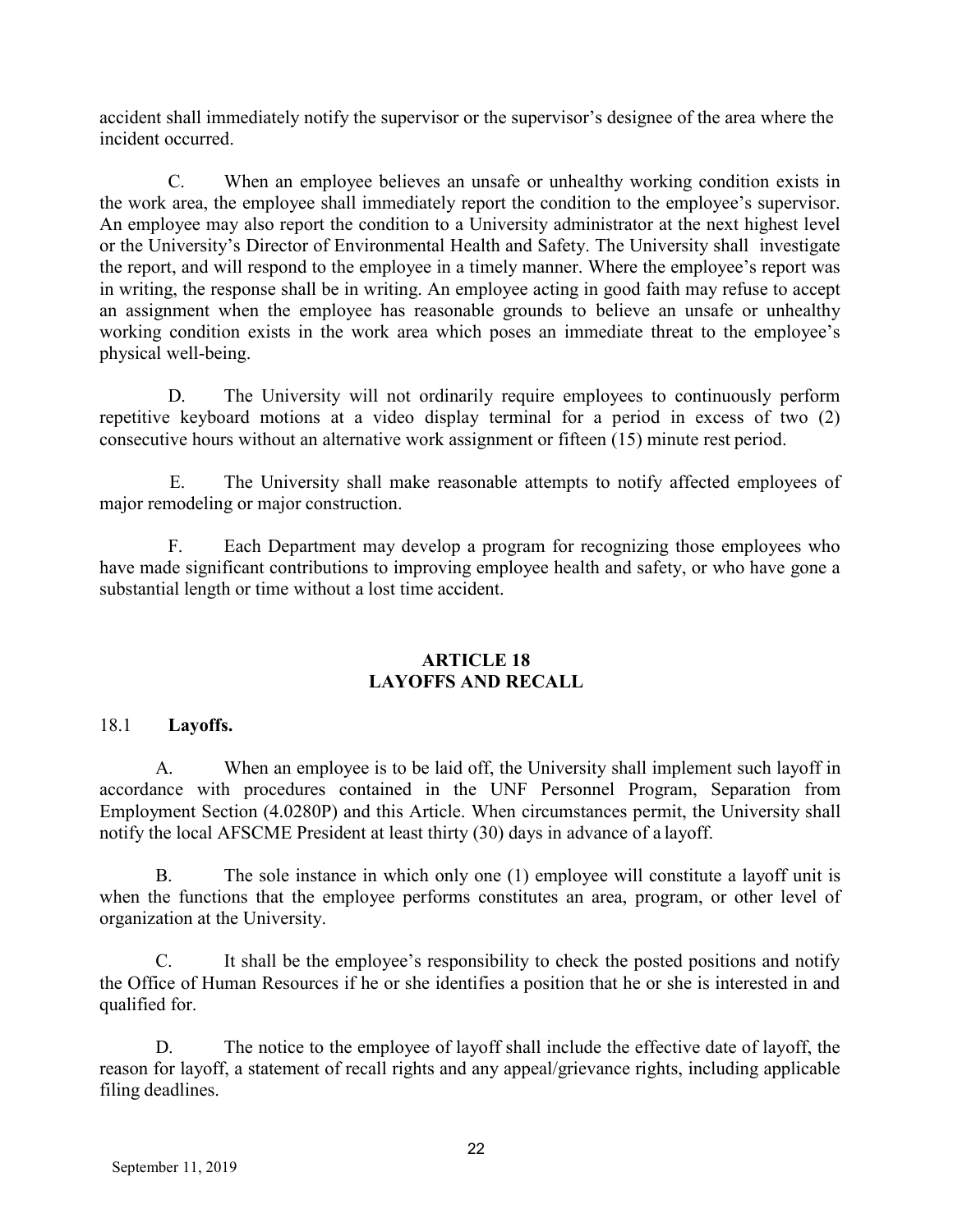E. Consistent with the procedures established for the University's Employee Assistance Program, employees participating in an EAP who receive a notice of layoff may continue to participate in that program for a maximum of ninety (90) days following the layoff, or as otherwise agreed to by the employee and the University.

18.2 **Recall.** Laid off employees shall be recalled in accordance with the procedures contained in the UNF Personnel Program, Separation from Employment Section (4.0280P). When a vacant position exists at the University in the same class in which the employee was laid off, the employee who has been laid off and who is not otherwise employed in an equivalent position shall be offered re-employment if the employee meets the special qualifications and relevant experience required for the vacant position. If the employee held regular status in the class at the time of the layoff, the re-employment shall be with regular status and the total retention points computed at the time of the layoff shall be restored to the employee.

### **ARTICLE 19 METHOD OF FILLING VACANCIES**

19.1 **Policy.**

A. The University shall fill a vacant position with the applicant who, in its judgment, is most qualified to perform the duties as described in the class specification, position description, and in other documents describing the vacant position. The University shall also consider appropriate factors, including, but not limited to the applicant's length of USPS service, performance evaluations, work related awards and achievements, other relevant work experience, and education/training.

B. The filling of vacant positions should be used to provide career mobility within the USPS and should be based on the relevant merit and fitness of the applicants.

C. Wherever possible the University shall seek opportunities to promote current employees. Employees shall be eligible for promotional opportunities where managers have determined that such recruitment within the University would be in the best interest of the department. The parties agree to the following department promotion process:

1. Where a vacancy exists or becomes available in a department or unit, managers shall be able to identify and promote a staff member within their department or unit who has demonstrated the skills, ability and performance level to be successful in a higher-level position.

2. Such employees shall meet the minimum qualifications for the position to which they are being promoted.

3. Such employees shall have "satisfactory" or above performance ratings currently on file.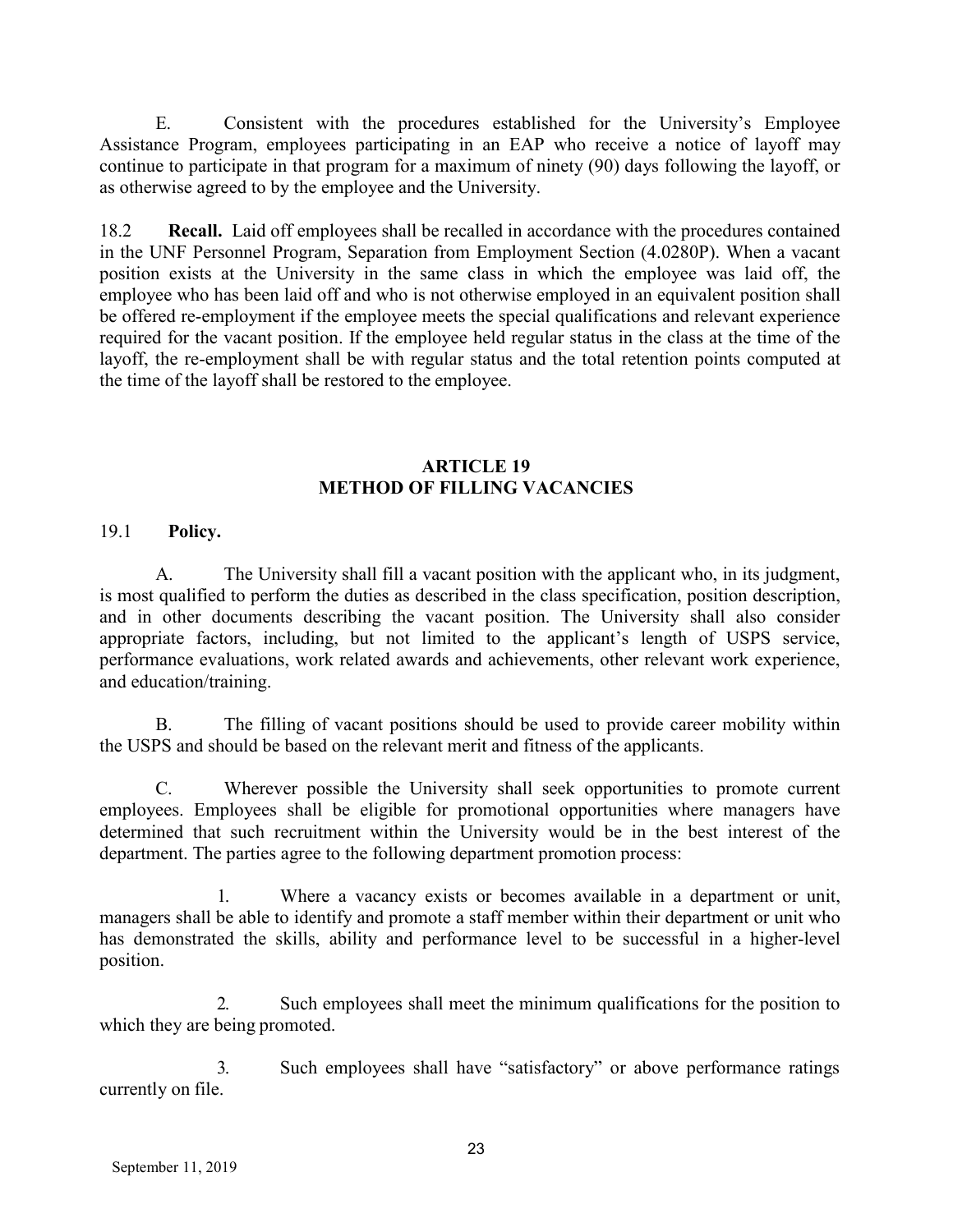4. Such employees shall complete the probationary period for the new position, if applicable.

5. To ensure fairness and equity in review, such decisions to promote within a department will require consultation with the Director of Human Resources or designee and the approval of the appropriate higher-level supervisor in order to ensure fairness and equity.

6. Managers shall complete a Departmental Promotion form that shall include a rationale for the selection.

7. Managers shall meet with the Director of Human Resources, or designee, prior to promoting an employee.

8. The Director of Human Resources, or designee, shall collaborate with the Director of Equal Opportunity and Diversity as appropriate.

9. The Director of Equal Opportunity and Diversity will need to be consulted if the promotion is in a unit that has been identified as having not met representation as per the annual Affirmative Action Plan.

## 19.2 **Procedures.**

A. Employees who have attained regular status in their current class shall be eligible for the provisions of this Article.

B. Except where a vacant position is filled by demotion, change in assignment to a different position in the same class or in a different class having the same pay range maximum, or department promotion, the University shall interview at least two of its employees who are eligible under this Section and who have met the advertised requirements for the position, provided at least two have applied. If only one such employee applies, the employee shall be interviewed.

C. In an employee applied for the position but was not selected, that employee may file a grievance under Article 23, Grievance Procedures. The only issue to be addressed by such grievance is whether the University exercised its judgment in an arbitrary and capricious manner.

19.3 **Failure to Meet Probation Upon Promotion.** Promoted employees who are unable to meet the requirements of the new position within the probationary period shall be returned to their previous position or to a comparable position within the University, provided such position is then available.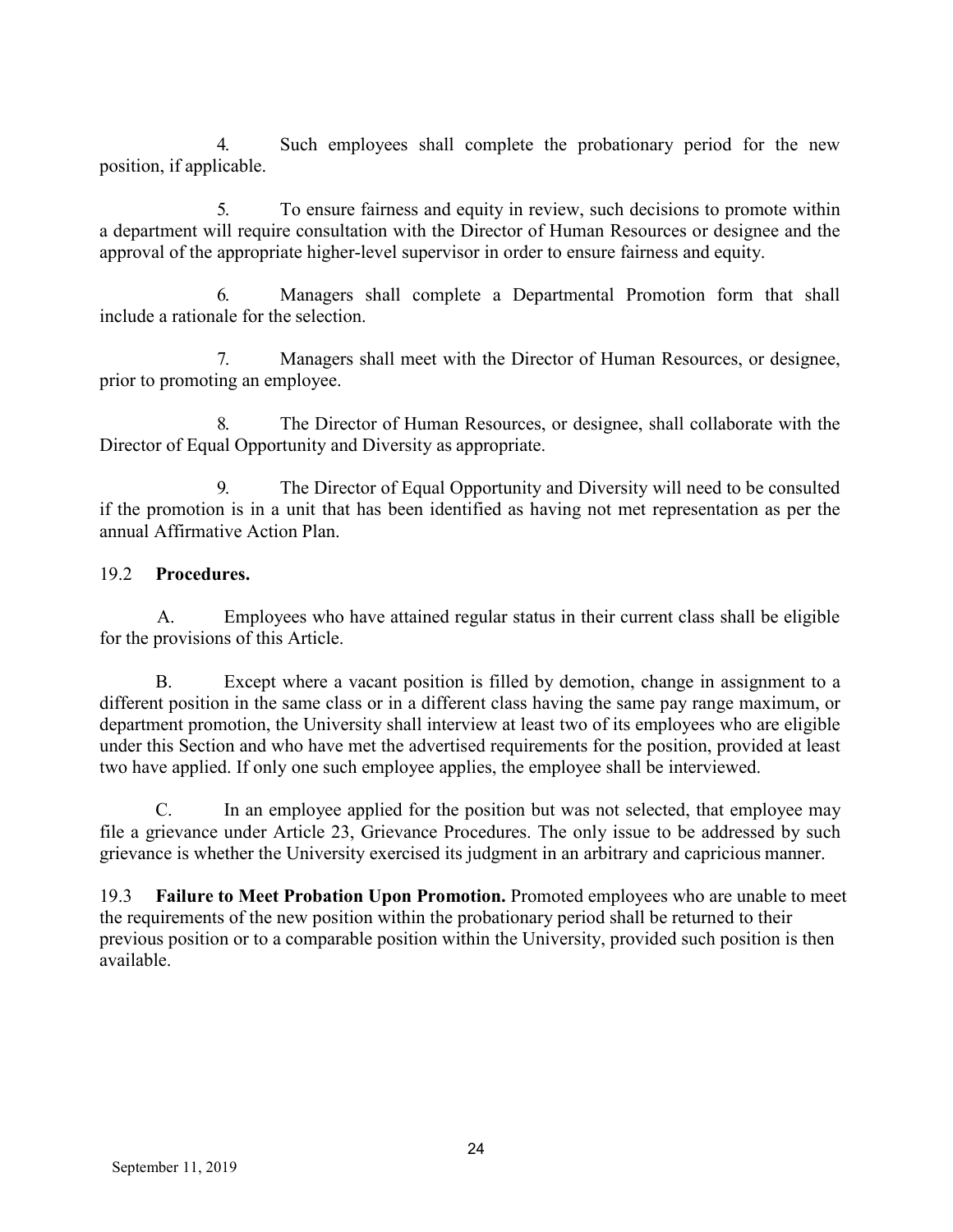#### **ARTICLE 20 NON-DISCRIMINATION**

20.1 Each employee has the right to a work environment free from unlawful discrimination and harassment. Neither the University nor AFSCME shall discriminate against or harass any employee based upon race, color, sex, religion, national origin, age, veteran status, disability, or marital status, nor shall the University or AFSCME abridge any employee rights related to AFSCME activity granted under Chapter 447, Florida Statutes.

A. Sexual harassment is a prohibited form of sex discrimination.

B. Employees are required to report immediately unlawful discrimination or harassment to appropriate administrators. Appropriate administrators include, but are not limited to, the employee's immediate supervisor and the next level supervisor, or administrators in the University's office of equal opportunity.

20.2 Employees may avail themselves of the provisions of the Whistleblower's Act, (Section 112.3187, Florida Statutes).

20.3 AFSCME agrees to support the University's affirmative action efforts. University affirmative action efforts shall not be subject to review under the provisions of Article 23, Grievance Procedures.

20.4 The local AFSCME President shall be provided, upon written request and without cost, a copy of the University's Affirmative Action Plan and any subsequent amendments.

#### **ARTICLE 21 PERFORMANCE EVALUATIONS**

#### 21.1 **Procedure.**

A. An employee shall ordinarily be evaluated by his/her immediate supervisor who shall be held accountable for such evaluation. The evaluation may be reviewed but shall not be changed by a higher level administrator. The immediate supervisor shall be the person regularly assigned to direct the work of the employee, or, if unavailable, the person appointed by the President or designees. The evaluator is primarily responsible for the timely evaluation of the employee.

B. The employee shall be provided with information regarding the basis of the evaluation and shall, upon written request, be provided a copy of any documents which were considered in completing the evaluation.

C. The evaluation shall be discussed with the employee, who shall be given the opportunity to respond.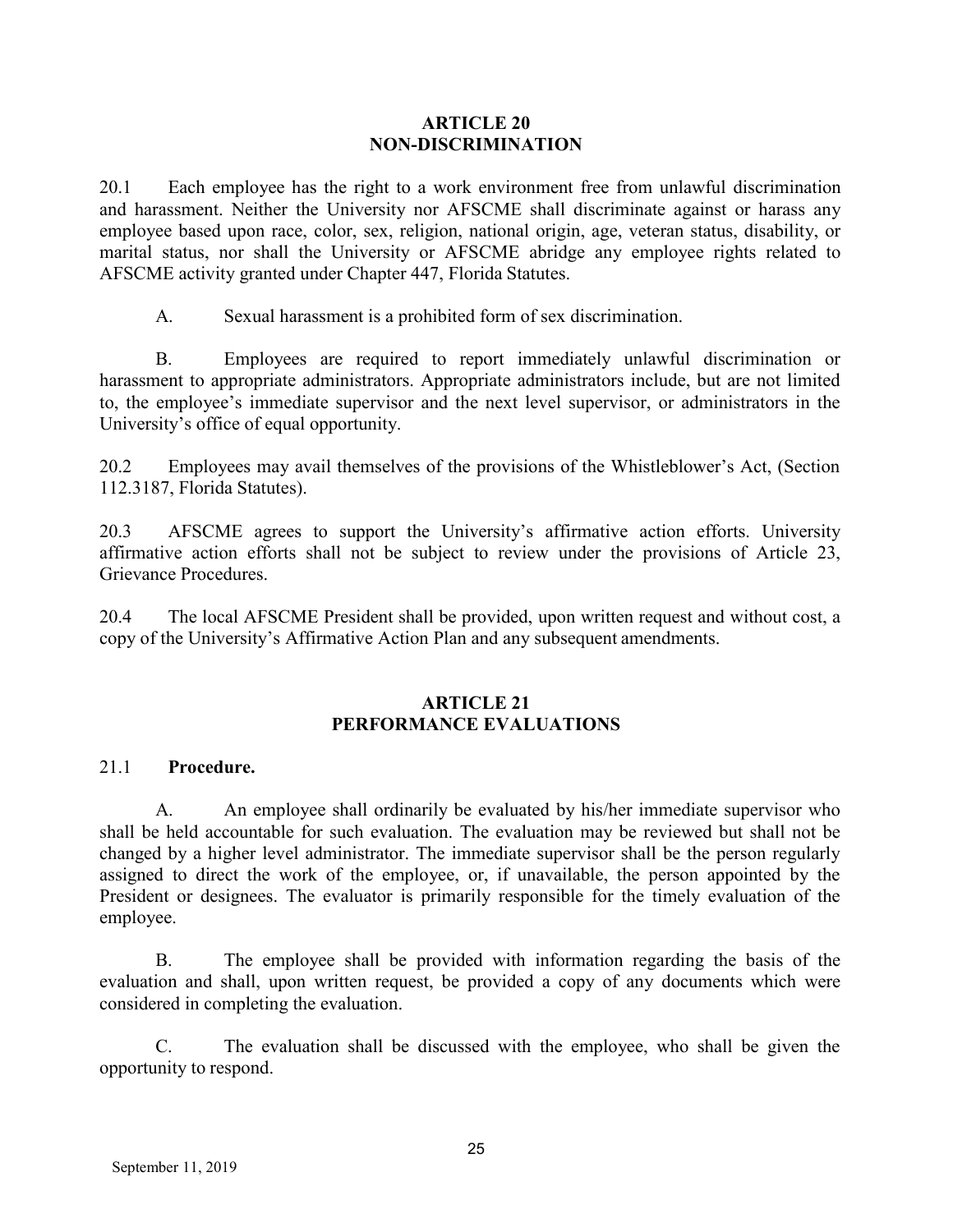D. The University will on an annual basis make available to employees and supervisors training in performance evaluation techniques.

## 21.2 **Failure to Meet Performance Standards.**

A. Where an employee who has attained regular status in the class does not meet performance standards, the University shall develop a performance plan intended to correct performance deficiencies.

B. Such employee shall be granted, upon written request, an opportunity to discuss with an administrator at the next higher level concerns regarding the evaluation which rates the employee as not meeting performance standards.

C. The employee may be removed from his/her class no sooner than sixty (60) days after receipt of the improvement plan if adequate improvement in performance is not made.

21.3 **Grievability**. Performance evaluations shall be subject to Article 23, Grievance Procedures, but only to the extent provided below:

> An employee with regular status in the class who receives a performance evaluation of not meeting performance standards may grieve the evaluation. The review of the grievance shall be solely to determine whether the performance evaluation was done in an arbitrary or capricious manner. Grievance reviewers shall not substitute their judgments regarding an employee's performance for that of the evaluator.

## **ARTICLE 22 PERSONNEL RECORDS**

## 22.1 **Use of Personnel Files.**

A. The official personnel file for each employee shall be maintained in the Office of Human Resources. Duplicate personnel files may be established and maintained within the University. Such duplicate personnel files may contain counseling statements and training records in addition to part or all of the items filed in the official personnel file.

B. An employee has the right to review his/her official personnel file at reasonable times under the supervision of the designated records custodian and may attach a concise statement in response to any items therein. A copy of any derogatory material placed in the employee's official personnel file shall be sent to the employee.

## 22.2 **Contents of Personnel Files.**

A. Information in an employee's official personnel file shall refer only to matters concerning or affecting the employee's job or his/her University employment.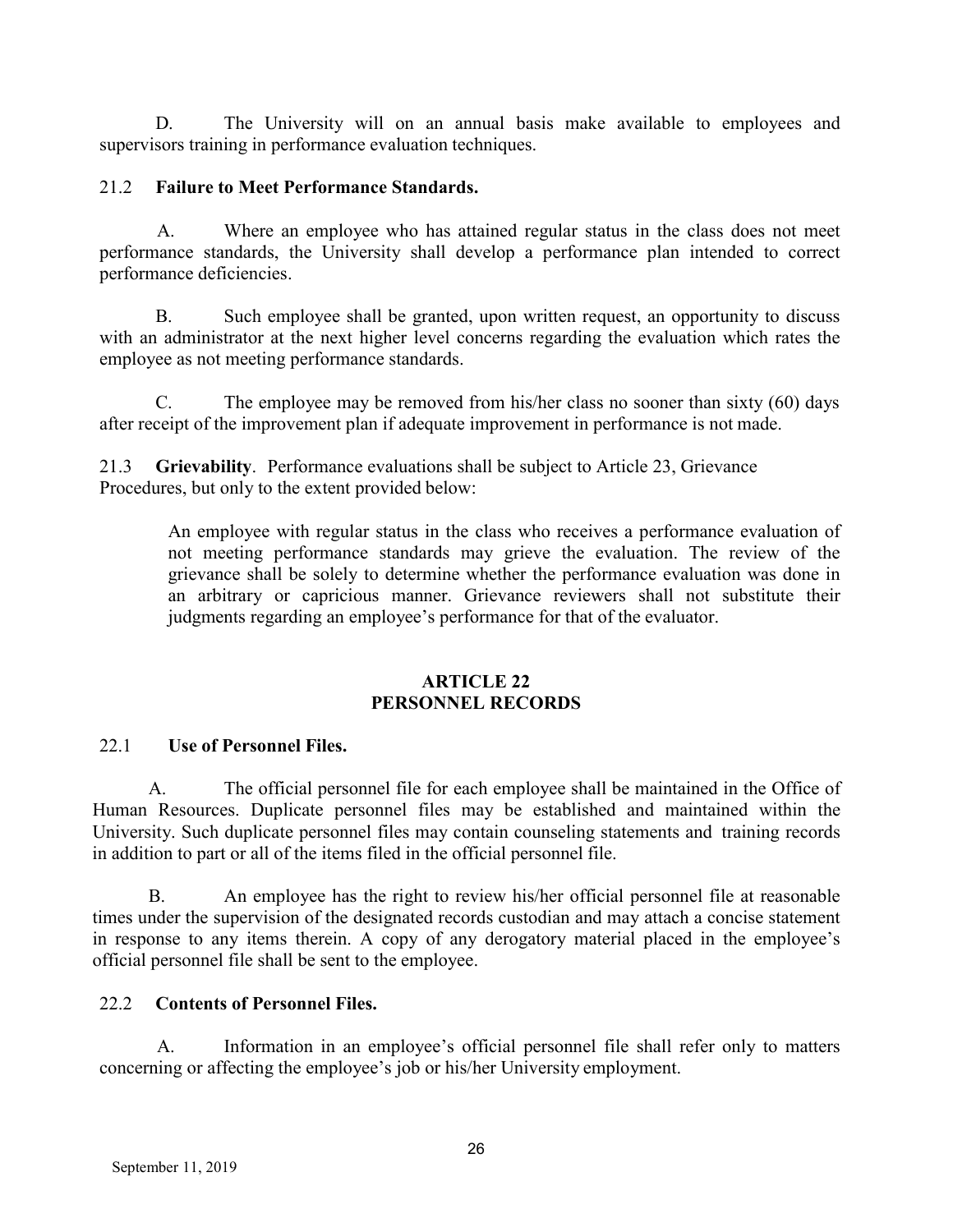B. Where the President or designee, the courts, an arbitrator, or other statutory authority determines that a document has been placed in an employee's personnel file in error, or is otherwise invalid, such document will be removed from the official personnel file and duplicate personnel files.

C. Records of disciplinary action and University commendations and awards presented to an employee shall, where practicable, be placed in an employee's personnel file within sixty (60) days after the effective date of the action.

#### **ARTICLE 23 JUST CAUSE AND DISCIPLINARY ACTION**

23.1 **Policy.** The University and AFSCME endorse the principle of progressive discipline. The purpose of this article is to provide a prompt and equitable procedure for disciplinary action taken with just cause. Supervisors shall provide privacy to the extent practicable when administering reprimands or conducting disciplinary actions.

23.2 **Just Cause.** Disciplinary actions administered to regular status employees may be taken only for just cause.

## 23.3 **Grievability.**

A. Suspensions, demotions, reductions in base pay, and terminations administered to regular status employees are subject to Article 23, Grievance Procedures.

B. Oral reprimands shall be grievable under the provisions of this Agreement for the limited purpose of determining whether an oral reprimand was justified under the circumstances. Oral reprimands shall not be used as a basis for later disciplinary actions against an employee provided the employee has maintained a discipline-free work record for at least one (1) year. Such oral reprimands shall be placed in a sealed envelope and marked "invalid in accordance with Section 7.3 (B)" any time after that one (1) year period upon written request of the employee.<sup>2</sup>

C. Written reprimands shall be grievable under the provisions of this Agreement for the limited purpose of determining whether discipline was justified under the circumstances. Written reprimands shall not be used as a basis for later disciplinary actions against an employee provided the employee has maintained a discipline-free work record for at least two (2) consecutive years. Such written reprimands shall be placed in a sealed envelope and marked

<sup>&</sup>lt;sup>2</sup> In the event that an oral reprimand is maintained electronically, the Department will remove the reprimand upon request, in accordance with 23.3 B. However, a copy will be retained electronically by the University's Human Resources Department.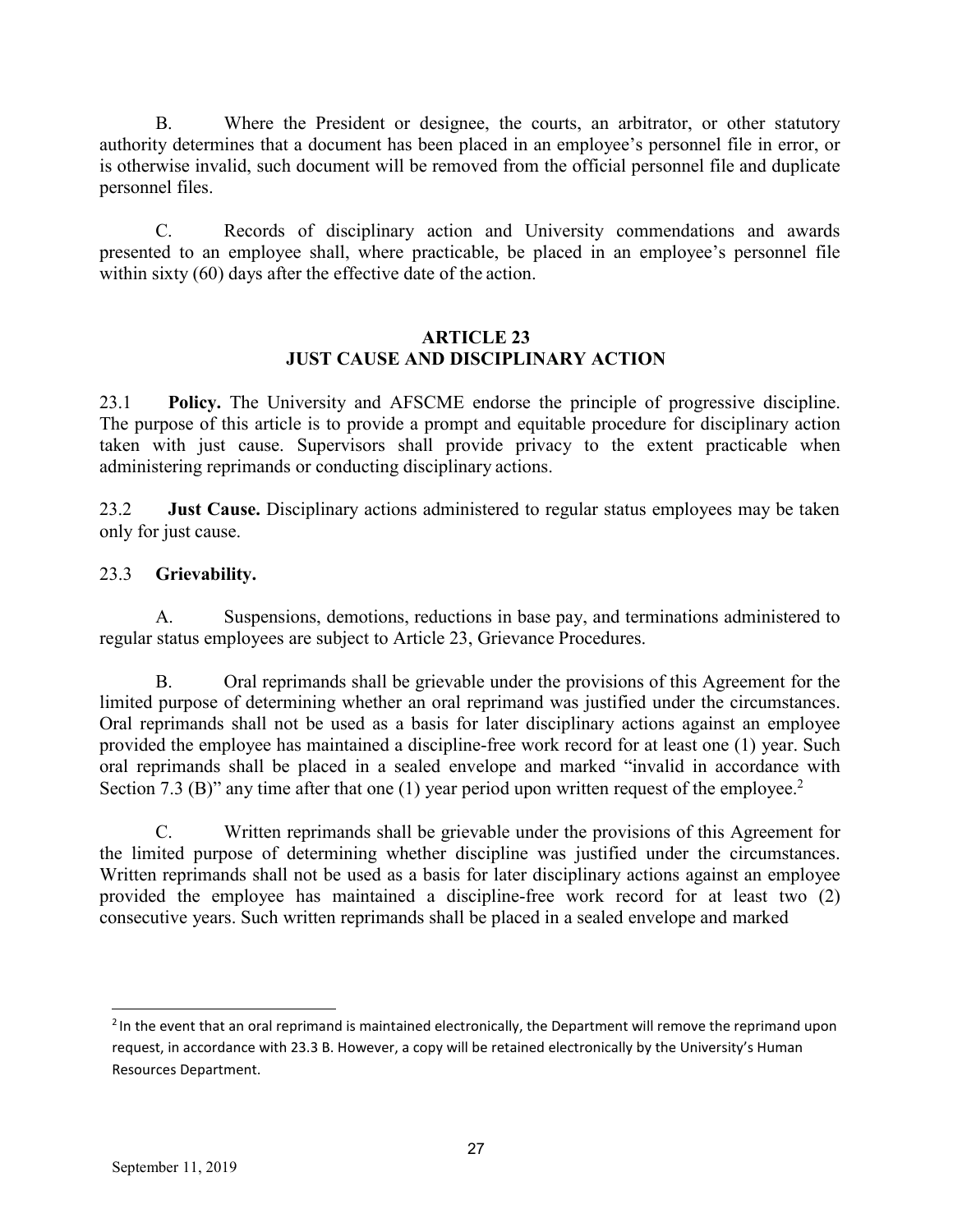"Invalid in accordance with Section 7.3 (C)" any time after that two (2) year period upon written request of the employee.<sup>3</sup>

D. Neither the University's policies and procedures, nor disciplinary guidelines, are grievable except to the extent that they are allegedly applied arbitrarily and capriciously.

## 23.4 **AFSCME Representation.**

A. The employee has a right, upon request, to AFSCME representation during investigatory questioning that may reasonably be expected to result in disciplinary action, and during predetermination conferences.

B. When an AFSCME representative is selected to assist an employee, the representative may be allowed a reasonable amount of time off for this purpose, subject to the limitations provided in Articles 5 and 23.

23.5 **Disciplinary Entries in Personnel Files.** An employee shall be furnished with a copy of disciplinary entries placed in their official personnel file and shall be permitted to respond, and a copy of the response shall be placed in that file.

<sup>&</sup>lt;sup>3</sup> In the event that a written reprimand is maintained electronically, the Department will remove the reprimand upon request, in accordance with 23.3 C. However, a copy will be retained electronically by the University's Human Resources Department.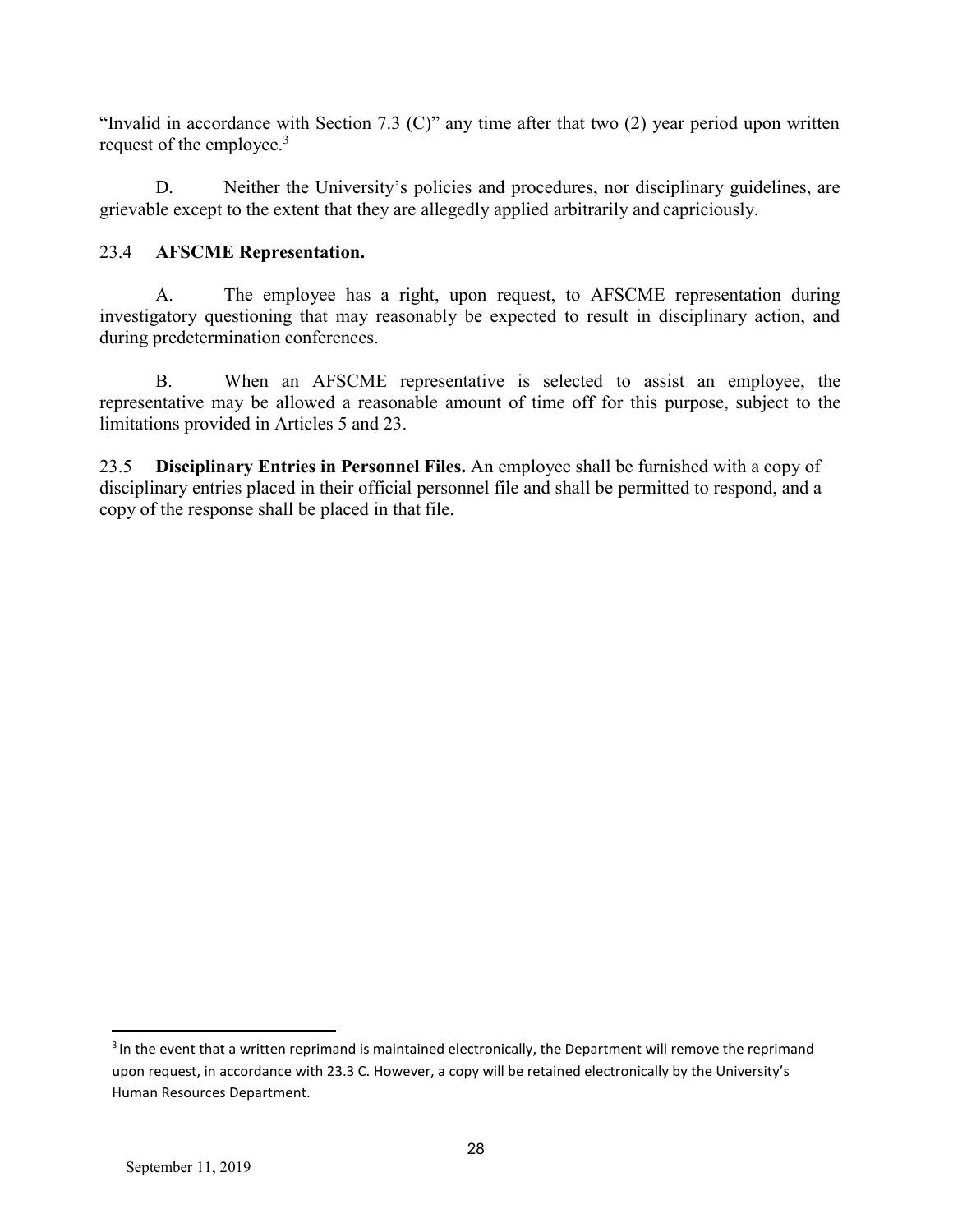#### **ARTICLE 24 GRIEVANCE PROCEDURE**

#### 24.1 **General Provisions.**

A. The University and AFSCME encourage informal resolution of employee complaints. To that end, employees should present such complaints for review and discussion as soon as possible to the University representative who has authority to address the complaint. Such review and discussions should be held with a view to reaching an understanding that will resolve the complaint in a manner satisfactory to the employee, without need for recourse to the formal grievance procedure prescribed by this Article. If the complaint is not resolved by such informal discussion, the employee may proceed to file a grievance consistent with the provisions of this Article**.**

B. "Grievance" means a dispute filed with the Grievant's supervisor or other appropriate higher-level manager with a copy to the Office of Human Resources ("Step 1"), using Appendix C of this Agreement concerning the interpretation or application of a specific provision of this Agreement, except as exclusions are noted. The filing or pendency of any grievance under the provisions of this Article shall in no way impede or delay the right of the University to take the action complained of; subject, however, to the final disposition of the grievance.

C. "Grievant" means an employee or group of employees who has/have filed a grievance in a dispute over a provision of this Agreement which confers rights upon the employee. AFSCME may file a grievance in a dispute over a provision of this Agreement that confers rights upon AFSCME.

D. The resolution of a grievance prior to its appeal in writing to Step 3 shall not establish a precedent binding on the University, or AFSCME.

E. All grievances must be filed within thirty (30) days following the act or omission giving rise to the grievance or the date on which the employee knew or reasonably should have known of the event if that date is later. Only those acts or omissions and sections of the Agreement identified at Step 1 may be considered at subsequent steps.

F. The University shall not retaliate against any employee who participates in the procedures set forth in this Article.

G. If a Step 1 grievance meeting is held during the working hours of the grievant or any required participant, such person shall be excused without loss of pay for that purpose. Attendance at grievance meetings outside of regular working hours shall not be deemed time worked.

H. Each grievance and request for review must be signed by the grievant and submitted in writing on the appropriate form attached to this Agreement as Appendix C with all required attachments. One Appendix C may be filed in a grievance with more than one grievant, provided that the form bears the signatures of all grievants. All grievance forms shall be dated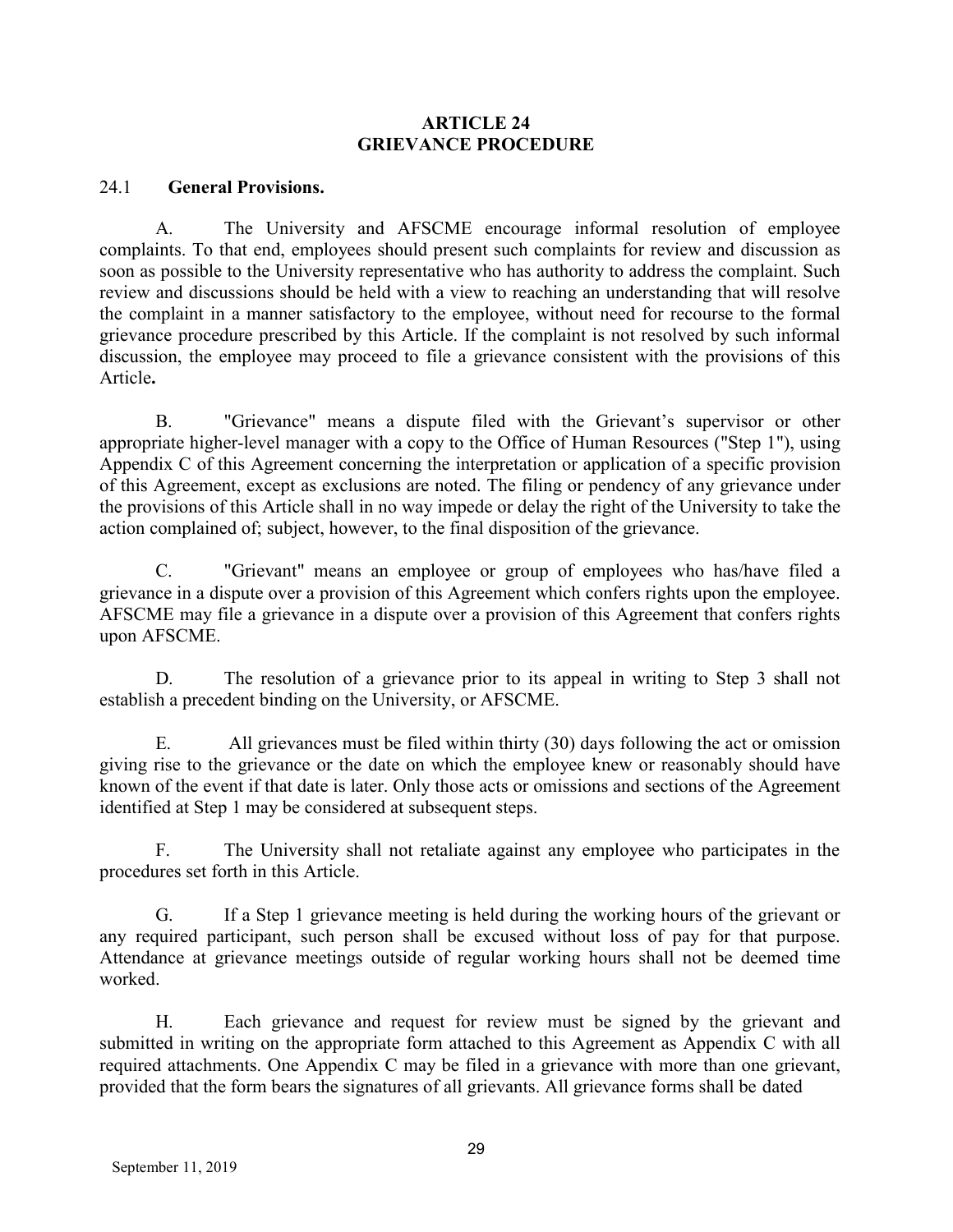when the grievance is received. Except for the initial filing of the grievance, if there is difficulty in meeting any time limit, an AFSCME representative may sign such forms for the grievant.

## 24.2 **Representation.**

A. A grievant who decides to use this grievance procedure shall, prior to the Step 1 meeting, choose whether to be represented by AFSCME, which shall be confirmed by the union representative's signature on the grievance form. Where AFSCME representation is requested by a grievant, the grievance representative shall be selected by AFSCME from the list referenced in Section 5.2A, provided that the selection of an AFSCME President or Steward/AFSCME Employee Representative must be from the same local chapter as the grievant. AFSCME may reach agreement with the University President or designee at any step of the grievance process, and such agreement shall be binding on the grievant.

B. When an AFSCME President or Steward/AFSCME Employee Representative is selected to represent a grievant, he/she may be allowed a reasonable amount of time off with pay to investigate the grievance and to represent the grievant at any Step of the grievance procedure which is held during regular work hours, subject to the following limitations:

1. The AFSCME President or Steward/AFSCME Employee Representative will not be allowed time off with pay to investigate his/her own grievance.

2. Time spent by the AFSCME President or Steward/AFSCME Employee Representative in investigating a grievance shall be the minimum amount of time necessary to perform the specific investigation involved.

3. Such time off with pay shall be subject to prior approval by the AFSCME President's or Steward/AFSCME Employee Representative's immediate supervisor; however, approval of such time off will not be withheld unless it impedes the operations of the unit to which the AFSCME President or Steward/AFSCME Employee Representative is regularly assigned.

C. If the grievant is not represented by AFSCME, the Management Representative shall timely notify AFSCME such that AFSCME is given reasonable opportunity to be present at meetings called for the resolution of the grievance. The processing of the grievance and any resolution will be in accordance with the procedures established in this Agreement.

D. AFSCME shall not be bound by a grievance decision in a grievance in which the grievant chose not to be represented by AFSCME.

## 24.3 **Procedures.**

## A. **Step 1 Oral Discussion.**

1. The Grievant's supervisor or other appropriate higher-level manager shall meet to discuss the grievance and any appropriate resolution with the grievant and the grievant's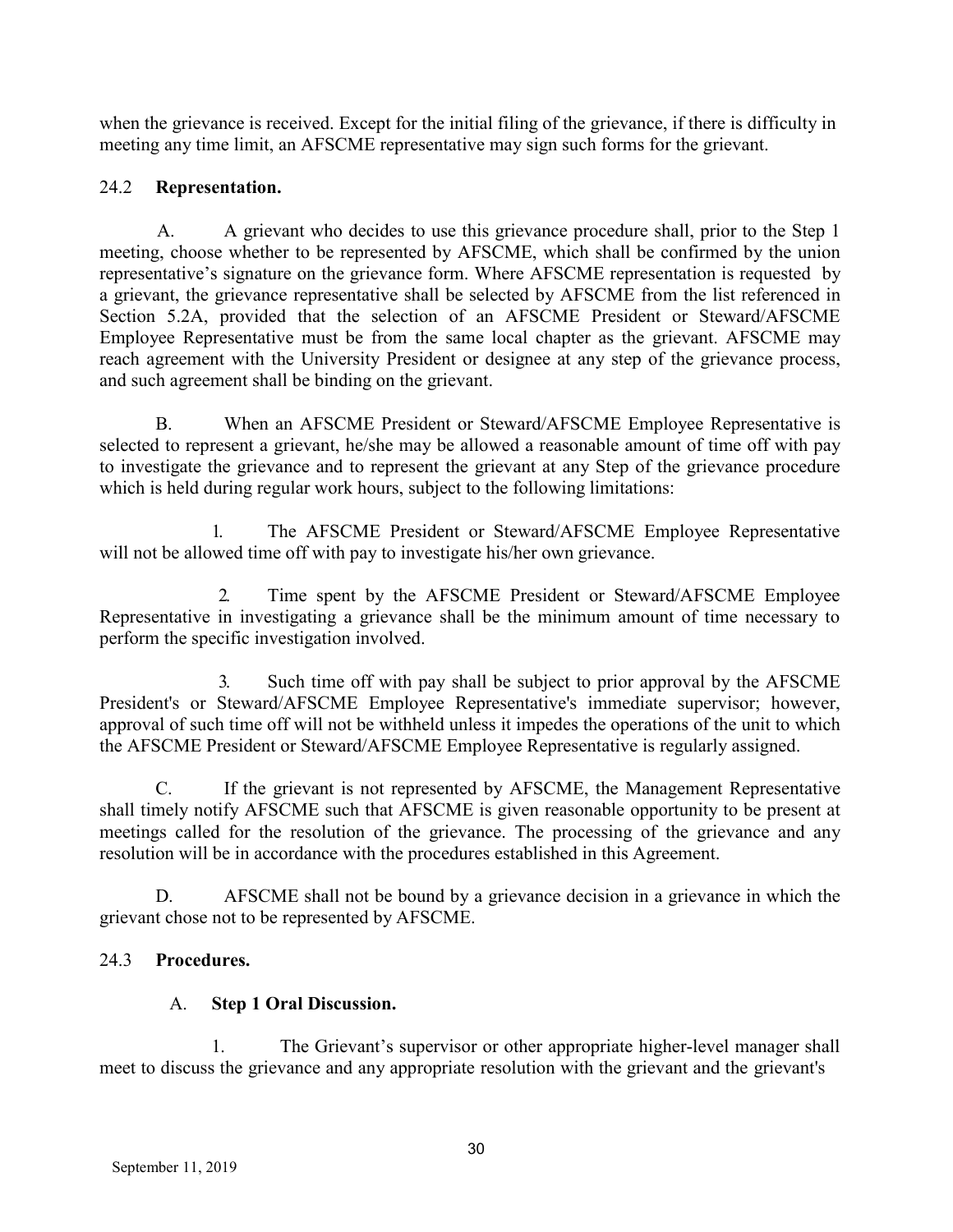Steward/AFSCME Employee Representative. This meeting shall be held within fifteen (15) days following receipt of the grievance if no postponement is requested, or within fifteen (15) days following receipt of a written notice that the grievant wishes to proceed with the Step 1 meeting if a postponement was previously requested. The grievant shall have the right to present any evidence in support of the grievance at this meeting. If the meeting does not result in resolution of the grievance, the Grievant's supervisor or other appropriate higher level manager will proceed with processing the grievance and issuing a letter indicating the date that the step 1 meeting was held, the parties present at the meeting, and that the grievance was unable to be resolved, to grievant's Steward/AFSCME Employee Representative within five (5) days following the conclusion of the meeting, unless an extension has been granted. A copy of this letter shall also be sent to the Office of Human Resources. If an extension was granted, the letter shall be issued by the agreed upon date. A copy of the letter shall be sent to the grievant and to the local AFSCME President if grievant elected not to be represented by AFSCME. The letter shall be transmitted by personal delivery with written documentation of receipt or by certified mail, return receipt requested.

2. Where practicable, the Grievant's supervisor or other appropriate higherlevel manager shall make available to the grievant or grievant's Steward/AFSCME Employee Representative, documentation that was discussed or presented in the Step 1 meeting. In advance of the Step 1 meeting, the grievant or the grievant's Steward/AFSCME Employee Representative shall have the right, upon written request, to a copy of documents identified as relevant to the grievance.

3. In the absence of an agreement to extend the period for issuing the Step 1 letter, the grievant may proceed to Step 2 if the grievant's Steward/AFSCME Employee Representative has not received the letter by the end of the 5th day following the conclusion of the Step 1 meeting.

## B. Step 2. Written Step.

1. If the grievance is not satisfactorily resolved at Step 1, the grievant may file a written request for review with the University President or designee within thirty (30) days following receipt of the Step 1 letter by grievant's Steward/AFSCME Employee Representative. The University President or designee and grievant's AFSCME Staff Representative shall schedule a meeting for the purpose of reviewing the matter within fifteen (15) days following receipt of the request for review.

2. The University President or designee shall issue a written decision, stating the reasons therefore, to grievant's AFSCME Staff Representative within thirty (30) days following the conclusion of the meeting. In the absence of an agreement to extend the period for issuing the Step 2 decision, AFSCME may proceed to Step 3 if the AFSCME Staff Representative has not received the written decision by the end of the 30th day following the conclusion of the Step 2 meeting. A copy of the decision shall be sent to the grievant and to AFSCME if the grievant elected not to be represented by AFSCME. The decision shall be transmitted by personal delivery with written documentation of receipt or by certified mail, return receipt requested.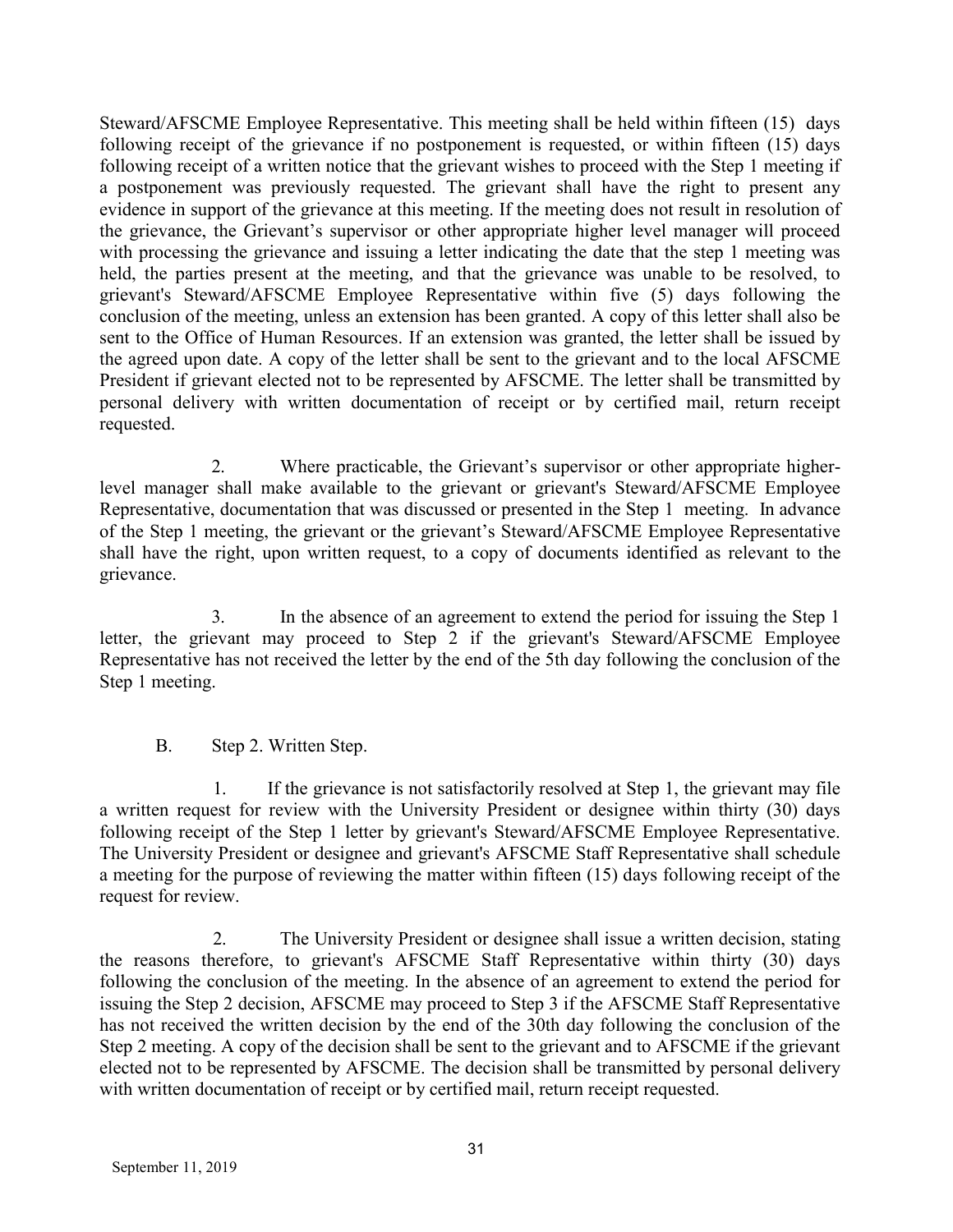A. Step 3. Arbitration.

1. If the grievance is not resolved at Step 2, AFSCME may appeal the decision to Arbitration on a Request for Arbitration Form within thirty (30) days after receipt of the Step 2 decision.

2. The University and AFSCME may, by written agreement, submit related grievances for hearing before the same arbitrator.

3. Selection of Arbitrator. Upon receiving a notice of arbitration either the University or AFSCME will contact the Federation Meditation and Conciliation Services (FMCS) to request an arbitration panel list of seven (7) names. The parties shall select an arbitrator by alternatively striking names from the list until only one (1) remains. The party filing the grievance shall strike first. By, mutual agreement, the parties may select an arbitrator who is not a member of the panel provided by FCMS.

4. Arbitration hearings shall be held in Jacksonville on days and times agreed to by the University and AFSCME, taking into consideration the availability of evidence, location of witnesses, existence of appropriate facilities, and other relevant factors.

5. The arbitrator may fashion an appropriate remedy to resolve the grievance and, provided the decision is in accordance with his/her jurisdiction and authority under this Agreement, the decision shall be final and binding on the University, AFSCME, and the grievant(s). In considering a grievance, the arbitrator shall be governed by the following provisions and limitations:

a. The arbitrator shall issue his/her decision not later than thirty (30) days from the date of the closing of the hearing or from the deadline for the submission of briefs, whichever is later.

b. The arbitrator's decision shall be in writing, and shall set forth the arbitrator's opinion and conclusions on the precise issue(s) submitted.

c. The arbitrator shall have no authority to determine any other issue, and the arbitrator shall refrain from issuing any statement of opinion or conclusion not essential to the determination of the issues submitted.

d. The arbitrator shall limit his/her decision strictly to the application and interpretation of the specific provisions of this Agreement.

6. The arbitrator shall be without power or authority to make any decisions:

a. Contrary to or inconsistent with, adding to, subtracting from, or modifying, altering, or ignoring in any way the terms of this Agreement or the provisions of applicable law or rules or regulations having the force and effect of law; or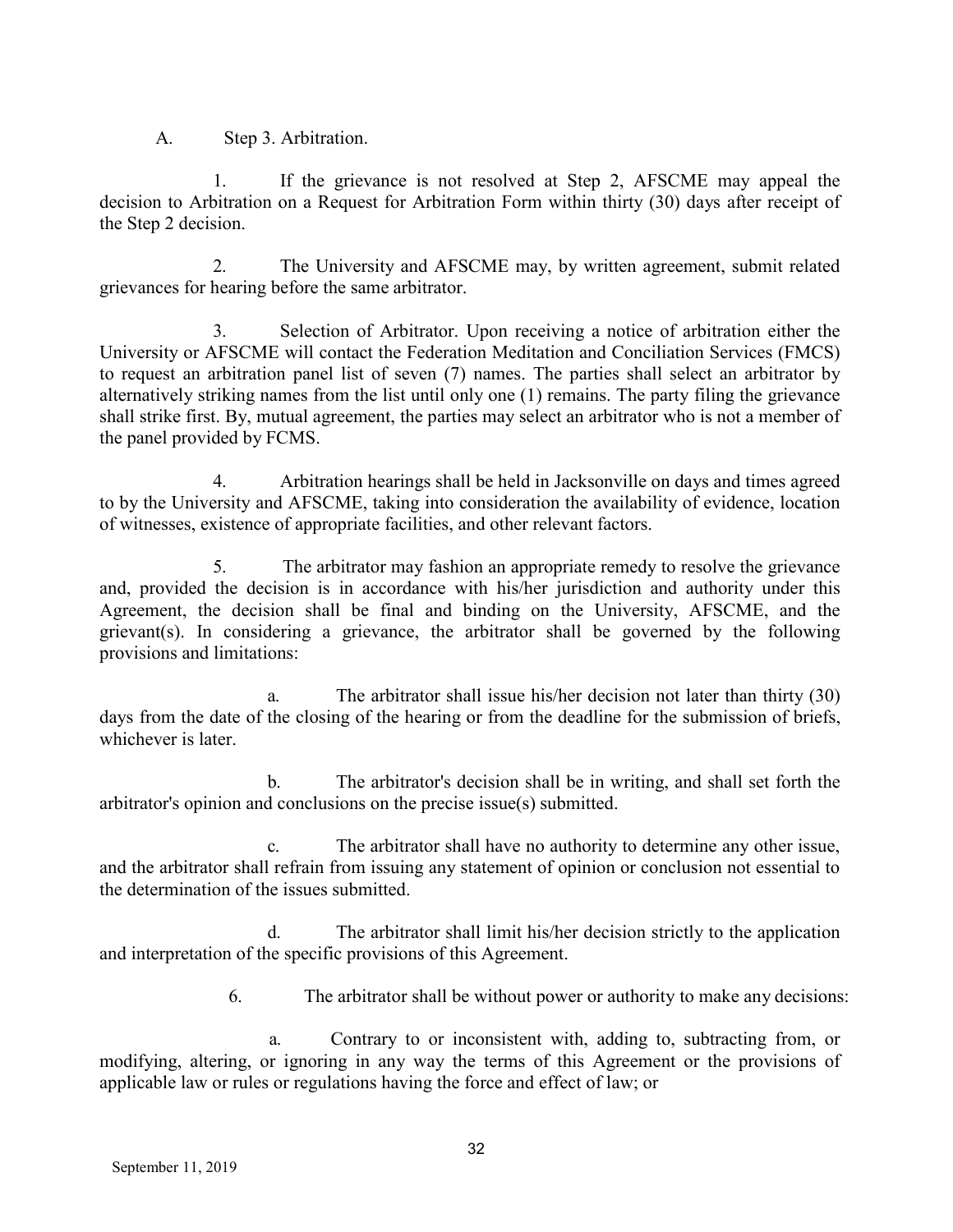b. Limiting or interfering in any way with the powers, duties, and responsibilities of the State under its Constitution, applicable law, and rules and regulations having the force and effect of law, except as such powers, duties, and responsibilities have been abridged, delegated, or modified by the expressed provisions of this Agreement; or

c. Which have the effect of restricting the discretion of the University President as otherwise granted by law or the Rules of the University Board of Trustees or University policy unless such authority is modified by this Agreement; or

d. That are based solely upon a University past practice or policy unless such University practice or policy is contrary to law, the UNF Employment Rules or this Agreement.

7. The arbitrator's award may include a monetary award to the grievant(s); however, the following limitations shall apply to such monetary awards:

a. The award shall not exceed the amount of pay the employee would have earned at his/her regular rate of pay and shall not include overtime, on-call, or any other speculative compensation that might have been earned;

b. The award shall not exceed the actual loss to the grievant, and shall be reduced by replacement compensation received by the employee during the period of time affected by the award; and

c. The award shall not be retroactive to a date earlier than the date of the occurrence of the event giving rise to the grievance under consideration, and in no event more than thirty (30) days prior to the filing of the grievance.

8. a. As a part of the award in each case, the arbitrator shall determine which party shall bear the fees and expenses of the arbitration. The fees and expenses of the Arbitrator shall be borne solely by the party that fails to prevail in the arbitration if the losing party's position was not substantially justified. A party's position is "not substantially justified" if it does not have a reasonable basis in fact. If the losing party's position was substantially justified, the fees and expenses of the arbitrator shall be evenly shared.

b. However, each party shall be responsible for compensating and paying the expenses of its own representatives, attorneys, and witnesses. If the arbitrator fashions an award in such a manner that the grievance is sustained in part and denied in part, the parties will evenly split the arbitrator's fee and expenses. AFSCME will not be responsible for costs of an arbitration to which it was not a party. Where a grievant is not represented by AFSCME, such grievant will be responsible for all fees, expenses, and costs associated with the arbitration to the same extent that AFSCME would have been responsible if AFSCME had been a party to the arbitration.

## 24.4 **Time Limits.**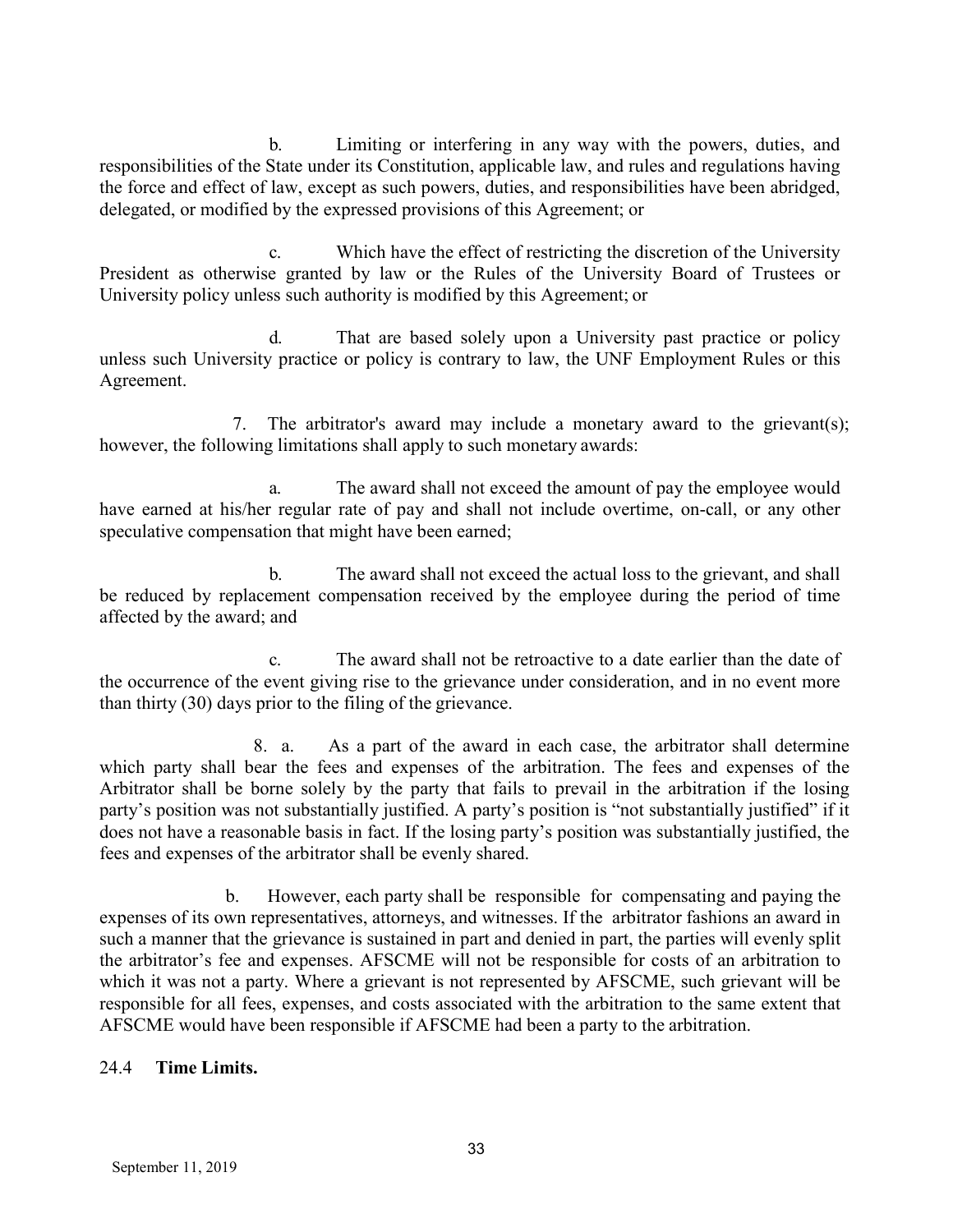A. Failure to initiate or appeal a grievance within the time limits specified shall be deemed a waiver of the grievance.

B. Failure, at any Step of this procedure by the University, to communicate the decision on a grievance within the specified time limit shall permit the grievant's representative to proceed to the next Step.

C. Claims of either an untimely filing or untimely appeal shall be made at the Step in question.

D. The number of days indicated at each Step should be considered as a maximum, and every effort should be made to expedite the process. However, the time limits specified in any Step of this procedure may be extended by written agreement.

In the event that any action falls due on a Saturday, Sunday, or State or Federal holiday, the action will be considered timely if it is accomplished by 5:00 p.m. on the following business day.

## 24.5 **Exceptions.**

A. Nothing in this Article or elsewhere in this Agreement shall be construed to permit AFSCME or an employee to process a grievance (1) in behalf of any employee without his/her consent, or (2) with respect to any matter which is at the same time the subject of an action which has been filed by a grievant in any other forum, administrative or judicial. As an exception to this provision, a grievant may file an EEOC charge while the grievance is in progress when such filing becomes necessary to meet federal filing deadlines pursuant to 42 U.S.C. Section 2000e et seq.

B. An employee who has not attained regular status can file only non-disciplinary grievances under this Agreement, which may be processed only at Step 1 without further appeal.

24.6 **Management Representatives.** The President or designee shall annually furnish no later than July 1 a list of Step 1 and Step 2 management representatives by name, title, and campus mailing address to the local AFSCME President, unless there have been no changes in the list from the preceding year.

#### **ARTICLE 25 PREVAILING RIGHTS**

All pay and benefits provisions published in the UNF Personnel Program which are not specifically provided for or modified by this Agreement or by the Legislature shall be in effect during the term of this Agreement. Any claim by an employee concerning the application of such provisions shall not be subject to the Grievance Procedure of this Agreement, but shall be subject to the method of review prescribed by the UNF Personnel Program or other appropriate administrative or judicial remedy.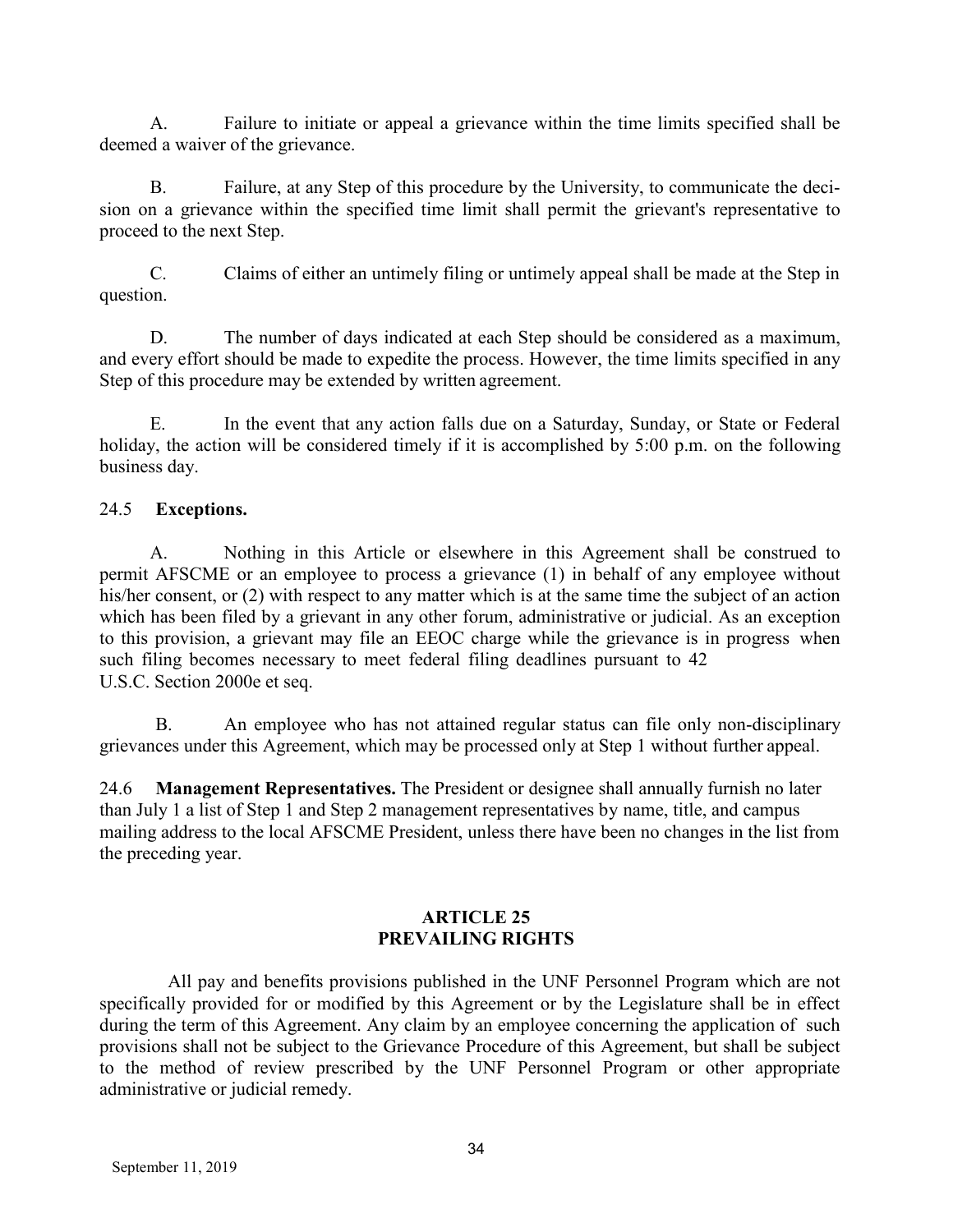#### **ARTICLE 26 TOTALITY OF AGREEMENT**

26.1 **Limitation.** The University and AFSCME acknowledge that during the negotiations which resulted in this Agreement, each had the unlimited right and opportunity to present demands and proposals with respect to any and all matters lawfully subject to collective bargaining, and that all of the understandings and agreements arrived at by the University and AFSCME thereby are set forth in this Agreement, and that it shall constitute the entire and sole Agreement between the parties for its duration.

26.2 **Obligation to Bargain.** The University and AFSCME, during the term of this Agreement, voluntarily and unqualifiedly waive the right, and agree that the other shall not be obligated to bargain collectively with respect to any subject or matter whether or not referred to or covered by this Agreement, even though such subject or matter may not have been within the knowledge or contemplation of the parties at the time they negotiated or signed this Agreement.

26.3 **Modifications.** Nothing herein shall preclude the parties from mutually agreeing to alter, amend, supplement, delete, enlarge, or modify any of the provisions of this Agreement in writing.

### **ARTICLE 27 SAVINGS CLAUSE**

27.1 If any provision of this Agreement is found by any court of competent jurisdiction to be in conflict with the laws or regulations of the United States or of this State, then such provision shall not be applicable, performed, or enforced, but the remaining parts or portions of this Agreement shall remain in full force and effect. This Savings Clause shall not be construed as a waiver of the right to bargain with the public employer over any law, rule, or regulation over which it has amendatory power.

27.2 If any provision of this Agreement is found to have the effect of causing the University to be denied funds otherwise available through federal funding, such provision shall not be applicable, performed, or enforced.

#### **ARTICLE 28 DURATION**

Term. This Agreement shall be effective on the date of ratification by both parties and shall remain in full force and effect through the thirtieth day of June, 2022. There shall be one reopener in the second year of the Agreement and one reopener in the third year of the Agreement. Each reopener will be limited to Wages (Article 7) and no more than three (3) additional articles chosen by each party.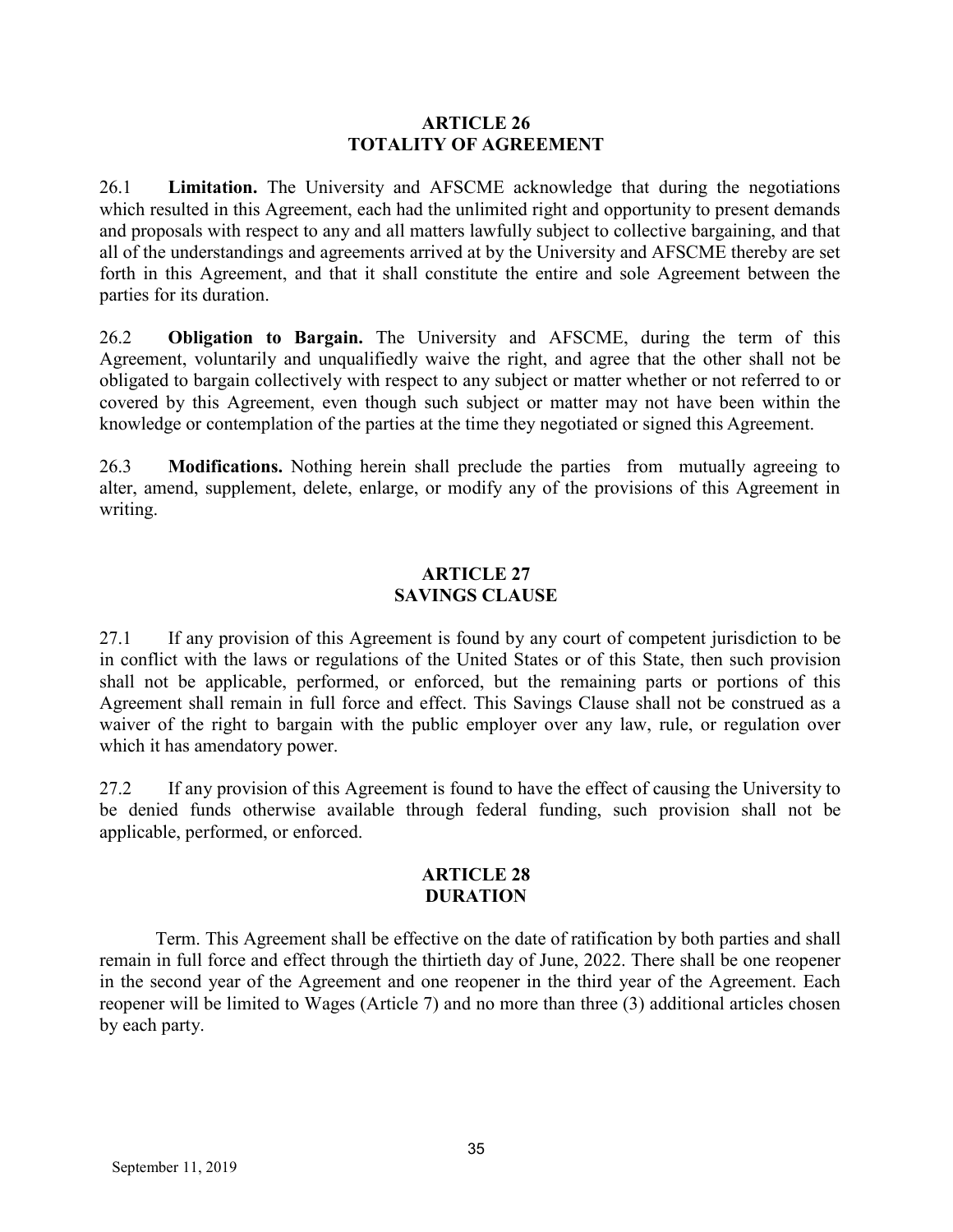#### **SIGNATURE PAGE**

In witness whereof, we the negotiating teams for the parties have set our hands this.  $H^{\sharp\sharp}$ <sub>day of</sub>

 $S$ **ep**  $\mathsf{fember}_{2019}$ 

**The University of North Florida** 

Michael Mattimore - Chief Negotiator UNF-BOT

*..::ky:.,*  , '\ &• <sup>I</sup>*V,c,,,..\_\_\_*

Shari Shuman Vice President Administration & Finance

John H<del>ale<br>Associate Vi</del>ce President Administration & Finance

llace <del>Ill</del>arris

Director of Facilities Operations

Carrie Guth **Director of Human Resources** 

*�7�* 

*<sup>7</sup>*Daniel Nicolas Associate Director Employee & Labor Relations

Approved this **I**  $\cdot$  **Fterm** day of <u>September 2019</u>

David M. Szymanski, Ph.D, President

**Florida Public Employees Council 79, American Federation of State, County and Municipal Employees, AFL-CIO** 

a

Torrence Johnson Chief Negotiator Organizer/StaffRepresentative AFSCME Council 79

 $\mathscr{L}(\mathcal{U})$ 

Sheryll Brown - President/Steward AFSCME Local 3344

Wy veget elg

AFSCME Local 3344

**ACG & LI** (,JJCA)

AFSCME Local 3344

*121thaat* <u>*P. Matter II*</u><br>Michael Trotter - Treasurer/Steward

AFSCME Local 3344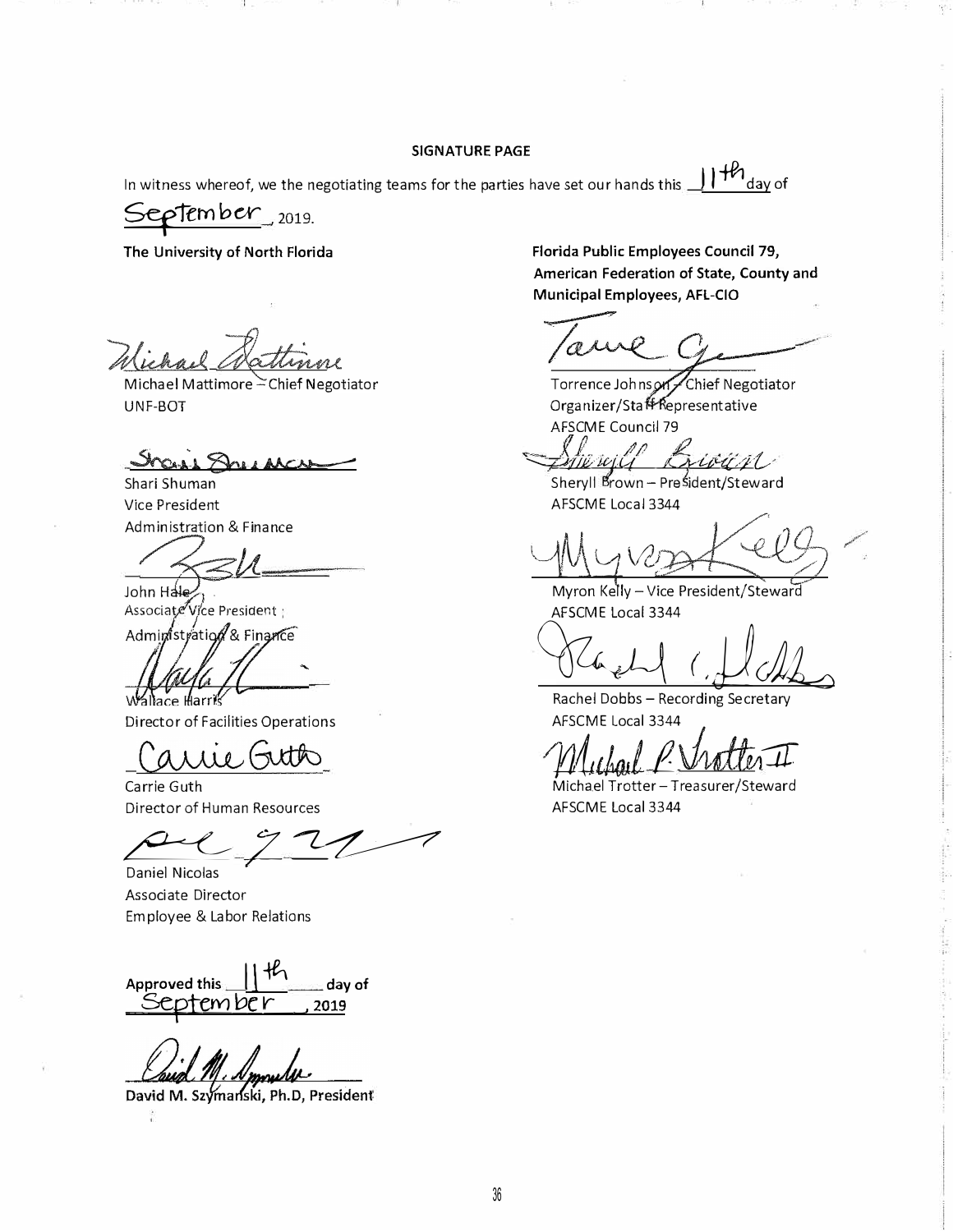#### **APPENDIX A**

The parties have agreed that the following job classifications are the jobs that the Florida Public Employees Relations Commission has determined are included within the bargaining unit. The parties agree that this list may be amended by agreement of the parties or by order of the Florida Public Employees Relations Commission.

#### **CLASS CODE CLASS TITLE**

| 2051 | Academic Support Tech                      |
|------|--------------------------------------------|
| 6468 | <b>Accounting Associate</b>                |
| 4252 | <b>Accounts Payable/Rec Assoc</b>          |
| 0710 | <b>Administrative Assistant</b>            |
| 0109 | <b>Administrative Secretary</b>            |
| 4273 | <b>Admissions Evaluator</b>                |
| 2709 | <b>Assistant Child Development Teacher</b> |
| 6540 | <b>Automotive Equipment Mechanic</b>       |
| 6456 | Auto Equip Mech Supervisor                 |
| 7767 | <b>AV Support Specialist</b>               |
| 4600 | <b>Broadcast Engineering Technician</b>    |
| 1414 | <b>Budget Associate</b>                    |
| 2002 | <b>Business Svcs Financial Specialist</b>  |
| 1301 | Child Development Teacher                  |
| 0001 | <b>Clerical Aide</b>                       |
| 6528 | <b>Custodial Supervisor</b>                |
| 6516 | <b>Custodial Support Worker</b>            |
| 6526 | <b>Custodial Worker</b>                    |
| 2054 | Data Center Technician                     |
| 1998 | Data Processing Associate                  |
| 6203 | Dishwasher                                 |
| 1994 | Document Scanning Associate                |
| 4276 | <b>Enrollment Services Specialist</b>      |
| 3800 | <b>Events Planning Associate</b>           |
| 0114 | <b>Executive Secretary</b>                 |
| 6486 | <b>Facilities Construction Specialist</b>  |
| 6520 | <b>Facilities Operations Asst</b>          |
| 4265 | Financial Aid Specialist                   |
| 6484 | Fire Alarm Technician                      |
| 1415 | <b>Fiscal Assistant</b>                    |
| 7415 | Floor Care Supervisor                      |
| 7406 | Floor Care Worker                          |
| 2403 | <b>Grants Specialist</b>                   |
| 3705 | Graphic Designer                           |
| 6394 | Groundskeeper                              |
| 5557 | <b>Guest Relations Assoc</b>               |
| 6368 | Heavy Equipment Operator                   |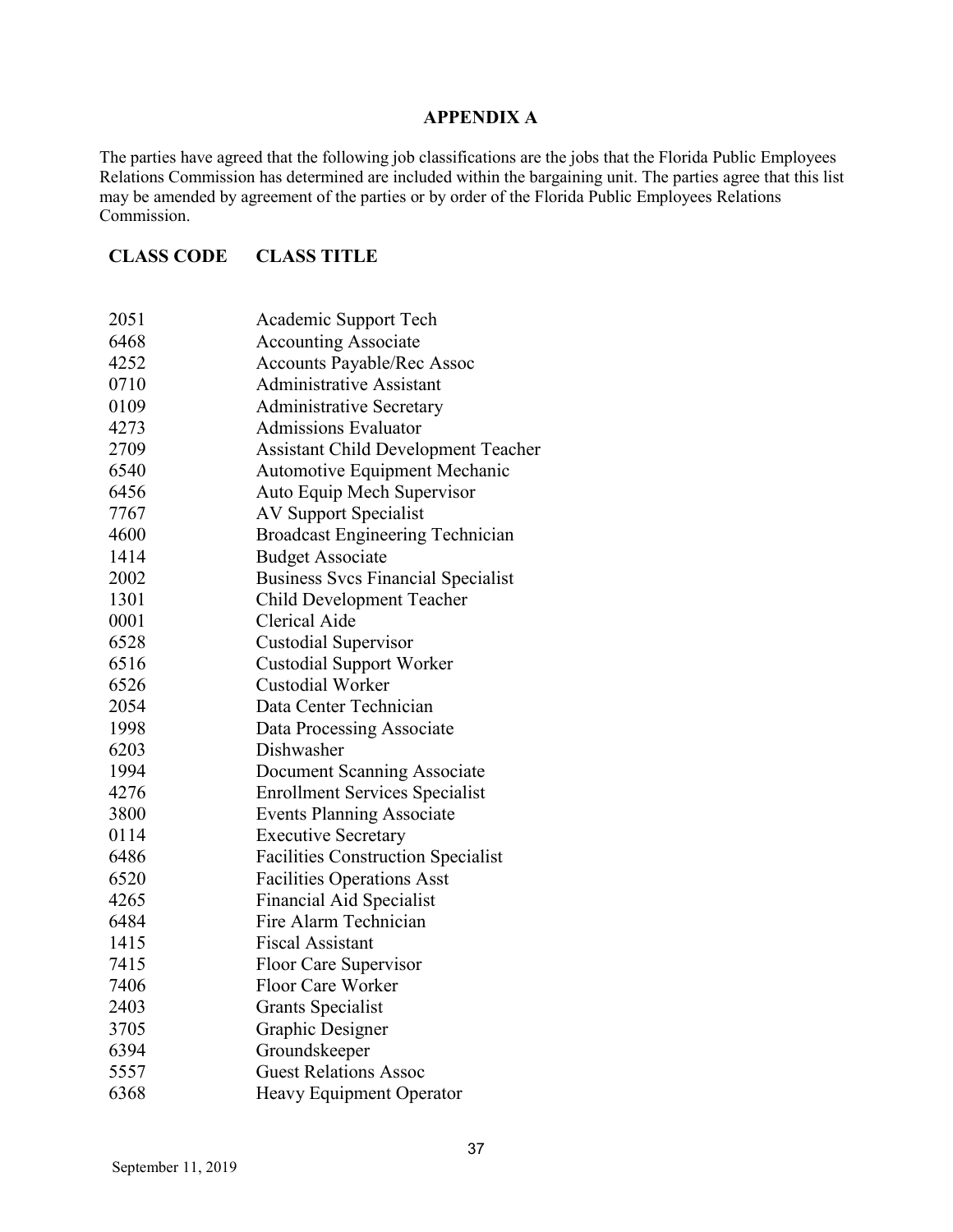| 6033 | <b>Irrigation Supervisor</b>              |
|------|-------------------------------------------|
| 6625 | Irrigation Technician                     |
| 6629 | <b>Irrigation Turf Specialist</b>         |
| 2046 | IT Support Technician                     |
| 5017 | Laboratory Technician                     |
| 6621 | Landscape Specialist                      |
| 0110 | <b>Legal Secretary</b>                    |
| 4308 | Library Services Specialist               |
| 6213 | Line Cook                                 |
| 6423 | Locksmith                                 |
| 6425 | Locksmith Supervisor                      |
| 0005 | Mailroom Clerk                            |
| 6351 | Maintenance Helper                        |
| 6466 | Maintenance Mechanic                      |
| 6351 | Maintenance Mechanic Trainee              |
| 6467 | Maintenance Specialist                    |
| 0705 | Office Assistant                          |
| 0716 | Office Manager                            |
| 8398 | Parking Attendant                         |
| 8203 | Parking Services Supervisor               |
| 8410 | Parking Services Technician               |
| 6636 | Pest Control Technician                   |
| 8412 | Police Communications Operator            |
| 0008 | Police Records Clerk                      |
| 5641 | <b>Procurement Associate</b>              |
| 2814 | Production Specialist                     |
| 4206 | Program Assistant                         |
| 8700 | <b>Public Relations Associate</b>         |
| 3805 | <b>Public Relations Specialist</b>        |
| 8701 | Radiologic Technologist                   |
| 6339 | Refuse Recycle Moving Supervisor          |
| 6306 | Refuse & Recycle Worker                   |
| 4602 | Senior Broadcast Engineering Technician   |
| 6529 | Senior Custodial Supervisor               |
| 6527 | Senior Custodial Worker                   |
| 1996 | Senior Document Scanning Rep              |
| 4327 | Senior Engineering Technician/Designer    |
| 7405 | Senior Floor Care Worker                  |
| 6395 | Senior Groundskeeper                      |
| 6369 | Senior Heavy Equipment Operator           |
| 3736 | Senior Information Specialist             |
| 6627 | Senior Irrigation Technician              |
| 2048 | Senior IT Support Technician              |
| 4305 | Senior Library Services Associate         |
| 3645 | <b>Senior Parking Services Supervisor</b> |
| 8413 | Senior Police Communications Operator     |
|      |                                           |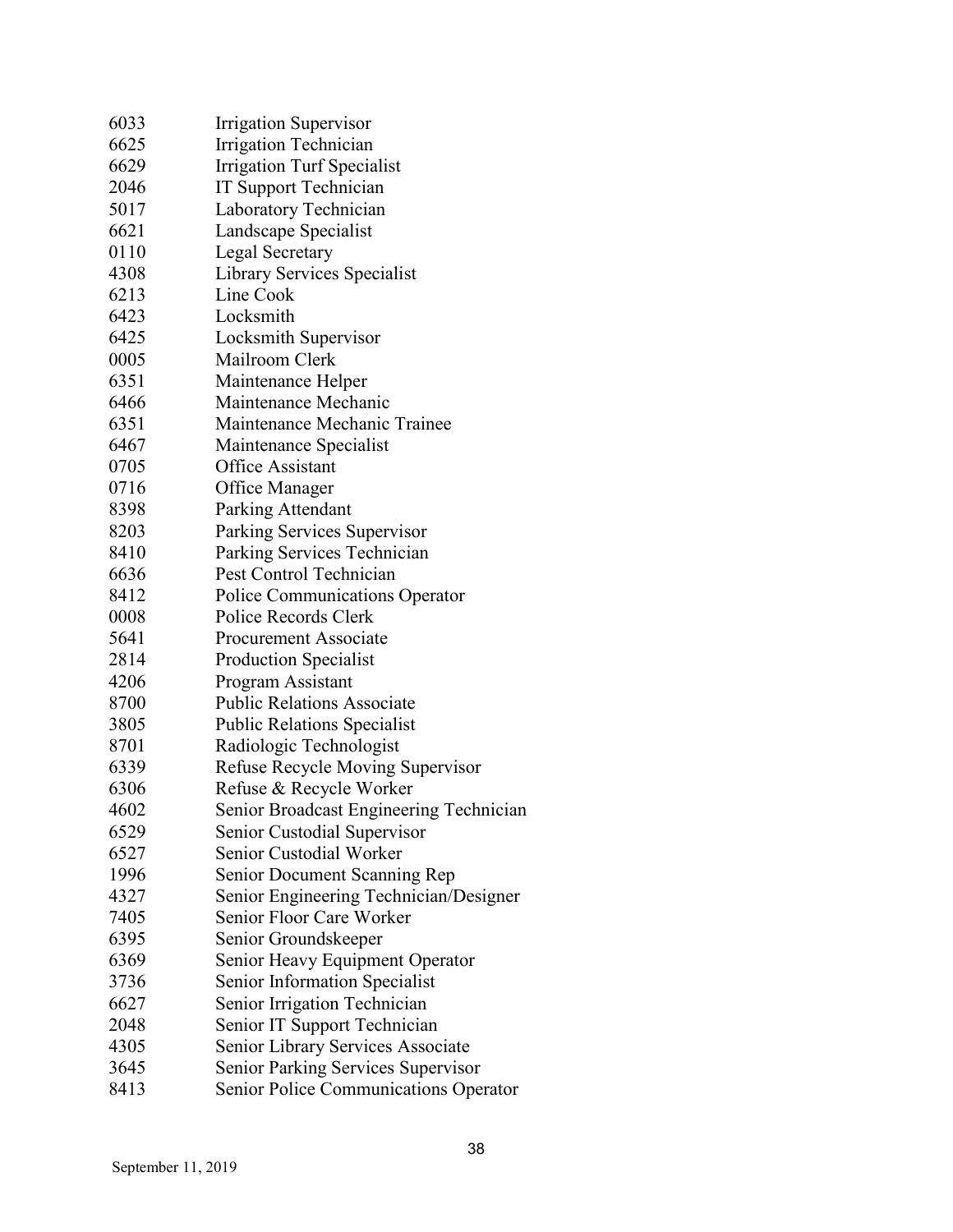| 7927 | Senior Procurement Associate               |
|------|--------------------------------------------|
| 0934 | Senior Property & Assets Rep               |
| 0921 | Senior Storekeeper/Receiving Clerk         |
| 2034 | Senior Telecommunications Technician       |
| 4245 | Senior University Union Program Specialist |
| 0927 | <b>Shipping Receiving Supervisor</b>       |
| 0918 | Storekeeper/Receiving Clerk                |
| 4282 | <b>Teaching Laboratory Specialist</b>      |
| 2030 | Telecommunications Billing Associate       |
| 1322 | <b>Training Specialist</b>                 |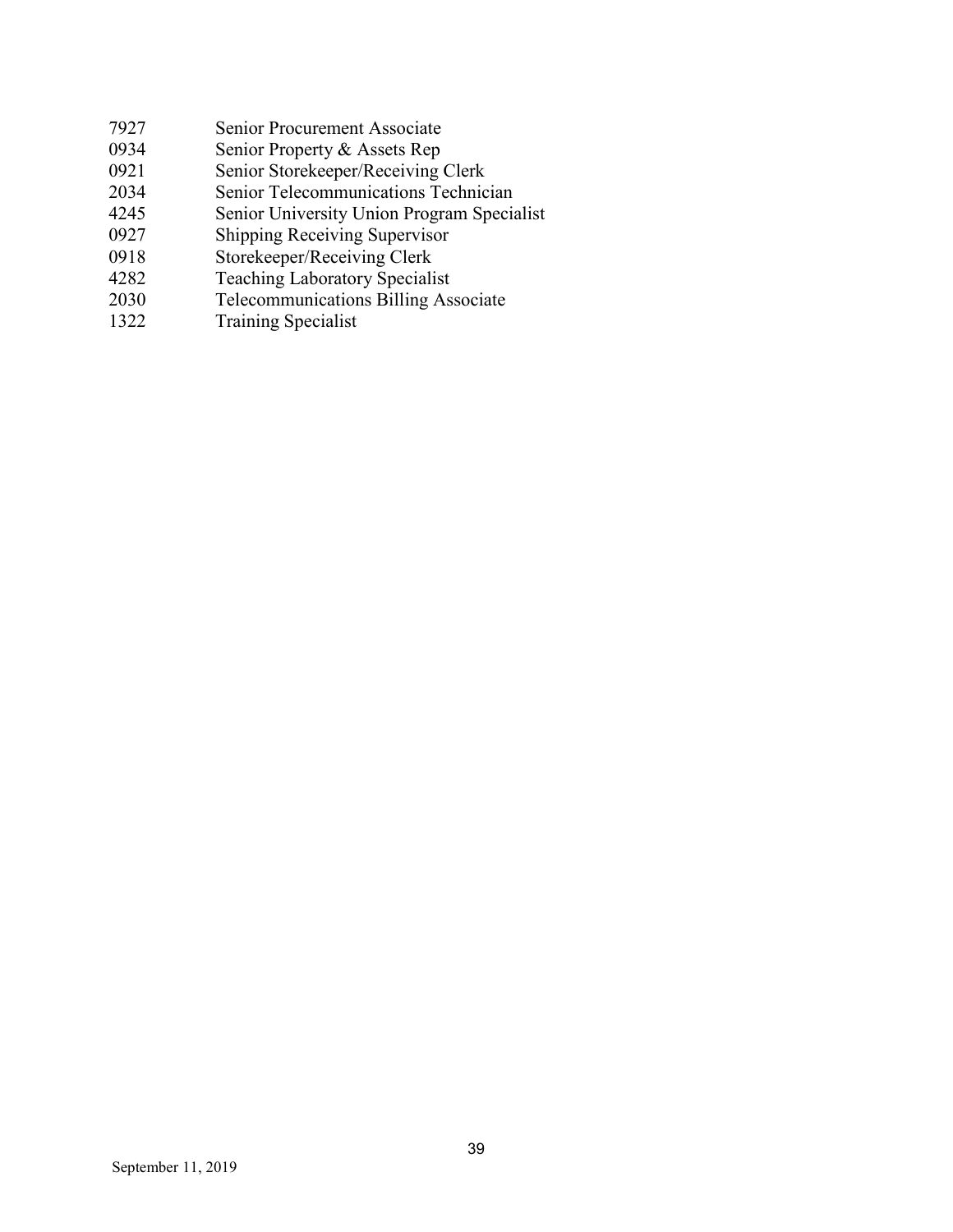## **APPENDIX B AFSCME UNIVERSITY OF NORTH FLORIDA DUES CHECKOFF AUTHORIZATION**

I authorize the University to deduct from my pay, starting with the first full pay period commencing not earlier than seven days from the date this authorization is received by the University of North Florida, membership dues and uniform assessments of the American Federation of State, County, and Municipal Employees (AFSCME) as established from time to time by AFSCME in accordance with its Constitution, and as certified to the University of North Florida by AFSCME. Furthermore, I understand that such dues and uniform assessments will be paid to AFSCME.

This authorization shall continue until either (l) revoked by me at any time upon thirty days written notice to the University of North Florida, to the University personnel office, and to AFSCME; (2) my transfer or promotion out of an AFSCME represented bargaining unit; (3) termination of employment; or (4) revocation pursuant to Section 447.507, F.S.

**Dues Deduction Authorization Cards and Forms.** Dues, contributions, or gifts to AFSCME are not deductible as charitable contributions for federal income tax purposes. Dues paid to AFSCME, however, may qualify as business expenses and may be deductible in limited circumstances subject to various restrictions imposed by the Internal Revenue Service.

By signing this form, I authorize the University of North Florida to release the last four digits of my Social Security number to AFSCME in reporting dues deductions.

| Signature                                          |         | Date               | Social Security # |
|----------------------------------------------------|---------|--------------------|-------------------|
| University of North Florida                        |         |                    |                   |
| Department or Work Location                        |         | Job Classification |                   |
| Name                                               | (Print) | Phone              |                   |
| Home Address                                       | City    | <b>State</b>       | Zip               |
| Ded. Code County Class Local<br>For Union Use Only |         |                    |                   |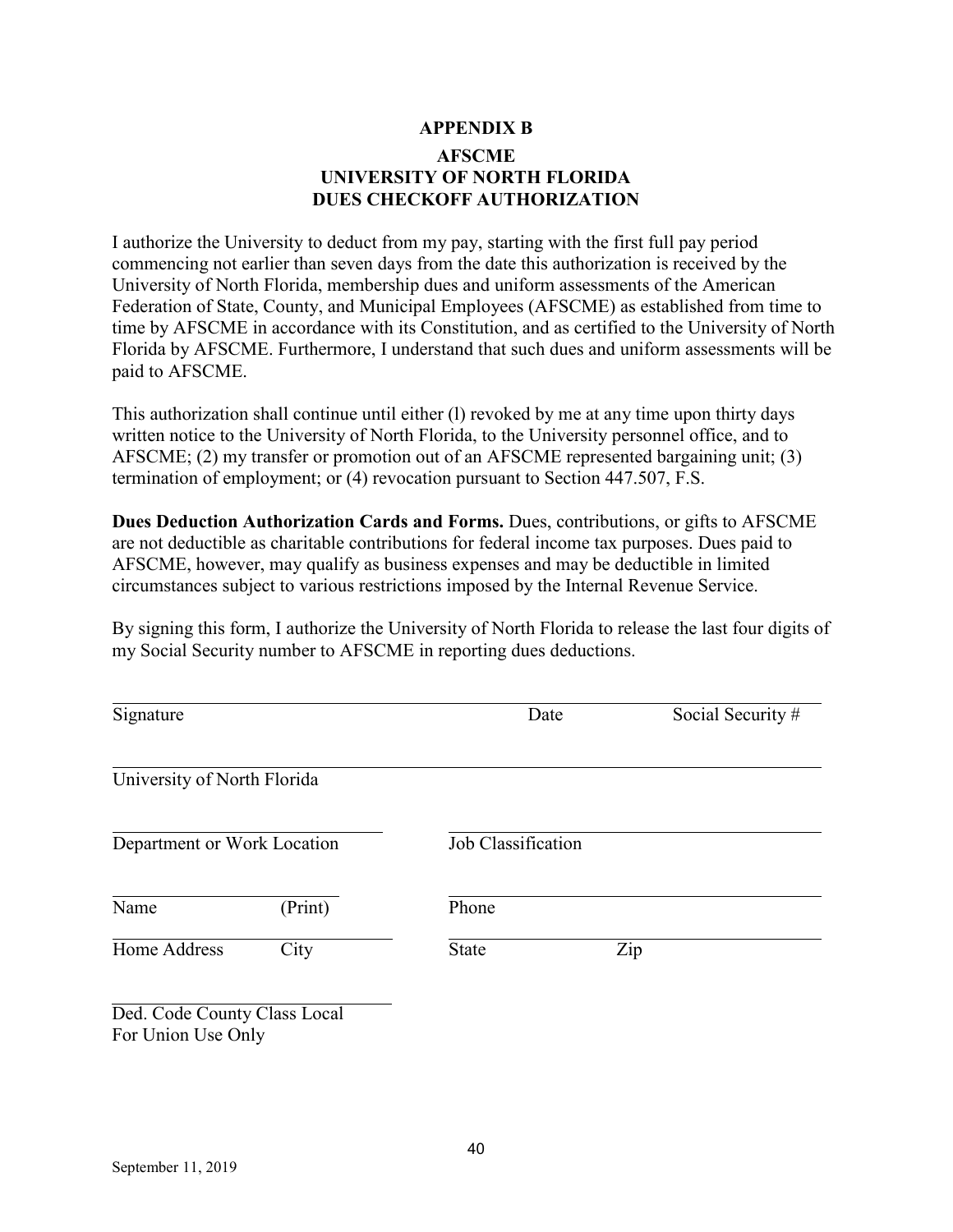## **APPENDIX C GRIEVANCE FORM**

| UNIVERSITY OF NORTH FLORIDA  |
|------------------------------|
| <b>AFSCME Grievance Form</b> |

| ,我们也不会有什么。""我们的人,我们也不会有什么?""我们的人,我们也不会有什么?""我们的人,我们也不会有什么?""我们的人,我们也不会有什么?""我们的人<br>Describe incident, action or conduct which gave rise to the grievance: |                                    |
|------------------------------------------------------------------------------------------------------------------------------------------------------------|------------------------------------|
|                                                                                                                                                            |                                    |
| I authorize AFSCME Council 79 as my representative to act for me in the Disposition of this grievance.                                                     |                                    |
|                                                                                                                                                            |                                    |
|                                                                                                                                                            |                                    |
|                                                                                                                                                            |                                    |
| Signature of Human Resources Representative<br>and the manufacture of Human Resources Representative<br>(Date stamp on back immediately upon receipt)      |                                    |
| Signature of Step 1 Mgmt. Representative__________________________________Date received____________                                                        |                                    |
|                                                                                                                                                            |                                    |
|                                                                                                                                                            |                                    |
| Remedy or Disposition:<br>$\Box$ Granted<br>□ Denied                                                                                                       | $\Box$ In Part<br>Date of decision |
|                                                                                                                                                            |                                    |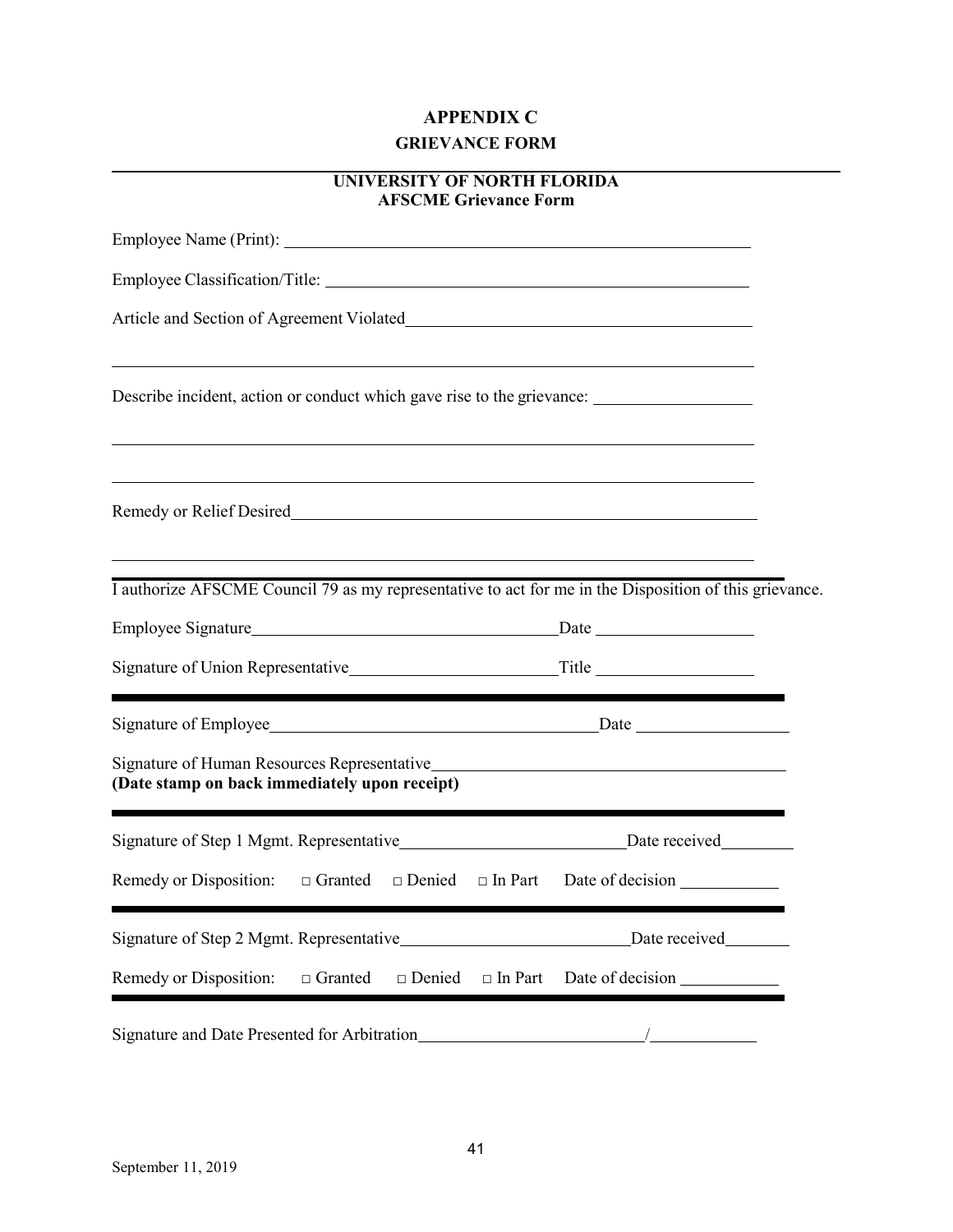#### **APPENDIX D PHYSICAL FACILITIES TRAINEE MAINTENANCE PROGRAM**

The University has established on a trial basis a new three-year training program for current University employees who wish to become a Maintenance Mechanic. The program is described on the attached page. Following are the conditions of the program:

Individuals selected as trainees will be classified as Maintenance Helper. This new classification will be placed within the AFSCME bargaining unit. The classification of Maintenance Helper is not a permanent classification. It is an entry level position used to facilitate the training program.

The University management will initially select trainees from among current employees who apply for the program. If insufficient qualified trainees are available from among current employees, management may select employees from outside the University.

Trainees who are unable to satisfactorily meet the requirements of the new position within the probationary period shall, pursuant to Article 18.3, be returned to their previous classification (prior to being initially selected for the training program) or to a comparable position within the University, provided such is then available.

The University may, in its discretion, discontinue the training program at any time. In such event, trainees in Year One or Year Two of the program shall either be permitted by the University, at its discretion, to continue the training program, remain as a Maintenance Support Worker (if they have successfully attained that level), or be returned to a comparable position within the University provided such a position is then available.

The positions are as follows:

## **Year One MAINTENANCE MECHANIC TRAINEE**

This is an entry level position. The employee, under close supervision, works in a developing capacity with increased responsibility for a performing a wide range of maintenance mechanic assignments.

Salary: Reference Article 7 Wages, Maintenance Helper/ Maintenance Mechanic Trainee

Requirements to apply:

- 1. High school diploma or GED;
- 2. Current Driver's License;
- 3. One (1) year satisfactory employment with the University (Satisfactory Attendance/Work History; no Disciplinary Actions previous twelve (12) months).